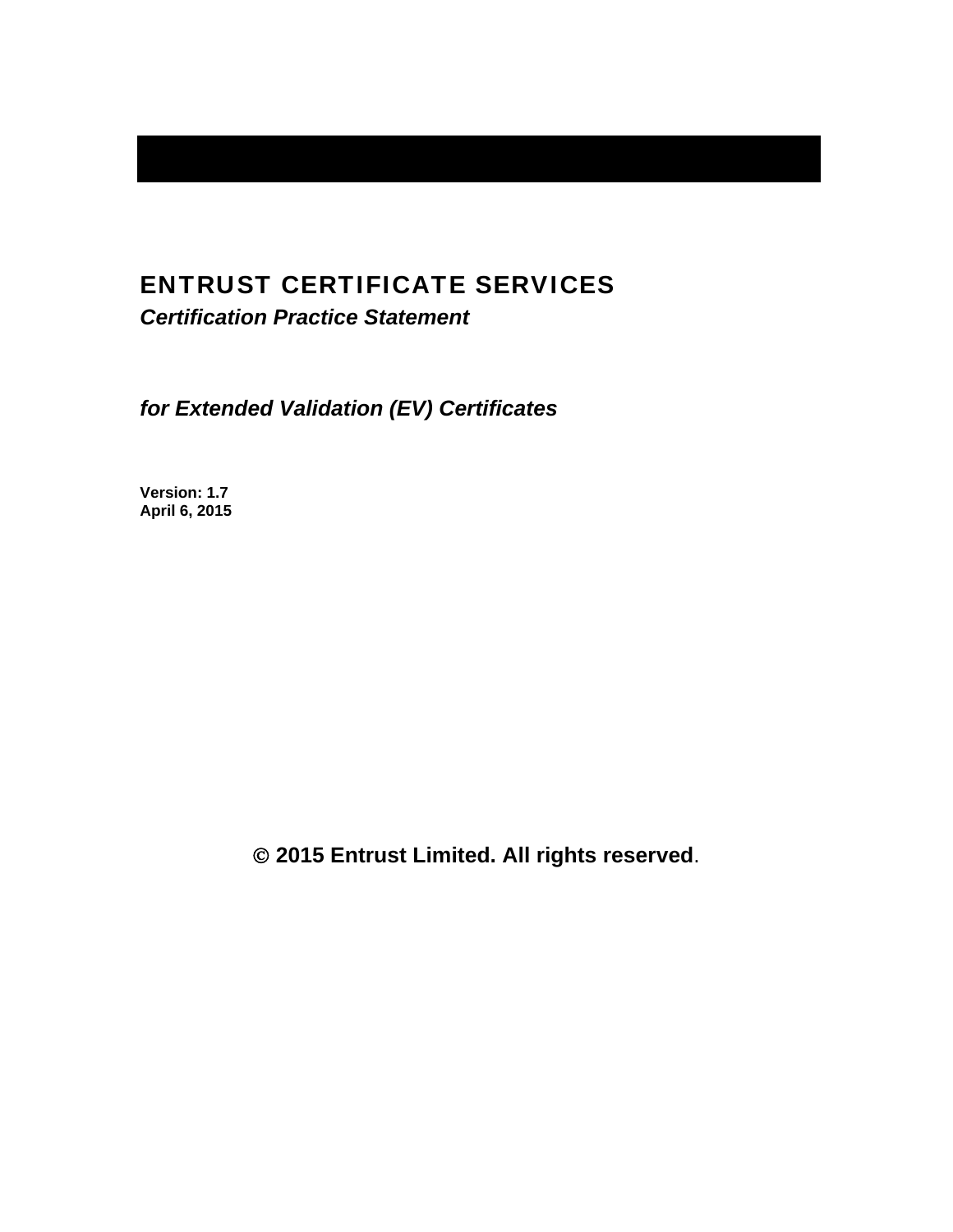# **Revision History**

| Issue | Date               | Changes in this Revision                                                                                                                                                                                                                                                                                |
|-------|--------------------|---------------------------------------------------------------------------------------------------------------------------------------------------------------------------------------------------------------------------------------------------------------------------------------------------------|
| 1.0   | November 30, 2006  | Initial version.                                                                                                                                                                                                                                                                                        |
| 1.01  | January 11, 2007   | <b>Initial Release</b>                                                                                                                                                                                                                                                                                  |
| 1.02  | August 1, 2007     | Update to implement EV Guidelines v1.0 and<br><b>OCSP</b> data requirements                                                                                                                                                                                                                             |
| 1.1   | September 24, 2008 | Revision to routine rekey and key changeover.<br>Other minor revisions having no substantive<br>impact.                                                                                                                                                                                                 |
| 1.2   | December 3, 2009   | Revisions to add additional application software<br>vendors and relying parties as third party<br>beneficiaries. Deleted Subscriber notice<br>requirements. Added Non-Commercial Entities to<br>end-entity types. Added Certificate Profiles.<br>Other minor revisions having no substantive<br>impact. |
| 1.3   | February 28, 2011  | Updated disaster recovery requirements and other<br>minor changes having no substantive impact.                                                                                                                                                                                                         |
| 1.4   | June 25, 2012      | Update for compliance to Baseline Requirements                                                                                                                                                                                                                                                          |
| 1.5   | December 1, 2013   | Update for inclusion of data controls for<br>certificate renewal, support for smartcards, and<br>subordinate CA certificates                                                                                                                                                                            |
| 1.6   | March 4, 2014      | <b>Change to Loss Limitations</b>                                                                                                                                                                                                                                                                       |
| 1.7   | April 6, 2015      | Updated PKI hierarchy, SHA-2, added Certificate<br><b>Transparency and Certification Authority</b><br>Authorization                                                                                                                                                                                     |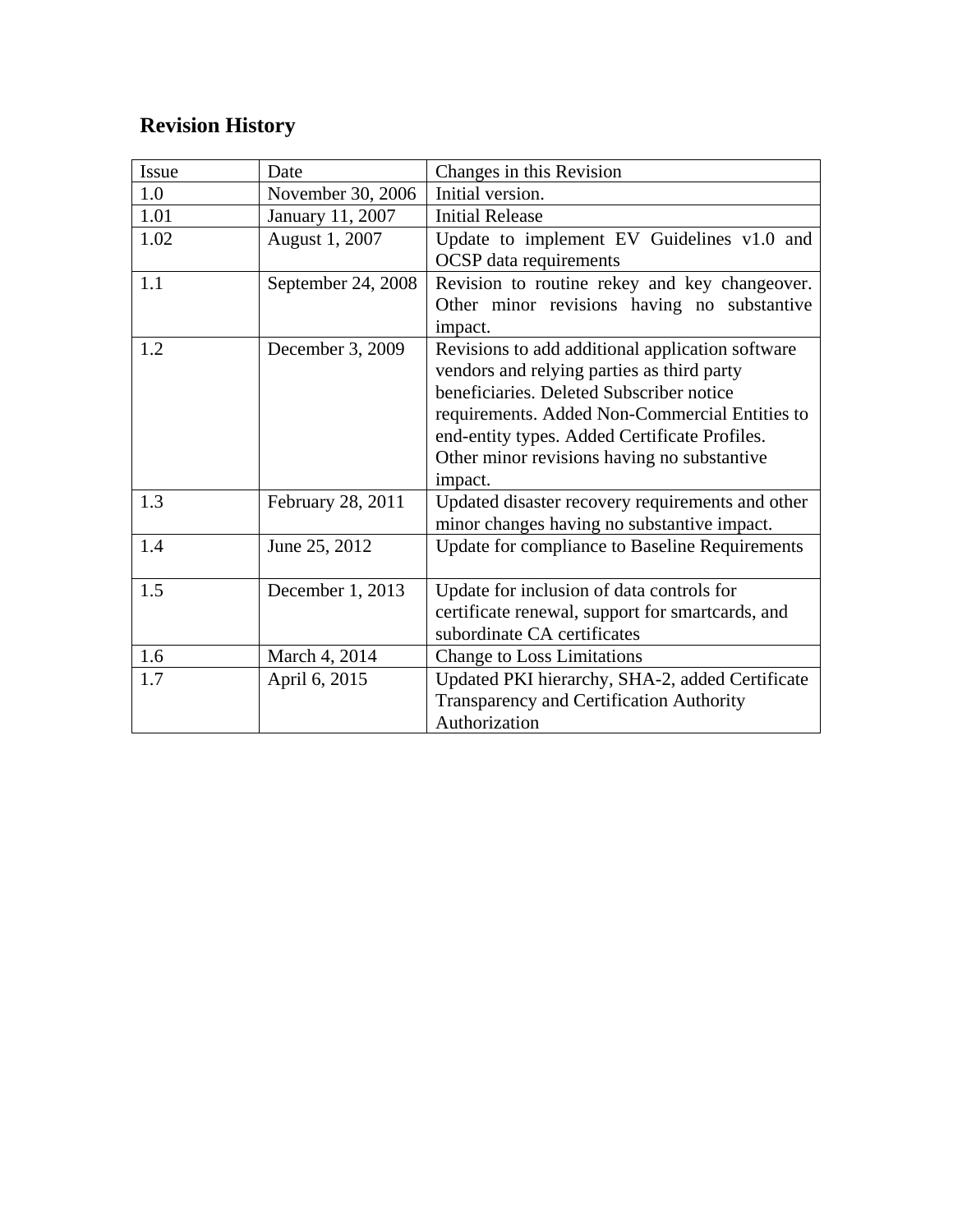# **TABLE OF CONTENTS**

| 1.               |  |  |
|------------------|--|--|
| 1.1              |  |  |
| 1.2              |  |  |
| 1.2.1            |  |  |
| 1.2.2            |  |  |
| 1.3              |  |  |
| 1.3.1            |  |  |
| 1.3.2            |  |  |
| 1.3.3            |  |  |
| 1.3.4            |  |  |
| 1.4              |  |  |
| 1.4.1            |  |  |
| 1.4.2            |  |  |
| $\overline{2}$ . |  |  |
| 2.1              |  |  |
| 2.1.1            |  |  |
| 2.1.2            |  |  |
| 2.1.3            |  |  |
| 2.1.4<br>2.1.5   |  |  |
|                  |  |  |
| 2.2              |  |  |
| 2.2.1            |  |  |
| 2.2.2            |  |  |
| 2.3              |  |  |
| 2.3.1            |  |  |
| 2.3.2            |  |  |
| 2.3.3            |  |  |
| $2.4\phantom{0}$ |  |  |
| 2.4.1<br>2.4.2   |  |  |
| 2.4.3            |  |  |
| 2.5              |  |  |
| 2.5.1            |  |  |
| 2.5.2            |  |  |
| 2.5.3            |  |  |
| 2.5.4            |  |  |
| 2.5.5            |  |  |
| 2.6              |  |  |
| 2.6.1            |  |  |
| 2.6.2            |  |  |
| 2.6.3            |  |  |
| 2.6.4            |  |  |
| 2.7              |  |  |
| 2.7.1            |  |  |
| 2.7.2            |  |  |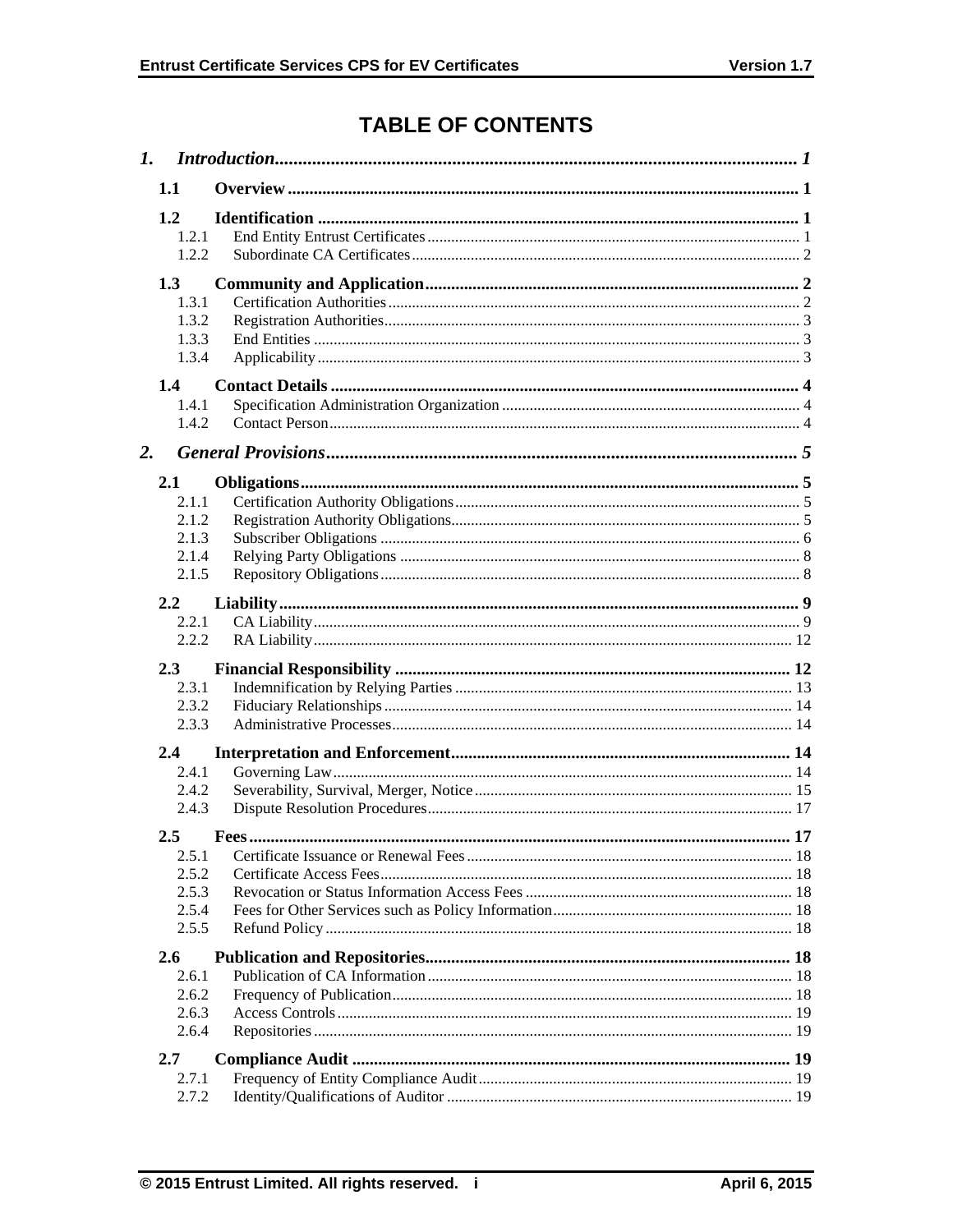|                      | 2.7.3          |  |
|----------------------|----------------|--|
|                      | 2.7.4          |  |
|                      | 2.7.5          |  |
|                      | 2.7.6          |  |
|                      | 2.8            |  |
|                      | 2.8.1          |  |
|                      | 2.8.2          |  |
|                      | 2.8.3          |  |
|                      | 2.8.4          |  |
|                      | 2.8.5          |  |
|                      | 2.8.6          |  |
|                      | 2.8.7          |  |
|                      | 2.9            |  |
| $\boldsymbol{\beta}$ |                |  |
|                      | <b>3.1</b>     |  |
|                      | 3.1.1          |  |
|                      | 3.1.2          |  |
|                      | 3.1.3          |  |
|                      | 3.1.4          |  |
|                      | 3.1.5          |  |
|                      | 3.1.6          |  |
|                      | 3.1.7          |  |
|                      | 3.1.8          |  |
|                      | 3.1.9          |  |
|                      | 3.1.10         |  |
|                      |                |  |
|                      | 3.2            |  |
|                      | 3.3            |  |
|                      | 3.4            |  |
| $\boldsymbol{4}$     |                |  |
|                      |                |  |
|                      | 4.1<br>4.1.1   |  |
|                      | 4.2            |  |
|                      | 4.2.1          |  |
|                      | 4.2.2          |  |
|                      | 4.2.3          |  |
|                      | 4.2.4          |  |
|                      | 4.2.5          |  |
|                      | 4.2.6          |  |
|                      | 4.2.7          |  |
|                      | 4.3            |  |
|                      | 4.4            |  |
|                      | 4.4.1          |  |
|                      | 4.4.2          |  |
|                      | 4.4.3          |  |
|                      | 4.4.4          |  |
|                      | 4.4.5<br>4.4.6 |  |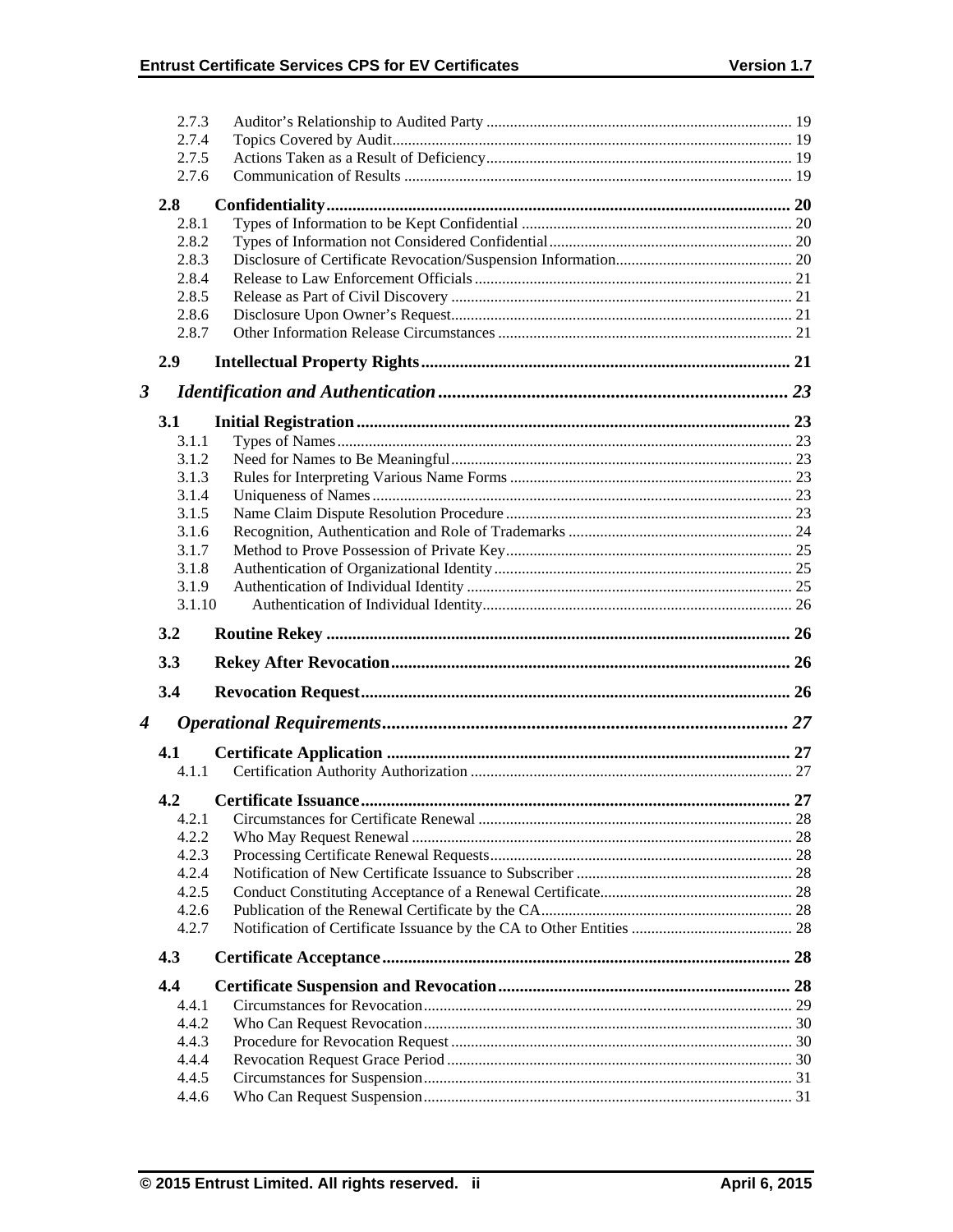|   | 4.4.7          |                                                                       |  |
|---|----------------|-----------------------------------------------------------------------|--|
|   | 4.4.8          |                                                                       |  |
|   | 4.4.9          |                                                                       |  |
|   | 4.4.10         |                                                                       |  |
|   | 4.4.11         |                                                                       |  |
|   | 4.4.12         |                                                                       |  |
|   | 4.4.13         |                                                                       |  |
|   | 4.4.14         | Checking Requirements For Other Forms of Revocation Advertisements 32 |  |
|   | 4.4.15         |                                                                       |  |
|   | 4.5            |                                                                       |  |
|   | 4.6            |                                                                       |  |
|   | 4.7            |                                                                       |  |
|   | 4.8            |                                                                       |  |
|   | 4.9            |                                                                       |  |
| 5 |                |                                                                       |  |
|   | 5.1            |                                                                       |  |
|   | 5.1.1          |                                                                       |  |
|   | 5.1.2          |                                                                       |  |
|   | 5.1.3          |                                                                       |  |
|   | 5.1.4          |                                                                       |  |
|   | 5.1.5          |                                                                       |  |
|   | 5.1.6          |                                                                       |  |
|   | 5.1.7          |                                                                       |  |
|   | 5.1.8          |                                                                       |  |
|   | 5.2            |                                                                       |  |
|   | 5.3            |                                                                       |  |
|   |                |                                                                       |  |
| 6 |                |                                                                       |  |
|   | 6.1            |                                                                       |  |
|   | 6.1.1          |                                                                       |  |
|   | 6.1.2          |                                                                       |  |
|   | 6.1.3          |                                                                       |  |
|   | 6.1.4          |                                                                       |  |
|   | 6.1.5          |                                                                       |  |
|   | 6.1.6          |                                                                       |  |
|   | 6.1.7          |                                                                       |  |
|   | 6.1.8          |                                                                       |  |
|   | 6.1.9          |                                                                       |  |
|   | 6.2            |                                                                       |  |
|   | 6.2.1          |                                                                       |  |
|   | 6.2.2          |                                                                       |  |
|   | 6.2.3          |                                                                       |  |
|   | 6.2.4          |                                                                       |  |
|   | 6.2.5          |                                                                       |  |
|   | 6.2.6          |                                                                       |  |
|   | 6.2.7          |                                                                       |  |
|   | 6.2.8<br>6.2.9 |                                                                       |  |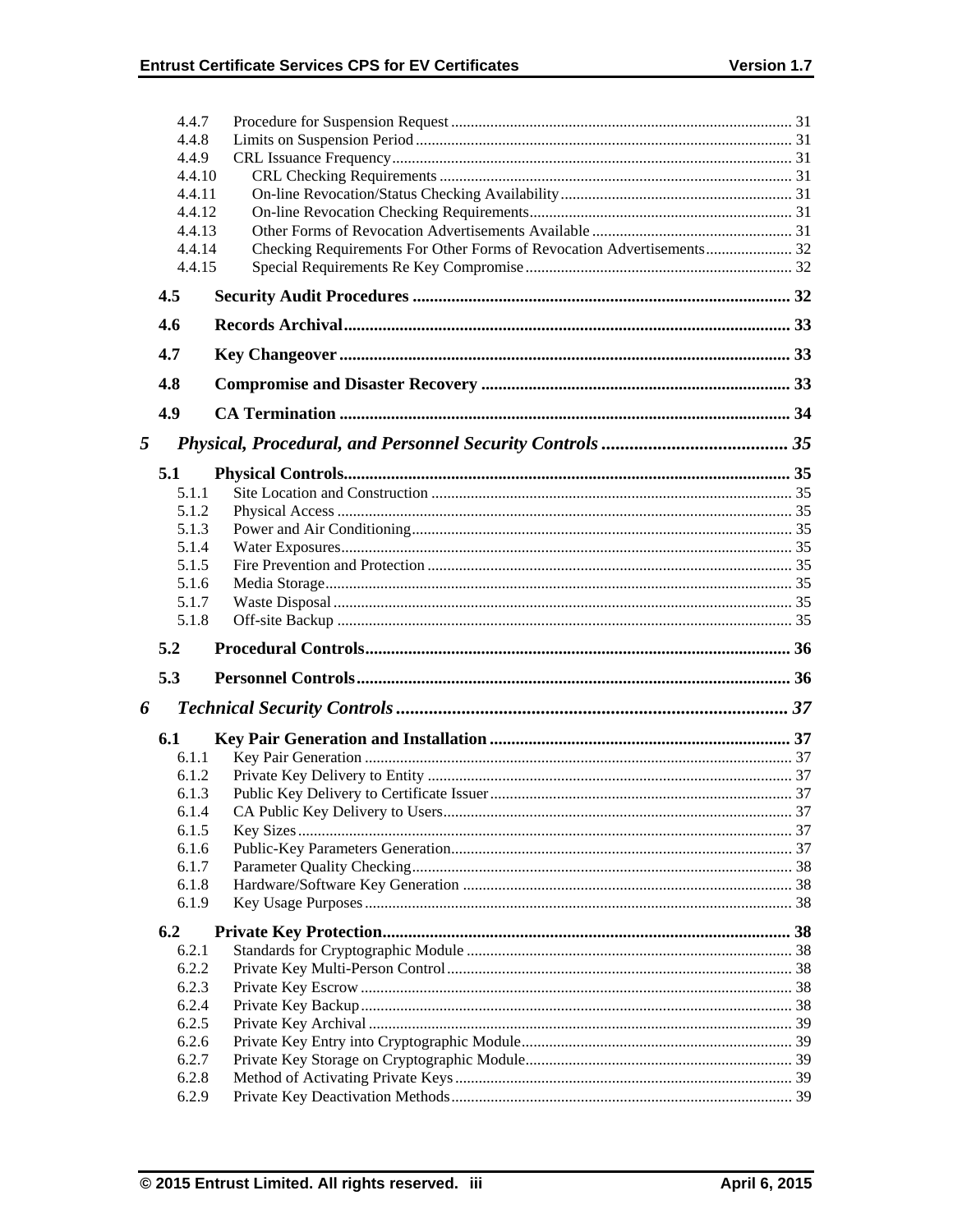|                | 6.2.10                         |  |
|----------------|--------------------------------|--|
|                | 6.3                            |  |
|                | 6.4                            |  |
|                | 6.5                            |  |
|                | 6.6<br>6.6.1<br>6.6.2<br>6.6.3 |  |
|                | 6.7                            |  |
|                | 6.8                            |  |
| $\overline{7}$ |                                |  |
|                | 7.1                            |  |
|                | 7.2                            |  |
|                | 7.3                            |  |
|                | 7.4                            |  |
| 8              |                                |  |
|                | 8.1                            |  |
|                | 8.2                            |  |
|                | 8.3                            |  |
| 9              |                                |  |
| 10             |                                |  |
|                |                                |  |
|                |                                |  |
|                |                                |  |
|                |                                |  |
|                |                                |  |
|                |                                |  |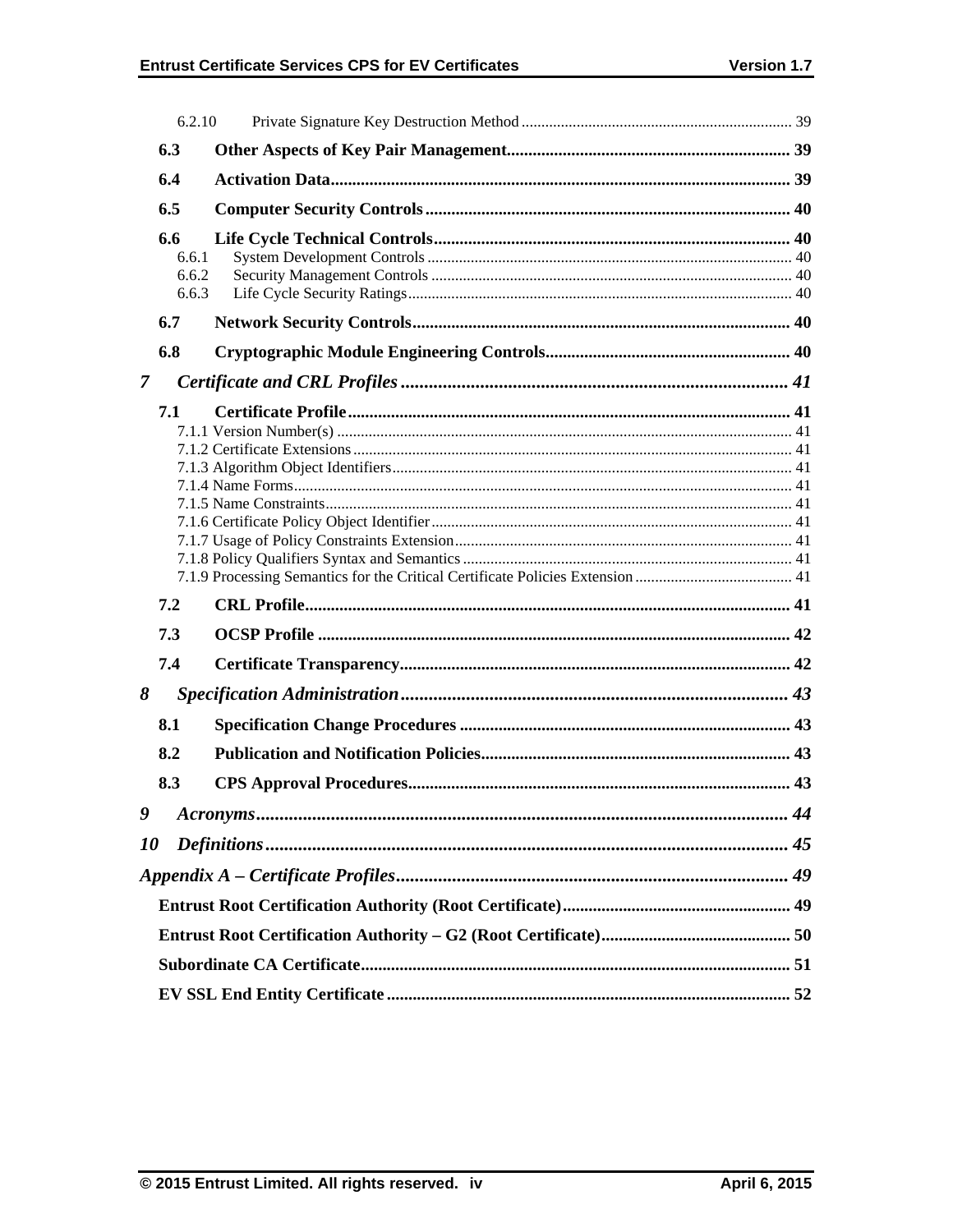## **1. Introduction**

The Entrust Certificate Services Extended Validation (EV) Secure Sockets Layer (SSL) Certification Authorities issue Entrust EV SSL Certificates to support more secure communications between World Wide Web servers and browsers using the Secure Sockets Layer protocol. Entrust Limited ("Entrust") uses Entrust's award winning Entrust Authority<sup>™</sup> family of software products to provide standardscompliant digital certificates that enable more secure on-line communications.

The Entrust Certificate Services Certification Practice Statement for EV SSL Certificates ("CPS") conforms to the current version of the following CA/Browser Forum documents published at http://www.cabforum.org:

- Guidelines for the Issuance and Management of Extended Validation Certificates ("EV Guidelines")
- Guidelines Baseline Requirements for the Issuance and Management of Publicly-Trusted Certificates ("Baseline Requirements")

The EV Guidelines and the Baseline Requirements describe certain of the minimum requirements that a Certification Authority (CA) must meet in order to issue Extended Validation SSL Certificates ("EV SSL Certificates"). Subject Organization information from valid EV SSL Certificates may be displayed in a special manner by certain relying-party software applications (e.g., browser software) in order to provide users with a trustworthy confirmation of the identity of the entity that controls the website they are accessing. In the event of any inconsistency between this CPS and the CA/Browser Forum Guidelines, the Guidelines take precedence over this CPS.

## **1.1 Overview**

This CPS describes the practices and procedures of (i) the Entrust EV SSL Certification Authorities, and (ii) Registration Authorities operating under the Entrust EV SSL Certification Authorities. This CPS also describes the terms and conditions under which Entrust makes Certification Authority and Registration Authority services available in respect to Entrust EV SSL Certificates. This CPS is applicable to all persons, entities, and organizations, including, without limitation, all Applicants, Subscribers, Relying Parties, Resellers, Co-marketers and any other persons, entities, or organizations that have a relationship with (i) Entrust in respect to Entrust EV SSL Certificates and/or any services provided by Entrust in respect to Entrust EV SSL Certificates, or (ii) any Registration Authorities operating under an Entrust EV SSL Certification Authorities, or any Resellers or Co-marketers providing any services in respect to Entrust EV SSL Certificates. This CPS is incorporated by reference into all Entrust EV SSL Certificates issued by Entrust EV SSL Certification Authorities. This CPS provides Applicants, Subscribers, Relying Parties, Resellers, Co-marketers and other persons, entities, and organizations with a statement of the practices and policies of the Entrust EV SSL Certification Authorities and also of the Registration Authorities operating under the Entrust EV SSL Certification Authorities. This CPS also provides a statement of the rights and obligations of Entrust, any third parties that are operating Registration Authorities under the Entrust EV SSL Certification Authorities, Applicants, Subscribers, Relying Parties, Resellers, Co-marketers and any other persons, entities, or organizations that may use or rely on Entrust EV SSL Certificates or have a relationship with an Entrust EV SSL Certification Authority or a Registration Authority operating under an Entrust EV SSL Certification Authority in respect to Entrust EV SSL Certificates and/or any services in respect to Entrust EV SSL Certificates.

# **1.2 Identification**

# **1.2.1 End Entity Entrust Certificates**

This document is called the Entrust Certificate Services Certification Practice Statement for Extended Validation SSL Certificates.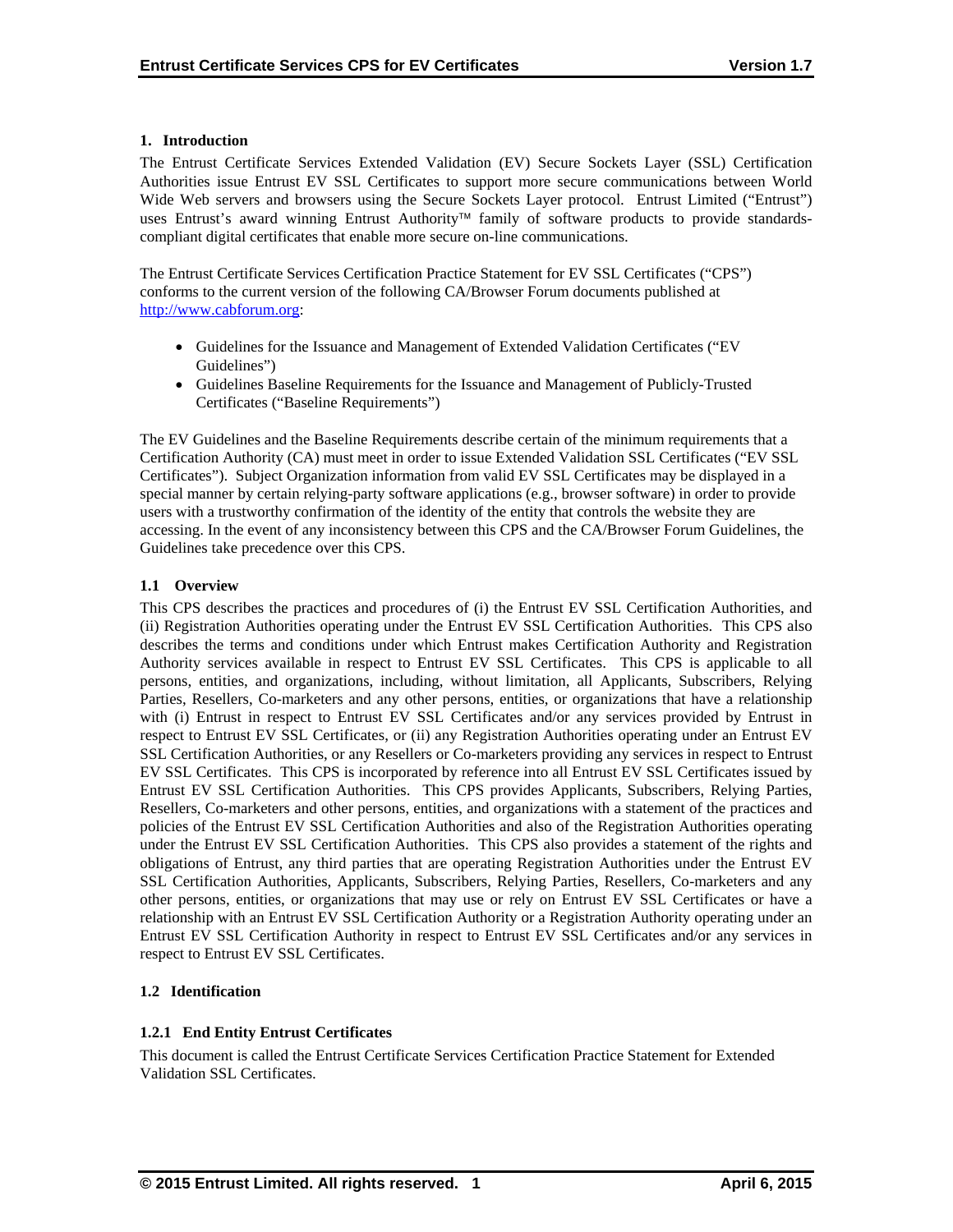Each EV SSL Certificate issued by the Entrust EV SSL CA to a Subscriber contains an Object Identifier (OID) defined by the Entrust EV SSL CA in the certificate's certificatePolicies extension that:

- 1. indicates which Entrust EV SSL CA policy statement (i.e. this CPS) relates to that certificate,
- 2. asserts the Entrust EV SSL CA's adherence to and compliance with this CPS and the EV Guidelines, and which
- 3. by pre-agreement with Application Software Vendors, marks the certificate as being an EV SSL Certificate.

The following OID has been registered by the Entrust EV SSL CA for inclusion in EV SSL Certificates. The OID indicates the Entrust SSL Certificates meet the requirements of the EV Guidelines and the Baseline Requirements:

## **2.16.840.1.114028.10.1.2**

## **1.2.2 Subordinate CA Certificates**

Subordinate CA Certificates issued to an Entrust CA will contain either the any policy OID or an OID identifying the specific policy for that CA

## **1.3 Community and Application**

## **1.3.1 Certification Authorities**

In the Entrust EV SSL public-key infrastructure, Certification Authorities may accept Certificate Signing Requests (CSRs) and Public Keys from Applicants whose identity has been verified as provided herein by an Entrust-operated Registration Authority or by an independent third-party Registration Authority operating under an Entrust EV SSL Certification Authority. If an Entrust EV SSL Certificate Application is verified, the verifying Registration Authority will send a request to an Entrust EV SSL Certification Authority for the issuance of an Entrust EV SSL Certificate. The Entrust EV SSL Certification Authority will create an Entrust EV SSL Certificate containing the Public Key and identification information contained in the request sent by the Registration Authority to that Entrust EV SSL Certification Authority. The Entrust EV SSL Certificate created in response to the request will be digitally signed by the Entrust EV SSL Certification Authority.

The Entrust EV Certificate Authority Hierarchy consists of Roots and Issuing Certification Authorities:

Root CA: Common Name: Entrust Root Certification Authority Subject Key Identifier: 68 90 e4 67 a4 a6 53 80 c7 86 66 a4 f1 f7 4b 43 fb 84 bd 6d Thumbprint (SHA-1): b3 1e b1 b7 40 e3 6c 84 02 da dc 37 d4 4d f5 d4 67 49 52 f9

> Issuing CA: Common Name: Entrust Certification Authority - L1E Subject Key Identifier: 5b 41 8a b2 c4 43 c1 bd bf c8 54 41 55 9d e0 96 ad ff b9 a1 Thumbprint (SHA-1): 17 9a 76 96 db 43 22 81 3f 1c 95 72 b8 50 33 84 1d ec 02 0e

Root CA (SHA-2): Entrust Root Certification Authority – G2 Key Identifier: 6a 72 26 7a d0 1e ef 7d e7 3b 69 51 d4 6c 8d 9f 90 12 66 ab SHA-1 Thumbprint: 8c f4 27 fd 79 0c 3a d1 66 06 8d e8 1e 57 ef bb 93 22 72 d4

Issuing CA (SHA-2) Entrust Certification Authority – L1M Key Identifier: c3 f7 d0 b5 2a 30 ad af 0d 91 21 70 39 54 dd bc 89 70 c7 3a SHA-1 Thumbprint: cc 13 66 95 63 90 65 fa b4 70 74 d2 8c 55 31 4c 66 07 7e 90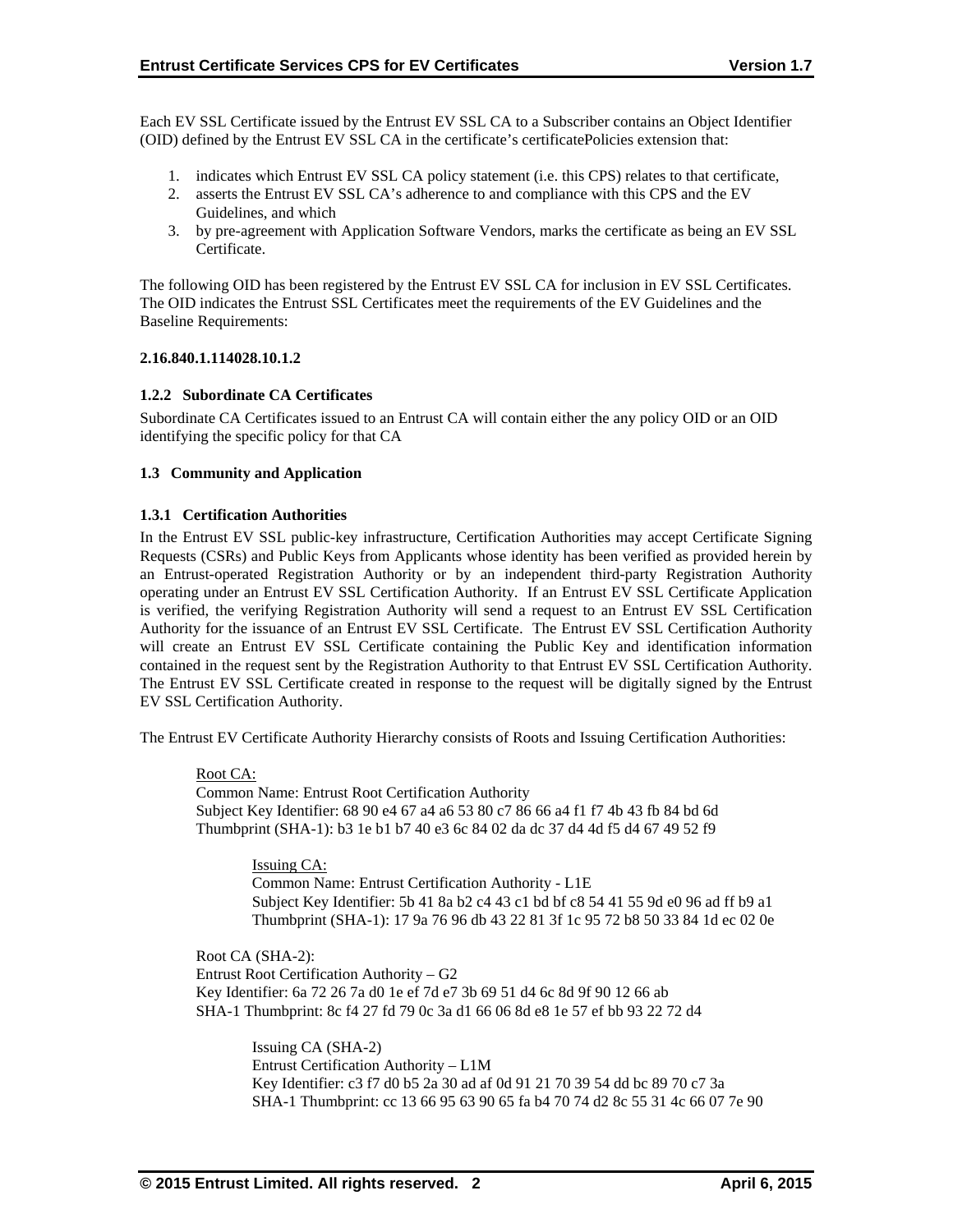Only Certification Authorities authorized by Entrust are permitted to issue Entrust EV SSL Certificates. In the event that more than one Certification Authority is authorized to issue Entrust EV SSL Certificates, Entrust will post a list of authorized Certification Authorities in the Entrust Repository.

# **1.3.2 Registration Authorities**

In the Entrust EV SSL public-key infrastructure, Registration Authorities under the Entrust EV SSL Certification Authorities may accept Entrust EV SSL Certificate Applications from Applicants and perform a verification of the information contained in such Entrust EV SSL Certificate Applications. The information provided is verified according to the procedures established by the Entrust Policy Authority, which conform to the EV Guidelines published by the CA/Browser Forum. Upon successful verification a Registration Authority operating under an Entrust EV SSL Certification Authority may send a request to such Entrust EV SSL Certification Authority to issue an Entrust EV SSL Certificate to the Applicant.

Only Registration Authorities authorized by Entrust are permitted to submit requests to an Entrust EV SSL Certification Authority for the issuance of Entrust EV SSL Certificates.

## **1.3.3 End Entities**

End entities for the Entrust SSL web server public-key infrastructure consist of:

- 1. **Applicants** An Applicant is a Private Organization, Government Entity, Business Entity, or Non-Commercial Entity that has applied for, but has not yet been issued, an Entrust EV SSL Certificate. Eligible Private Organizations, Government Entities, Business Entities and Non-Commercial Entities are stipulated in the EV Guidelines.
- 2. **Subscribers**  A Subscriber is a Private Organization, Government Entity, Business Entity, or Non-Commercial Entity that has been issued an Entrust EV SSL Certificate.
- 3. **Relying Parties**  A Relying Party is a person, entity, or organization that relies on or uses an Entrust EV SSL Certificate and/or any other information provided in an Entrust Repository to verify the identity and Public Key of a Subscriber and/or use such Public Key to send or receive encrypted communications to or from a Subscriber.

Additionally, Certificate Beneficiaries are express third party beneficiaries of this CPS and all agreements into which it is incorporated.

# **1.3.4 Applicability**

This CPS is applicable to Entrust EV SSL Certificates issued by Entrust EV SSL Certification Authorities. EV SSL Certificates are intended for use in establishing Web-based data communication conduits via TLS/SSL protocols. Entrust EV SSL Certificates conform to the requirements of the EV Guidelines, which are based on the ITU-T X.509 v3 standard with SSL extensions.

# **1.3.4.1 Primary Purposes**

The primary purposes of an EV Certificate are to:

- 1. Identify the legal entity that controls a website: Provide a reasonable assurance to the user of an Internet browser that the website the user is accessing is controlled by a specific legal entity identified in the EV SSL Certificate by name, address of Place of Business, Jurisdiction of Incorporation or Registration and Registration Number or other disambiguating information; and
- 2. Enable encrypted communications with a website: Facilitate the exchange of encryption keys in order to enable the encrypted communication of information over the Internet between the user of an Internet browser and a website.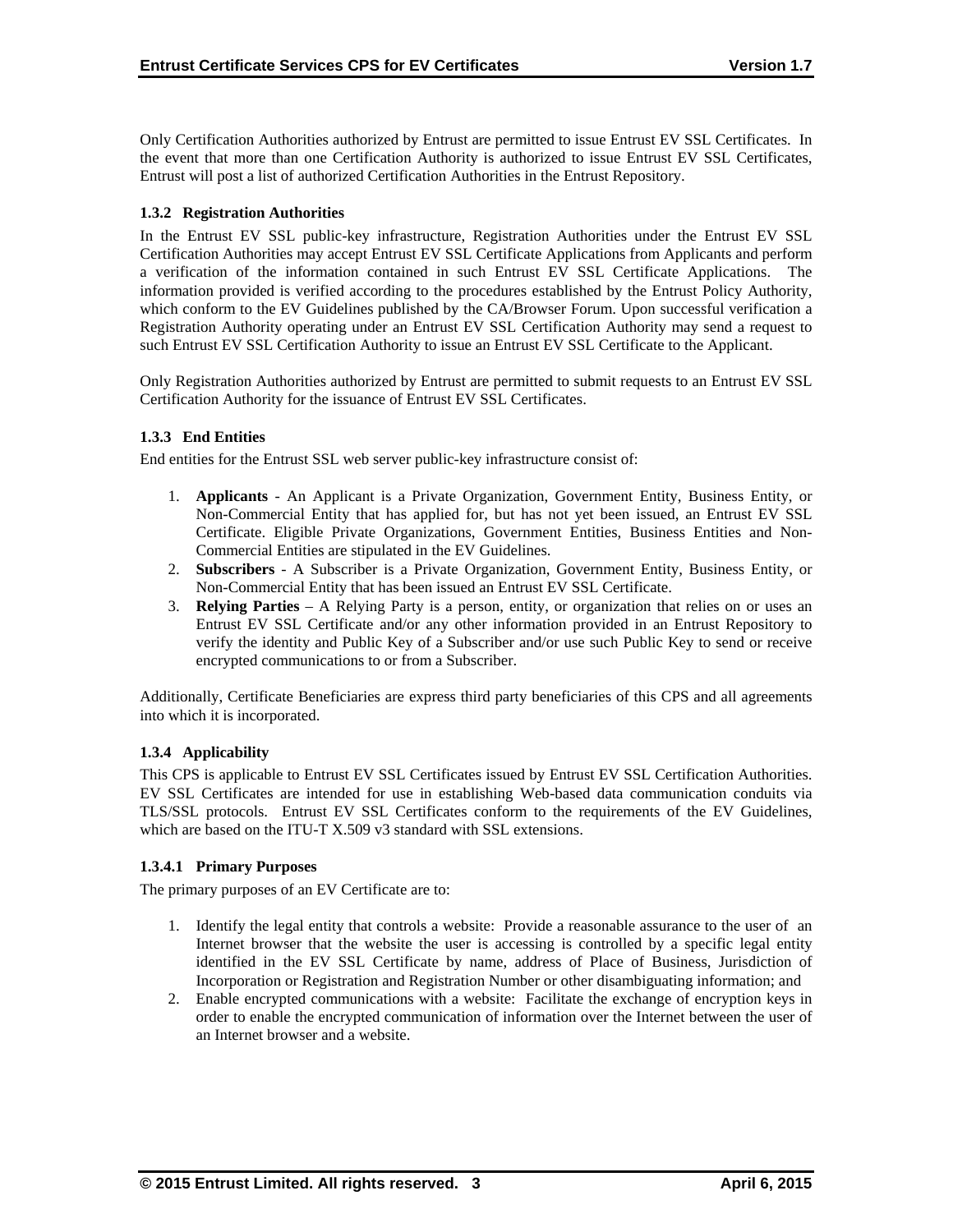# **1.3.4.2 Secondary Purposes**

The secondary purposes of an EV SSL Certificate are to help establish the legitimacy of a business claiming to operate a website and to provide a vehicle that can be used to assist in addressing problems related to phishing and other forms of online identity fraud. By providing more reliable third-party verified identity and address information regarding the owner of a website, EV SSL Certificates may help to:

- 1. Make it more difficult to mount phishing and other online identity fraud attacks using SSL certificates;
- 2. Assist companies that may be the target of phishing attacks or online identity fraud by providing them with a tool to better identify themselves and their legitimate websites to users; and
- 3. Assist law enforcement in investigations of phishing and other online identity fraud, including where appropriate, contacting, investigating, or taking legal action against the Subject.

## **1.3.4.3 Excluded Purposes**

EV SSL Certificates focus only on the identity of the Subject named in the Certificate, and not on the behavior of the Subject. As such, an EV SSL Certificate is not intended to provide any assurances, or otherwise represent or warrant:

- 1. That the Subject named in the EV SSL Certificate is actively engaged in doing business;
- 2. That the Subject named in the EV SSL Certificate complies with applicable laws;
- 3. That the Subject named in the EV SSL Certificate is trustworthy, honest, or reputable in its business dealings; or
- 4. That it is "safe" to do business with the Subject named in the EV SSL Certificate.

## **1.4 Contact Details**

## **1.4.1 Specification Administration Organization**

The CPS is administered by the Entrust Policy Authority; it is based on the policies established by Entrust Limited and the EV Guidelines and Baseline Requirements published by the CA/Browser Forum.

## **1.4.2 Contact Person**

The contact information for questions about Entrust EV SSL Certificates is:

 Entrust Limited 1000 Innovation Drive Ottawa, Ontario Canada K2K 3E7 Attn: Entrust Certificate Services

Tel: 1-866-267-9297 or 1-613-270-2680 Fax: 1-877-839-3538 or 1-613-270-3260

Email: cloudsupport@Entrust.com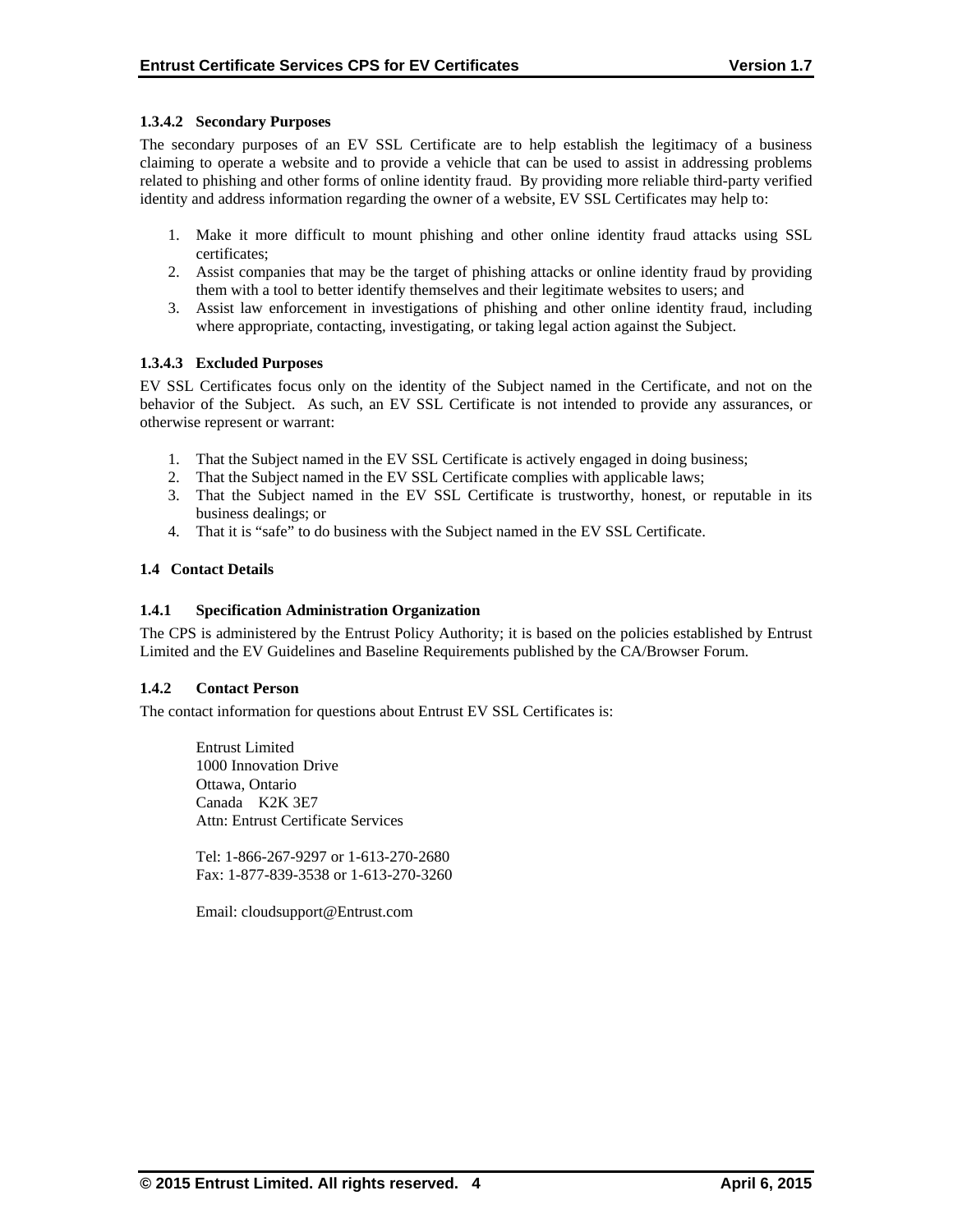# **2. General Provisions**

## **2.1 Obligations**

## **2.1.1 Certification Authority Obligations**

An Entrust EV SSL Certification Authority shall:

- (i) provide Certification Authority services in accordance with the terms and conditions of the CPS;
- (ii) upon receipt of a request from a Registration Authority operating under such Entrust EV SSL Certification Authority, issue an Entrust EV SSL Certificate in accordance with the terms and conditions of the CPS;
- (iii) make available Entrust EV SSL Certificate revocation information by issuing Entrust EV SSL Certificates and by issuing and making available Entrust EV SSL Certificate CRLs in an Entrust Repository in accordance with the terms and conditions of the CPS;
- (iv) issue and publish Entrust EV SSL Certificate CRLs on a regular schedule in accordance with the terms and conditions of the CPS; and
- (v) upon receipt of a revocation request from a Registration Authority operating under such Entrust EV SSL Certification Authority, revoke the specified Entrust EV SSL Certificate in accordance with the terms and conditions of the CPS.

In operating the Entrust EV SSL Certification Authorities, Entrust may use one or more representatives or agents to perform its obligations under the CPS, any Subscription Agreements, or any Relying Party Agreements, provided that Entrust shall remain responsible for its performance.

# **2.1.2 Registration Authority Obligations**

A Registration Authority operating under an Entrust EV SSL Certification Authority shall:

- (i) receive Entrust EV SSL Certificate Applications in accordance with the terms and conditions of the CPS;
- (ii) perform, log and secure verification of information submitted by Applicants when applying for Entrust EV SSL Certificates, and if such verification is successful, submit a request to an Entrust EV SSL Certification Authority for the issuance of an Entrust EV SSL Certificate, all in accordance with the terms and conditions of the CPS, which conform to the EV Guidelines published by the CA/Browser Forum;
- (iii) receive and verify requests from Subscribers for the revocation of Entrust EV SSL Certificates, and if the verification of a revocation request is successful, submit a request to an Entrust EV SSL Certification Authority for the revocation of such Entrust EV SSL Certificate, all in accordance with the terms and conditions of the CPS;
- (iv) notify Subscribers, in accordance with the terms and conditions of the CPS, that an Entrust EV SSL Certificate has been issued to them; and
- (v) notify Subscribers, in accordance with the terms and conditions of the CPS that an Entrust EV SSL Certificate issued to them has been revoked or will soon expire.

Entrust may use one or more representatives or agents to perform its obligations in respect of an Entrustoperated Registration Authority under the CPS, any Subscription Agreements, or any Relying Party Agreements, provided that Entrust shall remain responsible for the performance of such representatives or agents under the CPS, any Subscription Agreements, or any Relying Party Agreements. Entrust may appoint independent third parties to act as Registration Authorities under an Entrust EV SSL Certification Authority. Such independent third-party Registration Authorities shall be responsible for their performance under the CPS, any Subscription Agreements, or any Relying Party Agreements. Independent third-party Registration Authorities may use one or more representatives or agents to perform their obligations when acting as a Registration Authority under an Entrust EV SSL Certification Authority.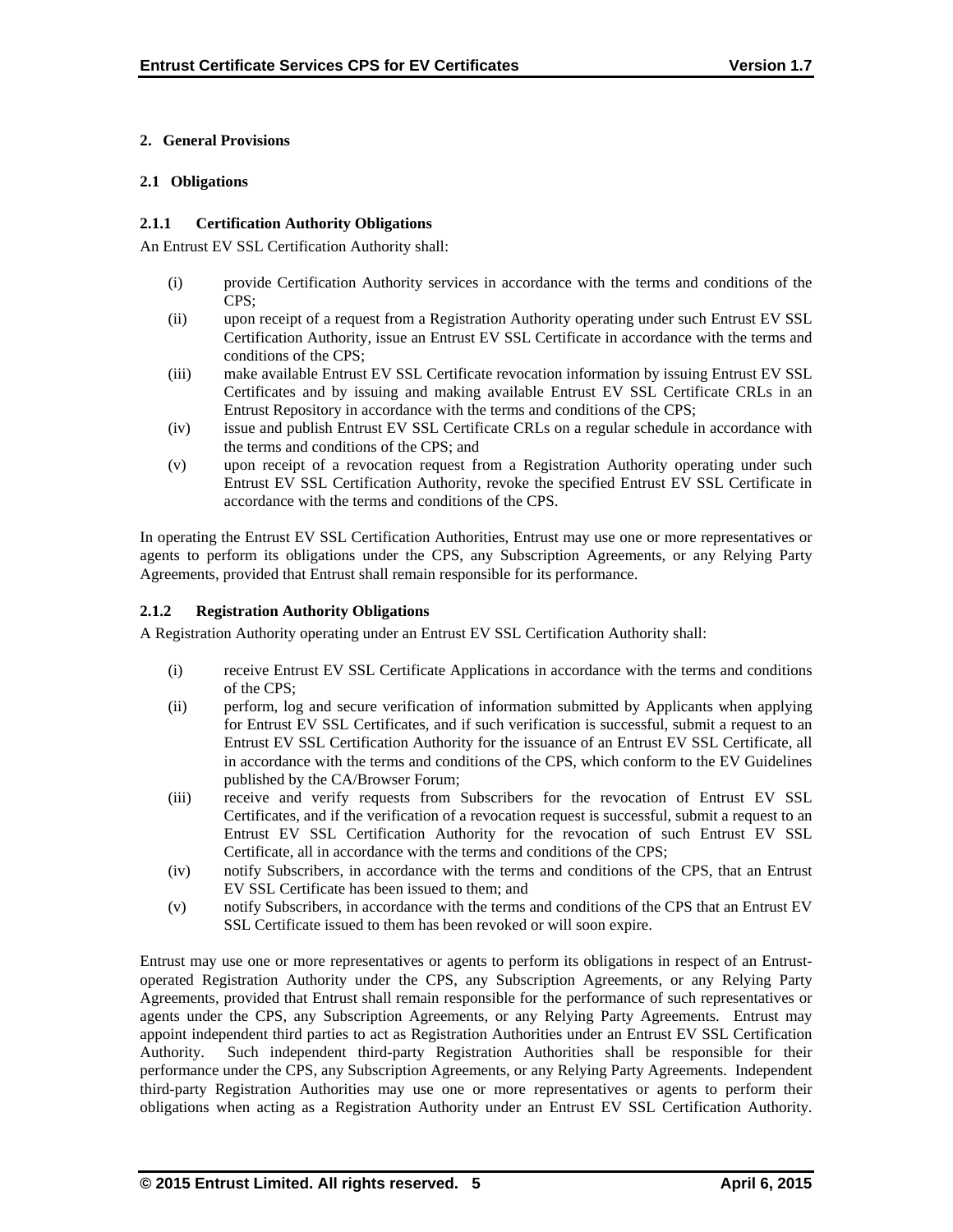Independent third-party Registration Authorities shall remain responsible for the performance of such representatives or agents under the CPS, any Subscription Agreements, or any Relying Party Agreements. Entrust may appoint Resellers and Co-marketers for (i) Entrust EV SSL Certificates, and (ii) services provided in respect to Entrust EV SSL Certificates. Such Resellers and Co-marketers shall be responsible for their performance under the CPS, any Subscription Agreements, or any Relying Party Agreements. Resellers and Co-marketers may use one or more representatives or agents to perform their obligations under the CPS, any Subscription Agreements, or any Relying Party Agreements. Resellers and Comarketers shall remain responsible for the performance of such representatives or agents under the CPS, any Subscription Agreements, or any Relying Party Agreements. Independent third-party Registration Authorities, Resellers, and Co-marketers shall be entitled to receive all of the benefit of all (i) disclaimers of representations, warranties, and conditions, (ii) limitations of liability, (iii) representations and warranties from Applicants, Subscribers, and Relying Parties, and (iv) indemnities from Applicants, Subscribers, and Relying Parties, set forth in this CPS, any Subscription Agreements, and any Relying Party Agreements.

## **2.1.3 Subscriber Obligations**

Subscribers and Applicants shall:

- (i) understand and, if necessary, receive proper education in the use of Public-Key cryptography and Certificates including Entrust EV SSL Certificates;
- (ii) provide, in any communications with Entrust or an independent third-party Registration Authority, correct information with no errors, misrepresentations, or omissions;
- (iii) generate a new, secure, and cryptographically sound Key Pair to be used in association with the Subscriber's Entrust EV SSL Certificate or Applicant's Entrust EV SSL Certificate Application;
- (iv) read and agree to all terms and conditions of the CPS and Subscription Agreement;
- (v) refrain from modifying the contents of an Entrust EV SSL Certificate;
- (vi) use Entrust EV SSL Certificates exclusively for legal and authorized purposes in accordance with the terms and conditions of the CPS and applicable laws;
- (vii) only use an Entrust EV SSL Certificate on behalf of the organization listed as the Subject in such Entrust EV SSL Certificate;
- (viii) keep confidential and properly protect the Subscriber's or Applicant's Private Keys;
- (ix) notify Entrust as soon as reasonably practicable of any change to any information included in the Applicant's Entrust EV SSL Certificate Application or any change in any circumstances that would make the information in the Applicant's Entrust EV SSL Certificate Application misleading or inaccurate;
- (x) notify Entrust as soon as reasonably practicable of any change to any information included in the Subscriber's Entrust EV SSL Certificate or any change in any circumstances that would make the information in the Subscriber's Entrust EV SSL Certificate misleading or inaccurate;
- (xi) immediately cease to use an Entrust EV SSL Certificate if any information included in the Subscriber's Entrust EV SSL Certificate or if a change in circumstances would make the information in the Subscriber's Entrust EV SSL Certificate misleading or inaccurate;
- (xii) notify Entrust immediately of any suspected or actual Compromise of the Subscriber's or Applicant's Private Keys and request the revocation of such Entrust EV SSL Certificate;
- (xiii) immediately cease to use the Subscriber's Entrust EV SSL Certificate upon (a) expiration or revocation of such Entrust EV SSL Certificate, or (b) any suspected or actual Compromise of the Private Key corresponding to the Public Key in such Entrust EV SSL Certificate, and remove such Entrust EV SSL Certificate from the devices and/or software in which it has been installed;
- (xiv) only install the Subscriber's Entrust EV SSL Certificate on one (1) of Subscriber's devices and only use such Entrust EV SSL Certificate in connection with such device unless, otherwise expressly permitted by Entrust in writing;
- (xv) refrain from using the Subscriber's Private Key corresponding to the Public Key in the Subscriber's Entrust EV SSL Certificate to sign other Certificates; and
- (xvi) use the Subscriber's or Applicant's own judgment about whether it is appropriate, given the level of security and trust provided by an Entrust EV SSL Certificate, to use an Entrust EV SSL Certificate in any given circumstance.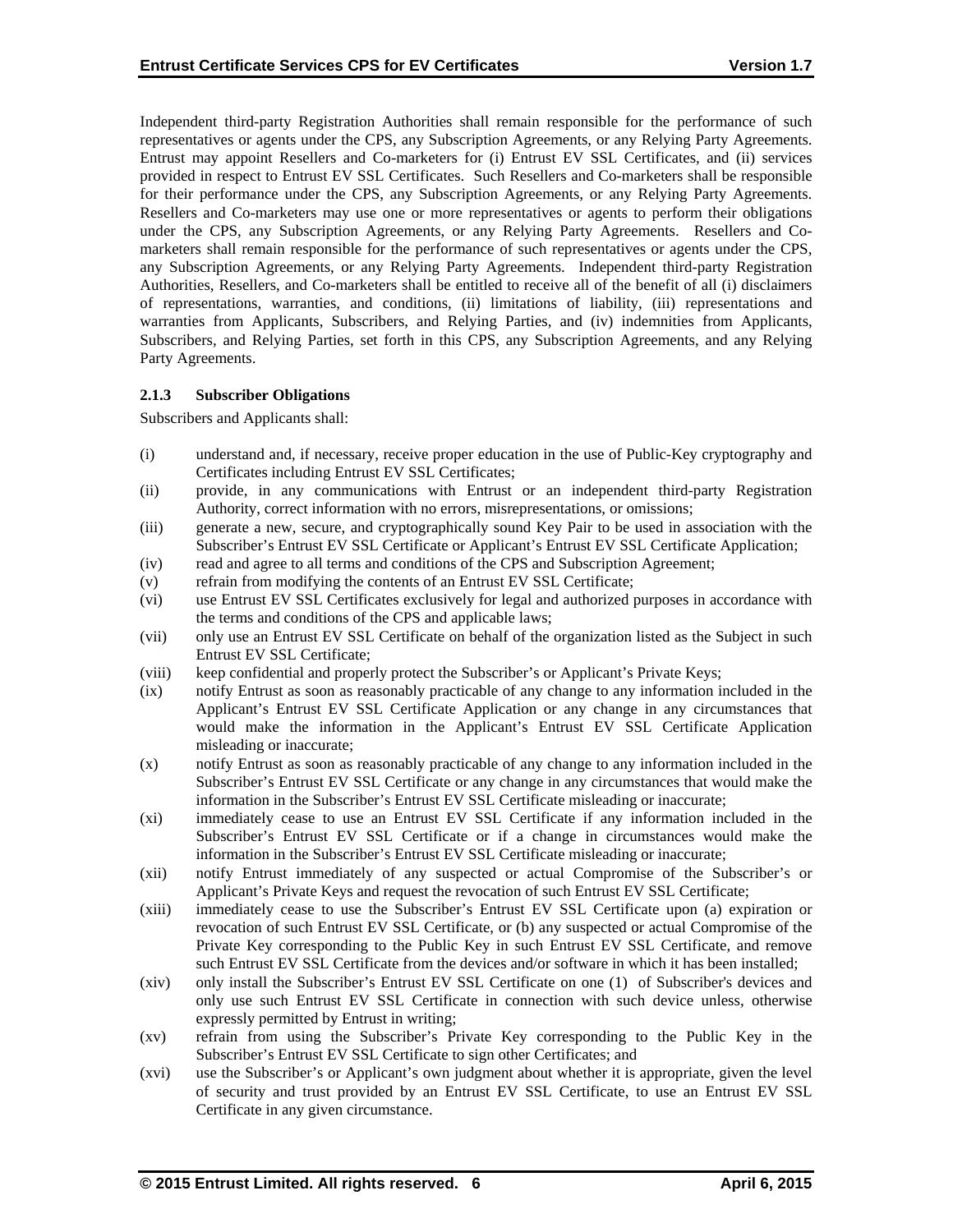Entrust EV SSL Certificates and related information may be subject to export, import, and/or use restrictions. Subscribers shall comply with all laws and regulations applicable to a Subscriber's right to export, import, and/or use Entrust EV SSL Certificates or related information, including, without limitation, all laws and regulations in respect to nuclear, chemical or biological weapons proliferation. Subscribers shall be responsible for procuring all required licenses and permissions for any export, import, and/or use of Entrust EV SSL Certificates or related information. Certain cryptographic techniques, software, hardware, and firmware ("Technology") that may be used in processing or in conjunction with Entrust EV SSL Certificates may be subject to export, import, and/or use restrictions. Subscribers shall comply with all laws and regulations applicable to a Subscriber's right to export, import, and/or use such Technology or related information. Subscribers shall be responsible for procuring all required licenses and permissions for any export, import, and/or use of such Technology or related information.

## **2.1.3.1 Subscriber and Applicant Representations and Warranties**

Subscribers and Applicants represent and warrant to Entrust and to all Certificate Beneficiaries that:

- (i) all information provided, and all representations made, by Subscriber in relation to any Entrust EV SSL Certificates are and will be complete and accurate (and Subscriber will promptly update such information and representations from time to time as necessary to maintain such completeness and accuracy);
- (ii) the Private Key corresponding to the Public Key submitted to Entrust in connection with an Entrust EV SSL Certificate Application was created using sound cryptographic techniques and all measures necessary have been taken to maintain sole control of, keep confidential, and properly protect the Private Key (and any associated access information or device  $-$  e.g., password or token) at all times;
- (iii) any information provided to Entrust or to any independent third-party Registration Authorities in connection with an Entrust EV SSL Certificate Application does not infringe, misappropriate, dilute, unfairly compete with, or otherwise violate the intellectual property, or other rights of any person, entity, or organization in any jurisdiction;
- (iv) the Entrust EV SSL Certificate(s) shall not be installed or used until it has reviewed and verified the accuracy of the data in each Entrust EV SSL Certificate;
- (v) the Entrust EV SSL Certificate shall be installed only on the server accessible at the domain name listed on the Entrust EV SSL Certificate, and will only be used in compliance with all applicable laws, solely for authorized company business, and solely in accordance with the Subscription Agreement and the CPS;
- (vi) Entrust shall be immediately notified if any information included in the Entrust EV SSL Certificate Application changes or if a change in circumstances would make the information in the Entrust EV SSL Certificate Application misleading or inaccurate;
- (vii) all use of the Entrust EV SSL Certificate and its associated Private Key shall cease immediately, and the Subscriber shall promptly notify Entrust and request the revocation of the Entrust EV SSL Certificate, if (1) any information included in the Entrust EV SSL Certificate changes, is or becomes incorrect or inaccurate, or if a change in circumstances would make the information in the Entrust EV SSL Certificate incorrect, misleading or inaccurate; or (2) there is any actual or suspected misuse or compromise of the Private Key associated with the Public Key in the Entrust EV SSL Certificate;
- (viii) all use of the (1) Entrust EV SSL Certificate and (2) Private Key associated with the Public Key in such Entrust EV SSL Certificate shall cease upon expiration or revocation of such Entrust EV SSL Certificate, and such Entrust EV SSL Certificate shall be removed from the devices and/or software in which it has been installed;
- (ix) the Entrust EV SSL Certificates will not be used for any hazardous or unlawful (including tortious) activities;
- (x) the subject named in the Entrust EV SSL Certificate corresponds to the Subscriber, and that it legally exists as a valid entity in the Jurisdiction of Incorporation or Registration specified in the Entrust EV SSL Certificates; and
- (xi) the Subscriber has the exclusive right to use the domain name listed in the Entrust EV SSL Certificate; and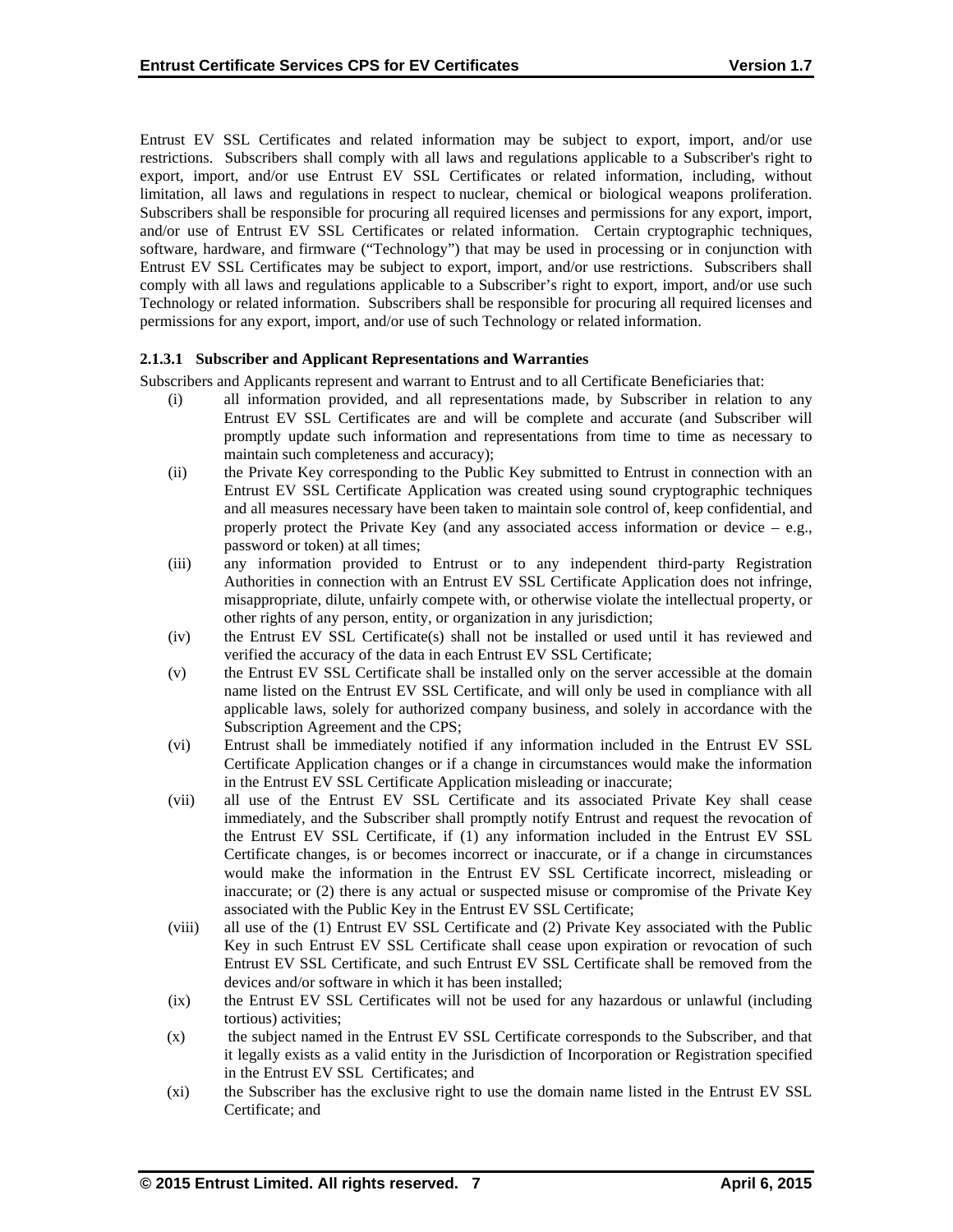(xii) the Certificate will not be used to digitally sign hostile code, including spyware or other malicious software (malware), downloaded without user consent.

#### **2.1.3.2 Subscriber Notice Requirements**

No stipulation

## **2.1.4 Relying Party Obligations**

Relying Parties shall:

- (i) understand and, if necessary, receive proper education in the use of Public-Key cryptography and Certificates including Entrust EV SSL Certificates;
- (ii) read and agree to all terms and conditions of the CPS and the Relying Party Agreement;
- (iii) verify Entrust EV SSL Certificates, including use of CRLs, in accordance with the certification path validation procedure specified in ITU-T Rec. X.509:2005 | ISO/IEC 9594-8 (2005), taking into account any critical extensions and approved technical corrigenda as appropriate;
- (iv) trust and make use of an Entrust EV SSL Certificate only if the Entrust EV SSL Certificate has not expired or been revoked and if a proper chain of trust can be established to a trustworthy root; and
- (v) make their own judgment and rely on an Entrust EV SSL Certificate only if such reliance is reasonable in the circumstances, including determining whether such reliance is reasonable given the nature of the security and trust provided by an Entrust EV SSL Certificate and the value of any transaction that may involve the use of an Entrust EV SSL Certificate.

Entrust EV SSL Certificates and related information may be subject to export, import, and/or use restrictions. Relying Parties shall comply with all laws and regulations applicable to a Relying Party's right to use Entrust EV SSL Certificates and/or related information, including, without limitation, all laws and regulations in respect to nuclear, chemical or biological weapons proliferation. Relying Parties shall be responsible for procuring all required licenses and permissions for any export, import, and/or use of Entrust EV SSL Certificates and/or related information. Certain cryptographic techniques, software, hardware, and firmware ("Technology") that may be used in processing or in conjunction with Entrust EV SSL Certificates may be subject to export, import, and/or use restrictions. Relying Parties shall comply with all laws and regulations applicable to a Relying Party's right to export, import, and/or use such Technology or related information. Relying Parties shall be responsible for procuring all required licenses and permissions for any export, import, and/or use of such Technology or related information.

## **2.1.4.1 Relying Party Representations and Warranties**

Relying Parties represent and warrant to Entrust that:

- (i) the Relying Party shall properly validate an Entrust EV SSL Certificate before making a determination about whether to rely on such Entrust EV SSL Certificate, including confirmation that the Entrust EV SSL Certificate has not expired or been revoked and that a proper chain of trust can be established to a trustworthy root;
- (ii) the Relying Party shall not rely on a revoked or expired Entrust EV SSL Certificate;
- (iii) the Relying Party shall not rely on an Entrust EV SSL Certificate that cannot be validated back to a trustworthy root;
- (iv) the Relying Party shall exercise its own judgment in determining whether it is reasonable under the circumstances to rely on an Entrust EV SSL Certificate, including determining whether such reliance is reasonable given the nature of the security and trust provided by an Entrust EV SSL Certificate and the value of any transaction that may involve the use of an Entrust EV SSL Certificate; and
- (v) the Relying Party shall not use an Entrust EV SSL Certificate for any hazardous or unlawful (including tortious) activities.

## **2.1.5 Repository Obligations**

An Entrust Repository shall: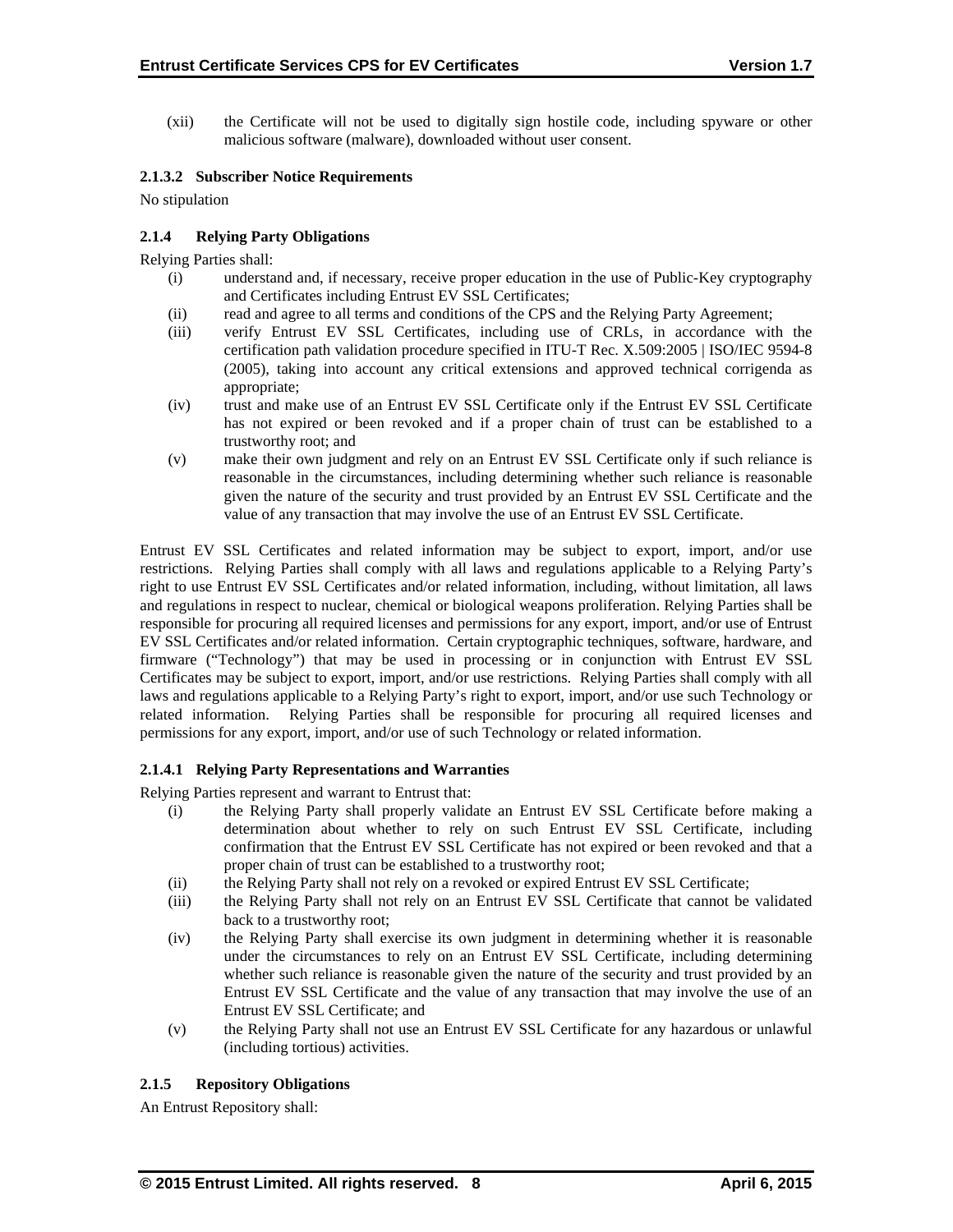- (i) make available, in accordance with the terms and conditions of the CPS, Entrust EV SSL Certificate revocation information published by an Entrust EV SSL Certification Authority; and
- (ii) make available a copy of the CPS and other information related to the products and services provided by Entrust EV SSL Certification Authorities and any Registration Authorities operating under the Entrust EV SSL Certification Authorities.

## **2.2 Liability**

**THE MAXIMUM CUMULATIVE LIABILITY OF ENTRUST, ANY INDEPENDENT THIRD-PARTY REGISTRATION AUTHORITIES OPERATING UNDER AN ENTRUST EV SSL CERTIFICATION AUTHORITY, RESELLERS, CO-MARKETERS OR ANY SUBCONTRACTORS, DISTRIBUTORS, AGENTS, SUPPLIERS, EMPLOYEES OR DIRECTORS OF ANY OF THE FOREGOING TO ANY APPLICANTS, SUBSCRIBERS, RELYING PARTIES OR ANY OTHER PERSONS, ENTITIES, OR ORGANIZATIONS FOR ANY LOSSES, COSTS, EXPENSES, LIABILITIES, DAMAGES, CLAIMS, OR SETTLEMENT AMOUNTS ARISING OUT OF OR RELATING TO USE OF AN ENTRUST EV SSL CERTIFICATE OR ANY SERVICES PROVIDED IN RESPECT TO ANY ENTRUST EV SSL CERTIFICATES IS LIMITED BY THIS CPS. THIS CPS ALSO CONTAINS LIMITED WARRANTIES, LIMITATIONS ON LIABILITY, AND DISCLAIMERS OF REPRESENTATIONS, WARRANTIES AND CONDITIONS.** 

## **2.2.1 CA Liability**

## **2.2.1.1 Warranties and Limitations on Warranties**

Entrust makes the following limited warranties with respect to the operation of Entrust EV SSL Certification Authorities:

- (i) Entrust EV SSL Certification Authorities shall provide Repository services consistent with the practices and procedures set forth in this CPS;
- (ii) Entrust EV SSL Certification Authorities shall perform Entrust EV SSL Certificate issuance consistent with the procedures set forth in this CPS which conform to the EV Guidelines published by the CA/Browser Forum; and
- (iii) Entrust EV SSL Certification Authorities shall provide revocation services consistent with the procedures set forth in this CPS.

Notwithstanding the foregoing, in no event does Entrust, any independent third-party Registration Authority operating under an Entrust EV SSL Certification Authority, or any Resellers, Co-marketers, or any subcontractors, distributors, agents, suppliers, employees, or directors of any of the foregoing make any representations, or provide any warranties, or conditions to any Applicants, Subscribers, Relying Parties, or any other persons, entities, or organizations with respect to (i) the techniques used in the generation and storage of the Private Key corresponding to the Public Key in an Entrust EV SSL Certificate, including, whether such Private Key has been Compromised or was generated using sound cryptographic techniques, (ii) the reliability of any cryptographic techniques or methods used in conducting any act, transaction, or process involving or utilizing an Entrust EV SSL Certificate, (iii) any software whatsoever, or (iv) non-repudiation of any Entrust EV SSL Certificate or any transaction facilitated through the use of an Entrust EV SSL Certificate, since such determination is a matter of applicable law.

Applicants, Subscribers, and Relying Parties acknowledge and agree that operations in relation to Entrust EV SSL Certificates and Entrust EV SSL Certificate Applications are dependent on the transmission of information over communication infrastructures such as, without limitation, the Internet, telephone and telecommunications lines and networks, servers, firewalls, proxies, routers, switches, and bridges ("Telecommunication Equipment") and that this Telecommunication Equipment is not under the control of Entrust or any independent third-party Registration Authority operating under an Entrust EV SSL Certification Authority, or any Resellers, Co-marketers, or any subcontractors, distributors, agents, suppliers, employees, or directors of any of the foregoing. Neither Entrust nor any independent third-party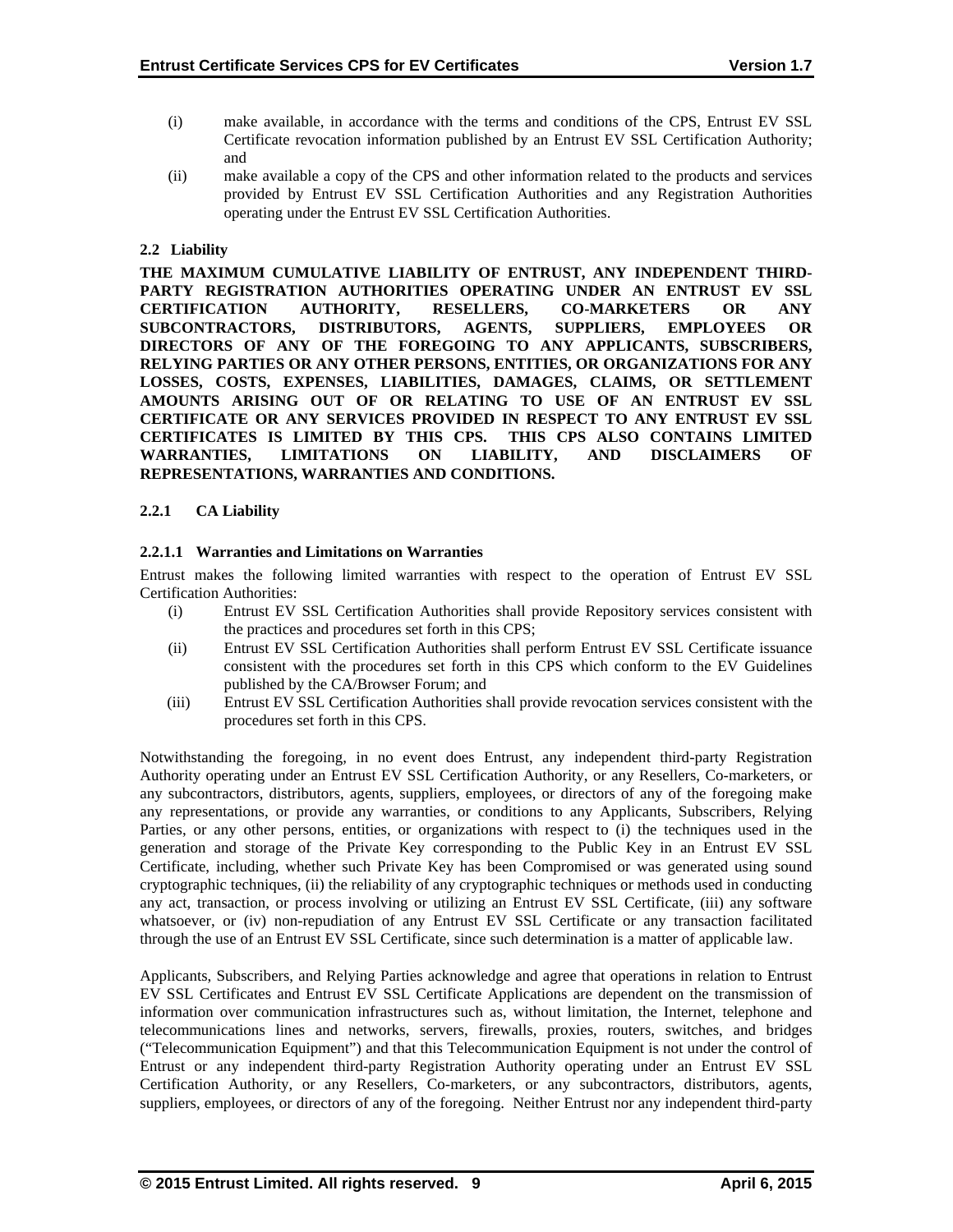Registration Authority operating under an Entrust EV SSL Certification Authority, or any Resellers, Comarketers, or any subcontractors, distributors, agents, suppliers, employees, or directors of any of the foregoing shall be liable for any error, failure, delay, interruption, defect, or corruption in relation to an Entrust EV SSL Certificate, an Entrust EV SSL CRL, Entrust EV SSL OCSP message, or an Entrust EV SSL Certificate Application to the extent that such error, failure, delay, interruption, defect, or corruption is caused by such Telecommunication Equipment.

## **2.2.1.2 Disclaimers**

**EXCEPT AS SPECIFICALLY PROVIDED IN §2.2.1.1, NEITHER ENTRUST NOR ANY INDEPENDENT THIRD-PARTY REGISTRATION AUTHORITY OPERATING UNDER AN ENTRUST EV SSL CERTIFICATION AUTHORITY, NOR ANY RESELLERS, CO-MARKETERS, OR ANY SUBCONTRACTORS, DISTRIBUTORS, AGENTS, SUPPLIERS, EMPLOYEES, OR DIRECTORS OF ANY OF THE FOREGOING MAKE ANY REPRESENTATIONS OR GIVE ANY WARRANTIES OR CONDITIONS, WHETHER EXPRESS, IMPLIED, STATUTORY, BY USAGE OF TRADE, OR OTHERWISE, AND ENTRUST AND ALL INDEPENDENT THIRD-PARTY REGISTRATION AUTHORITIES OPERATING UNDER AN ENTRUST EV SSL CERTIFICATION AUTHORITY, AND ALL RESELLERS, CO-MARKETERS, AND ALL SUBCONTRACTORS, DISTRIBUTORS, AGENTS, SUPPLIERS, EMPLOYEES, AND DIRECTORS OF ANY OF THE FOREGOING SPECIFICALLY DISCLAIM ANY AND ALL REPRESENTATIONS, WARRANTIES, AND CONDITIONS OF MERCHANTABILITY, NON-INFRINGEMENT, TITLE, SATISFACTORY QUALITY, AND/OR FITNESS FOR A PARTICULAR PURPOSE.** 

## **2.2.1.3 Loss Limitations**

**IN NO EVENT SHALL THE TOTAL CUMULATIVE LIABILITY OF ENTRUST, ANY INDEPENDENT THIRD-PARTY REGISTRATION AUTHORITY OPERATING UNDER AN ENTRUST EV SSL CERTIFICATION AUTHORITY, ANY RESELLERS, OR CO-MARKETERS, OR ANY SUBCONTRACTORS, DISTRIBUTORS, AGENTS, SUPPLIERS, EMPLOYEES, OR DIRECTORS OF ANY OF THE FOREGOING TO ANY APPLICANT, SUBSCRIBER, RELYING PARTY OR ANY OTHER PERSON, ENTITY, OR ORGANIZATION ARISING OUT OF OR RELATING TO ANY ENTRUST EV SSL CERTIFICATE OR ANY SERVICES PROVIDED IN RESPECT TO ENTRUST EV SSL CERTIFICATES, INCLUDING ANY USE OR RELIANCE ON ANY ENTRUST EV SSL CERTIFICATE, EXCEED THE GREATER OF (1) ONE THOUSAND UNITED STATES DOLLARS (\$1,000.00 U.S.); AND (2) TWO TIMES THE FEES PAID BY THE APPLICABLE SUBSCRIBER TO ENTRUST DURING THE TWELVE MONTHS PRIOR TO THE INITIATION OF THE CLAIM TO A MAXIMUM OF ONE HUNDRED THOUSAND DOLLARS (\$100,000) (SUCH GREATER NUMBER REFERRED TO AS THE "CUMULATIVE DAMAGE CAP"). THE FOREGOING LIMITATIONS SHALL APPLY TO ANY LIABILITY WHETHER BASED IN CONTRACT (INCLUDING FUNDAMENTAL BREACH), TORT (INCLUDING NEGLIGENCE), LEGISLATION OR ANY OTHER THEORY OF LIABILITY, INCLUDING ANY DIRECT, INDIRECT, SPECIAL, STATUTORY, PUNITIVE, EXEMPLARY, CONSEQUENTIAL, RELIANCE, OR INCIDENTAL DAMAGES.** 

**IN NO EVENT SHALL ENTRUST OR ANY INDEPENDENT THIRD-PARTY REGISTRATION AUTHORITY OPERATING UNDER AN ENTRUST EV SSL CERTIFICATION AUTHORITY, OR ANY RESELLERS, CO-MARKETERS, OR ANY SUBCONTRACTORS, DISTRIBUTORS, AGENTS, SUPPLIERS, EMPLOYEES, OR DIRECTORS OF ANY OF THE FOREGOING BE LIABLE FOR ANY INCIDENTAL, SPECIAL, STATUTORY, PUNITIVE, EXEMPLARY, INDIRECT, RELIANCE, OR CONSEQUENTIAL DAMAGES (INCLUDING, WITHOUT LIMITATION, DAMAGES FOR LOSS OF BUSINESS, LOSS OF BUSINESS OPPORTUNITIES, LOSS OF GOODWILL, LOSS OF PROFITS, BUSINESS INTERRUPTION, LOSS OF DATA, LOST SAVINGS OR OTHER SIMILAR PECUNIARY LOSS) WHETHER ARISING FROM CONTRACT (INCLUDING FUNDAMENTAL BREACH), TORT (INCLUDING NEGLIGENCE), LEGISLATION OR ANY OTHER THEORY OF LIABILITY.**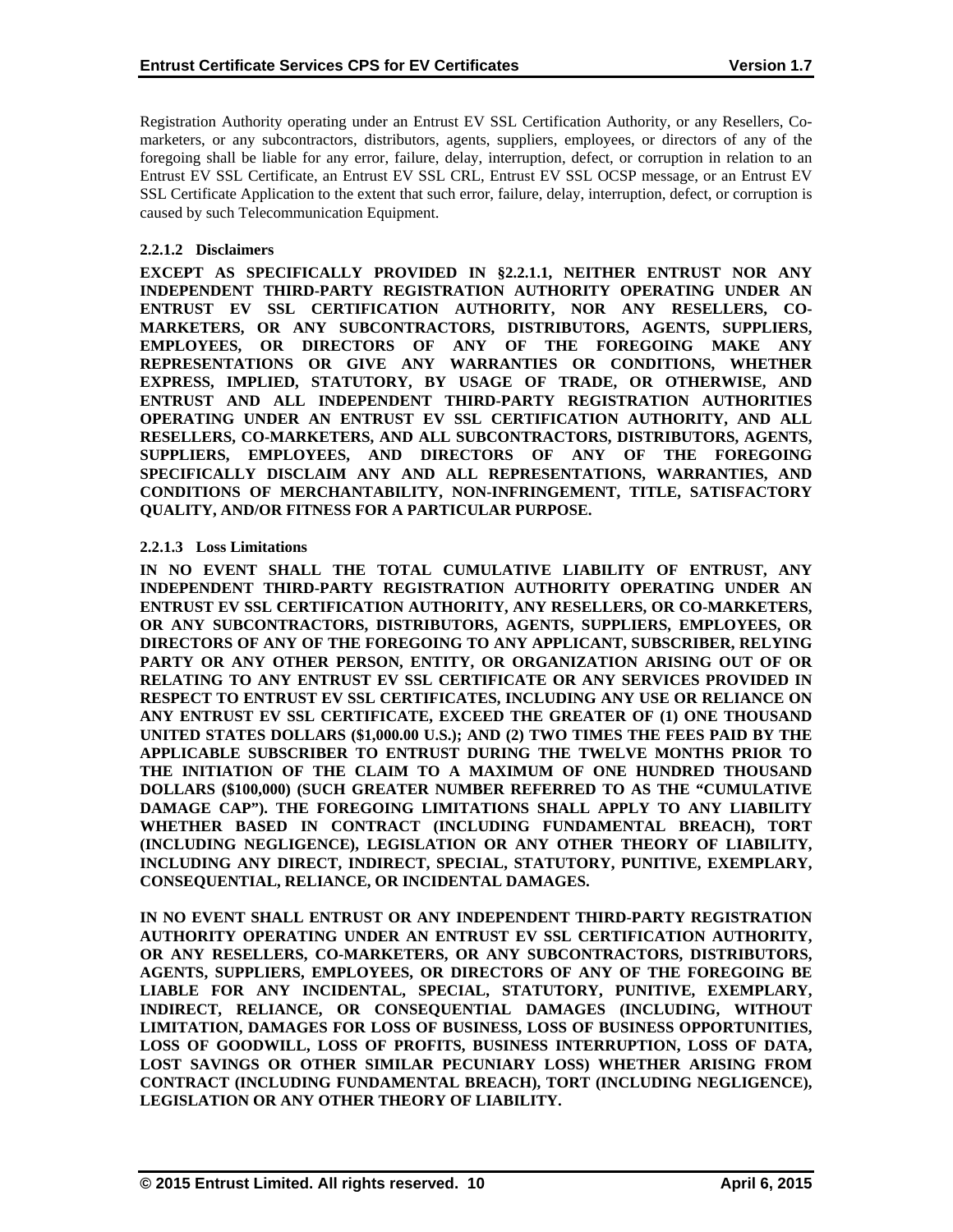**THE FOREGOING LIMITATIONS SHALL APPLY NOTWITHSTANDING THE FAILURE OF ESSENTIAL PURPOSE OF ANY LIMITED REMEDY STATED HEREIN AND EVEN IF ENTRUST OR ANY INDEPENDENT THIRD-PARTY REGISTRATION AUTHORITY OPERATING UNDER AN ENTRUST EV SSL CERTIFICATION AUTHORITY, OR ANY RESELLERS, CO-MARKETERS, OR ANY SUBCONTRACTORS, DISTRIBUTORS, AGENTS, SUPPLIERS, EMPLOYEES, OR DIRECTORS OF ANY OF THE FOREGOING HAVE BEEN ADVISED OF THE POSSIBILITY OF THOSE DAMAGES.** 

**SOME JURISDICTIONS DO NOT ALLOW THE EXCLUSION OR LIMITATION OF LIABILITY FOR CONSEQUENTIAL OR INCIDENTAL DAMAGES, SO THESE LIMITATIONS SET FORTH ABOVE MAY NOT APPLY TO CERTAIN APPLICANTS, SUBSCRIBERS, RELYING PARTIES, OR OTHER PERSONS, ENTITIES, OR ORGANIZATIONS. THE DISCLAIMERS OF REPRESENTATIONS, WARRANTIES, AND CONDITIONS AND THE LIMITATIONS OF LIABILITY IN THIS CPS CONSTITUTE AN ESSENTIAL PART OF THE CPS, ANY SUBSCRIPTION AGREEMENTS, AND ANY RELYING PARTY AGREEMENTS. ALL APPLICANTS, SUBSCRIBERS, RELYING PARTIES, AND OTHER PERSONS, ENTITIES, AND ORGANIZATIONS ACKNOWLEDGE THAT BUT FOR THESE DISCLAIMERS OF REPRESENTATIONS, WARRANTIES, AND CONDITIONS AND LIMITATIONS OF LIABILITY, ENTRUST WOULD NOT ISSUE ENTRUST EV SSL CERTIFICATES TO SUBSCRIBERS AND NEITHER ENTRUST NOR ANY INDEPENDENT THIRD-PARTY REGISTRATION AUTHORITIES OPERATING UNDER AN ENTRUST EV SSL CERTIFICATION AUTHORITY, NOR ANY RESELLERS, CO-MARKETERS, OR ANY SUBCONTRACTORS, DISTRIBUTORS, AGENTS, SUPPLIERS, EMPLOYEES, OR DIRECTORS OF ANY OF THE FOREGOING WOULD PROVIDE SERVICES IN RESPECT TO ENTRUST EV SSL CERTIFICATES AND THAT THESE PROVISIONS PROVIDE FOR A REASONABLE ALLOCATION OF RISK.** 

## **2.2.1.4 Other Exclusions**

Without limitation, neither Entrust nor any independent third-party Registration Authorities operating under an Entrust EV SSL Certification Authority, nor any Resellers or Co-marketers, or any subcontractors, distributors, agents, suppliers, employees, or directors of any of the foregoing shall be liable to any Applicants, Subscribers, Relying Parties or any other person, entity, or organization for any losses, costs, expenses, liabilities, damages, claims, or settlement amounts arising out of or relating to use of an Entrust EV SSL Certificate or any services provided in respect to an Entrust EV SSL Certificate if:

- (i) the Entrust EV SSL Certificate was issued as a result of errors, misrepresentations, or other acts or omissions of a Subscriber or of any other person, entity, or organization;
- (ii) the Entrust EV SSL Certificate has expired or has been revoked;
- (iii) the Entrust EV SSL Certificate has been modified or otherwise altered;
- (iv) the Subscriber failed to stop using an Entrust EV SSL Certificate after the information contain in such Entrust EV SSL Certificate changed or after circumstances changed so that the information contained in such Entrust EV SSL Certificate became misleading or inaccurate;
- (v) a Subscriber breached the CPS or the Subscriber's Subscription Agreement, or a Relying Party breached the CPS or the Relying Party's Relying Party Agreement;
- (vi) the Private Key associated with the Entrust EV SSL Certificate has been Compromised; or
- (vii) the Entrust EV SSL Certificate is used other than as permitted by the CPS or is used in contravention of applicable law.

In no event shall Entrust or any independent third-party Registration Authority operating under an Entrust EV SSL Certification Authority, or any Resellers, Co-marketers, or any subcontractors, distributors, agents, suppliers, employees, or directors of any of the foregoing be liable to any Applicant, Subscriber, or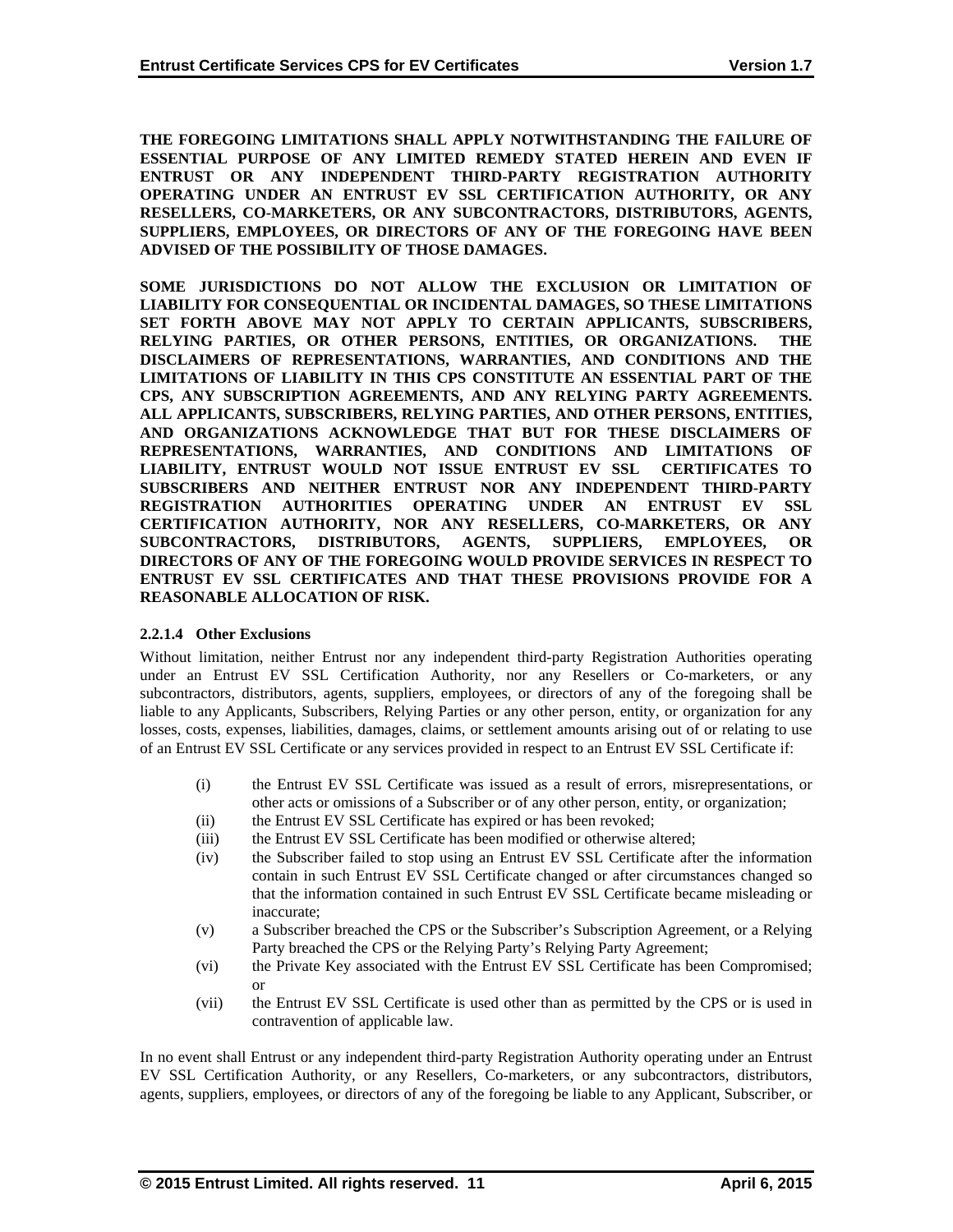any other person, entity, or organization for any losses, costs, liabilities, expenses, damages, claims, or settlement amounts arising out of or relating to the refusal by Entrust or any independent third-party Registration Authority operating under an Entrust EV SSL Certification Authority, or any Resellers, Comarketers, or any subcontractors, distributors, agents, suppliers, employees, or directors of any of the foregoing to issue or request the issuance of an Entrust EV SSL Certificate. In no event shall Entrust or any independent third-party Registration Authority operating under an Entrust EV SSL Certification Authority, or any Resellers, Co-marketers, or any subcontractors, distributors, agents, suppliers, employees, or directors of any of the foregoing be liable to any Applicant, Subscriber, or any other person, entity, or organization for any losses, costs, liabilities, expenses, damages, claims, or settlement amounts arising out of or relating to any delay by Entrust or any independent third-party Registration Authority operating under an Entrust EV SSL Certification Authority, or any Resellers, Co-marketers, or any subcontractors, distributors, agents, suppliers, employees, or directors of any of the foregoing, in issuing or in requesting the issuance of an Entrust EV SSL Certificate.

In no event shall Entrust or any independent third-party Registration Authority operating under an Entrust EV SSL Certification Authority, or any Resellers, Co-marketers, or any subcontractors, distributors, agents, suppliers, employees, or directors of any of the foregoing be liable to any Subscriber, Relying Party, or any other person, entity, or organization for any losses, costs, expenses, liabilities, damages, claims, or settlement amounts arising out of or relating to any proceeding or allegation that an Entrust EV SSL Certificate or any information contained in an Entrust EV SSL Certificate infringes, misappropriates, dilutes, unfairly competes with, or otherwise violates any patent, trademark, copyright, trade secret, or any other intellectual property right or other right of any person, entity, or organization in any jurisdiction.

## **2.2.1.5 Hazardous Activities**

Entrust EV SSL Certificates and the services provided by Entrust in respect to Entrust EV SSL Certificates are not designed, manufactured, or intended for use in or in conjunction with hazardous activities or uses requiring fail-safe performance, including the operation of nuclear facilities, aircraft navigation or communications systems, air traffic control, medical devices or direct life support machines. Entrust and any independent third-party Registration Authority operating under an Entrust EV SSL Certification Authority, and any Resellers, Co-marketers, and any subcontractors, distributors, agents, suppliers, employees, or directors of any of the foregoing specifically disclaim any and all representations, warranties, and conditions with respect to such uses, whether express, implied, statutory, by usage of trade, or otherwise.

# **2.2.2 RA Liability**

The same liability provisions that apply in §2.2.1 with respect to Entrust EV SSL Certification Authorities shall apply with respect to Entrust-operated Registration Authorities and independent third-party Registration Authorities operating under Entrust EV SSL Certification Authorities and all Resellers, Comarketers and all subcontractors, distributors, agents, suppliers, employees, and directors of any of the foregoing.

## **2.3 Financial Responsibility**

Subscribers and Relying Parties shall be responsible for the financial consequences to such Subscribers, Relying Parties, and to any other persons, entities, or organizations for any transactions in which such Subscribers or Relying Parties participate and which use Entrust EV SSL Certificates or any services provided in respect to Entrust EV SSL Certificates. Entrust makes no representations and gives no warranties or conditions regarding the financial efficacy of any transaction completed utilizing an Entrust EV SSL Certificate or any services provided in respect to Entrust EV SSL Certificates and neither Entrust nor any independent third-party Registration Authority operating under an Entrust EV SSL Certification Authority, nor any Resellers, Co-marketers, nor any subcontractors, distributors, agents, suppliers, employees, or directors of any of the foregoing shall have any liability except as explicitly set forth herein in respect to the use of or reliance on an Entrust EV SSL Certificate or any services provided in respect to Entrust EV SSL Certificates.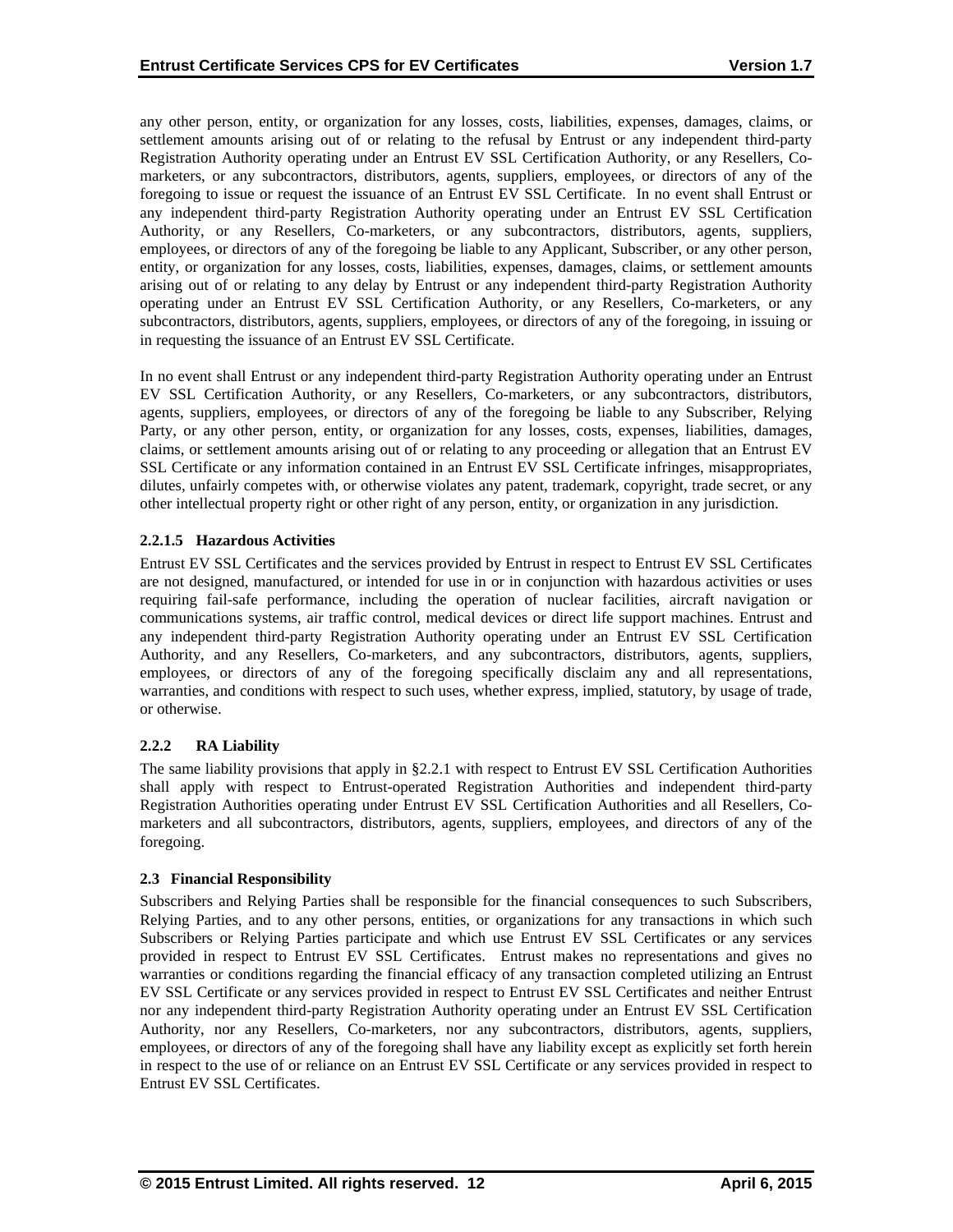# **2.3.1 Indemnification by Relying Parties**

RELYING PARTIES SHALL INDEMNIFY AND HOLD ENTRUST AND ALL INDEPENDENT THIRD-PARTY REGISTRATION AUTHORITIES OPERATING UNDER AN ENTRUST EV SSL CERTIFICATION AUTHORITY, AND ALL RESELLERS, CO-MARKETERS, AND ALL SUBCONTRACTORS, DISTRIBUTORS, AGENTS, SUPPLIERS, EMPLOYEES, AND DIRECTORS OF ANY OF THE FOREGOING (COLLECTIVELY, THE "INDEMNIFIED PARTIES") HARMLESS FROM AND AGAINST ANY AND ALL LIABILITIES, LOSSES, COSTS, EXPENSES, DAMAGES, CLAIMS, AND SETTLEMENT AMOUNTS (INCLUDING REASONABLE ATTORNEY'S FEES, COURT COSTS, AND EXPERT'S FEES) ARISING OUT OF OR RELATING TO ANY USE OR RELIANCE BY A RELYING PARTY ON ANY ENTRUST EV SSL CERTIFICATE OR ANY SERVICE PROVIDED IN RESPECT TO ENTRUST EV SSL CERTIFICATES, INCLUDING (I) LACK OF PROPER VALIDATION OF AN ENTRUST EV SSL CERTIFICATE BY A RELYING PARTY, (II) RELIANCE BY THE RELYING PARTY ON AN EXPIRED OR REVOKED ENTRUST EV SSL CERTIFICATE, (III) USE OF AN ENTRUST EV SSL CERTIFICATE OTHER THAN AS PERMITTED BY THE CPS, THE SUBSCRIPTION AGREEMENT, ANY RELYING PARTY AGREEMENT, AND APPLICABLE LAW, (IV) FAILURE BY A RELYING PARTY TO EXERCISE REASONABLE JUDGMENT IN THE CIRCUMSTANCES IN RELYING ON AN ENTRUST EV SSL CERTIFICATE, OR (V) ANY CLAIM OR ALLEGATION THAT THE RELIANCE BY A RELYING PARTY ON AN ENTRUST EV SSL CERTIFICATE OR THE INFORMATION CONTAINED IN AN ENTRUST EV SSL CERTIFICATE INFRINGES, MISAPPROPRIATES, DILUTES, UNFAIRLY COMPETES WITH, OR OTHERWISE VIOLATES THE RIGHTS INCLUDING INTELLECTUAL PROPERTY RIGHTS OR ANY OTHER RIGHTS OF ANYONE IN ANY JURISDICTION. NOTWITHSTANDING THE FOREGOING, RELYING PARTIES SHALL NOT BE OBLIGATED TO PROVIDE ANY INDEMNIFICATION TO AN INDEMNIFIED PARTY IN RESPECT TO ANY LIABILITIES, LOSSES, COSTS, EXPENSES, DAMAGES, CLAIMS, AND SETTLEMENT AMOUNTS (INCLUDING REASONABLE ATTORNEY'S FEES, COURT COSTS AND EXPERT'S FEES) TO THE EXTENT THAT SUCH LIABILITIES, LOSSES, COSTS, EXPENSES, DAMAGES, CLAIMS, AND SETTLEMENT AMOUNTS (INCLUDING REASONABLE ATTORNEY'S FEES, COURT COSTS, AND EXPERT'S FEES) ARISE OUT OF OR RELATE TO ANY WILLFUL MISCONDUCT BY SUCH INDEMNIFIED PARTY.

# **2.3.1.1 Indemnification by Subscribers**

SUBSCRIBERS SHALL INDEMNIFY AND HOLD ENTRUST AND ALL INDEPENDENT THIRD-PARTY REGISTRATION AUTHORITIES OPERATING UNDER AN ENTRUST EV SSL CERTIFICATION AUTHORITY, AND ALL RESELLERS, CO-MARKETERS, AND ALL SUBCONTRACTORS, DISTRIBUTORS, AGENTS, SUPPLIERS, EMPLOYEES, OR DIRECTORS OF ANY OF THE FOREGOING (COLLECTIVELY, THE "INDEMNIFIED PARTIES") HARMLESS FROM AND AGAINST ANY AND ALL LIABILITIES, LOSSES, COSTS, EXPENSES, DAMAGES, CLAIMS, AND SETTLEMENT AMOUNTS (INCLUDING REASONABLE ATTORNEY'S FEES, COURT COSTS, AND EXPERT'S FEES) ARISING OUT OF OR RELATING TO ANY RELIANCE BY A RELYING PARTY ON ANY ENTRUST EV SSL CERTIFICATE OR ANY SERVICE PROVIDED IN RESPECT TO ENTRUST EV SSL CERTIFICATES, INCLUDING ANY (I) ERROR, MISREPRESENTATION OR OMISSION MADE BY A SUBSCRIBER IN USING OR APPLYING FOR AN ENTRUST EV SSL CERTIFICATE, (II) MODIFICATION MADE BY A SUBSCRIBER TO THE INFORMATION CONTAINED IN AN ENTRUST EV SSL CERTIFICATE, (III) USE OF AN ENTRUST EV SSL CERTIFICATE OTHER THAN AS PERMITTED BY THE CPS, THE SUBSCRIPTION AGREEMENT, ANY RELYING PARTY AGREEMENT, AND APPLICABLE LAW, (IV) FAILURE BY A SUBSCRIBER TO TAKE THE NECESSARY PRECAUTIONS TO PREVENT LOSS, DISCLOSURE, COMPROMISE OR UNAUTHORIZED USE OF THE PRIVATE KEY CORRESPONDING TO THE PUBLIC KEY IN SUCH SUBSCRIBER'S ENTRUST EV SSL CERTIFICATE, OR (V) ALLEGATION THAT THE USE OF A SUBSCRIBER'S ENTRUST EV SSL CERTIFICATE OR THE INFORMATION CONTAINED IN A SUBSCRIBER'S ENTRUST EV SSL CERTIFICATE INFRINGES, MISAPPROPRIATES, DILUTES, UNFAIRLY COMPETES WITH, OR OTHERWISE VIOLATES THE RIGHTS INCLUDING INTELLECTUAL PROPERTY RIGHTS OR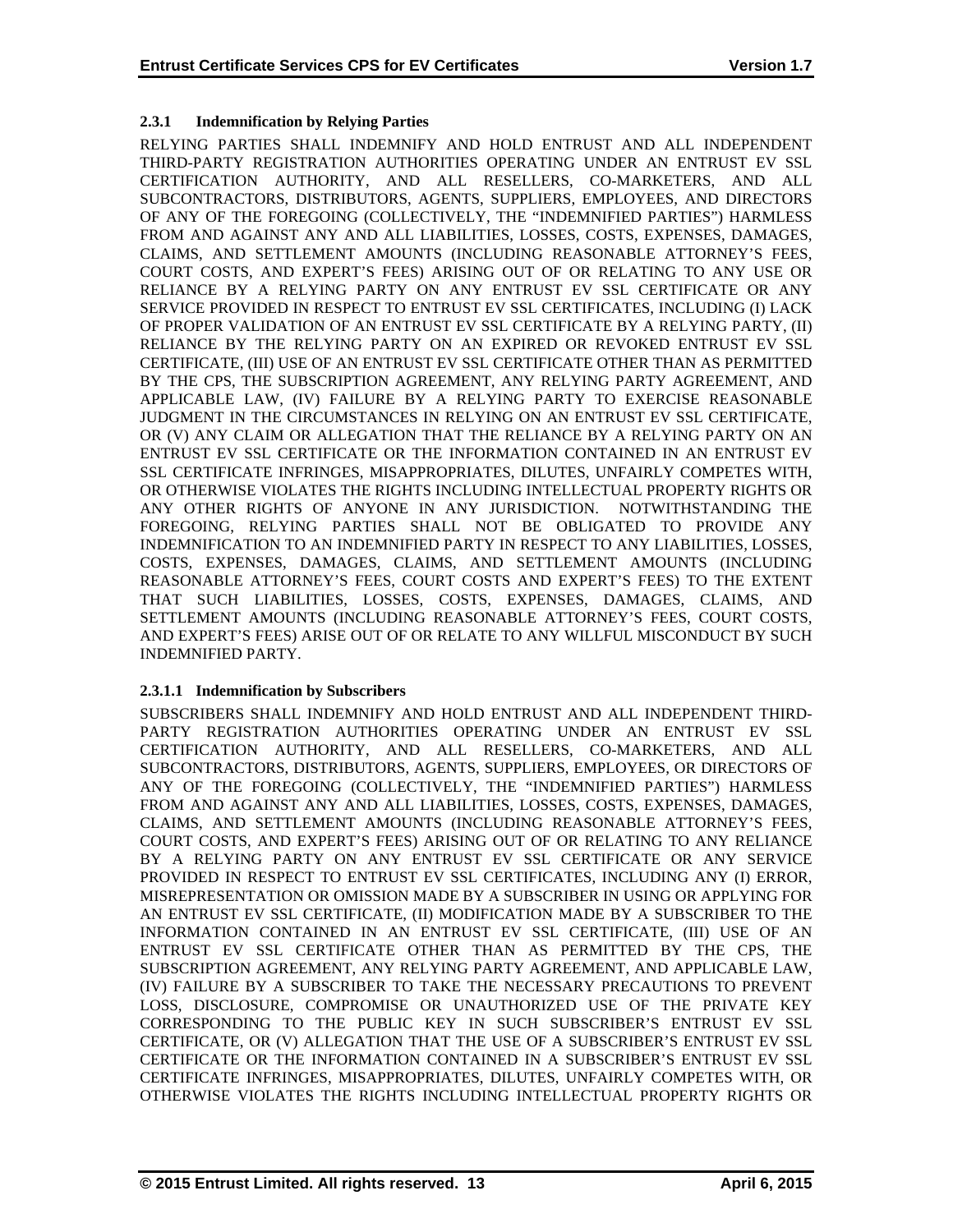ANY OTHER RIGHTS OF ANYONE IN ANY JURISDICTION. NOTWITHSTANDING THE FOREGOING, A SUBSCRIBER SHALL NOT BE OBLIGATED TO PROVIDE ANY INDEMNIFICATION TO AN INDEMNIFIED PARTY IN RESPECT TO ANY LIABILITIES, LOSSES, COSTS, EXPENSES, DAMAGES, CLAIMS, AND SETTLEMENT AMOUNTS (INCLUDING REASONABLE ATTORNEY'S FEES, COURT COSTS AND EXPERTS FEES) TO THE EXTENT THAT SUCH LIABILITIES, LOSSES, COSTS, EXPENSES, DAMAGES, CLAIMS, AND SETTLEMENT AMOUNTS (INCLUDING REASONABLE ATTORNEY'S FEES, COURT COSTS, AND EXPERT'S FEES) ARISE OUT OF OR RELATE TO ANY WILLFUL MISCONDUCT BY SUCH INDEMNIFIED PARTY.

# **2.3.2 Fiduciary Relationships**

Nothing contained in this CPS, or in any Subscription Agreement, or any Relying Party Agreement shall be deemed to constitute either Entrust or any independent third-party Registration Authority operating under an Entrust EV SSL Certification Authority, or any Resellers, Co-marketers, or any subcontractors, distributors, agents, suppliers, employees, or directors of any of the foregoing, the fiduciary, partner, agent, trustee, or legal representative of any Applicant, Subscriber, Relying Party or any other person, entity, or organization or to create any fiduciary relationship between either Entrust or any independent third-party Registration Authority operating under an Entrust EV SSL Certification Authority, or any Resellers, Comarketers, or any subcontractors, distributors, agents, suppliers, employees, or directors of any of the foregoing and any Subscriber, Applicant, Relying Party or any other person, entity, or organization, for any purpose whatsoever. Nothing in the CPS, or in any Subscription Agreement or any Relying Party Agreement shall confer on any Subscriber, Applicant, Relying Party, or any other third party, any authority to act for, bind, or create or assume any obligation or responsibility, or make any representation on behalf of Entrust or any independent third-party Registration Authority operating under an Entrust EV SSL Certification Authority, or any Resellers, Co-marketers, or any subcontractors, distributors, agents, suppliers, employees, or directors of any of the foregoing.

## **2.3.3 Administrative Processes**

No Stipulation.

## **2.4 Interpretation and Enforcement**

## **2.4.1 Governing Law**

The laws of the Province of Ontario, Canada, excluding its conflict of laws rules, shall govern the construction, validity, interpretation, enforceability and performance of the CPS, all Subscription Agreements and all Relying Party Agreements. The application of the United Nations Convention on Contracts for the International Sale of Goods to the CPS, any Subscription Agreements, and any Relying Party Agreements is expressly excluded. Any dispute arising out of or in respect to the CPS, any Subscription Agreement, any Relying Party Agreement, or in respect to any Entrust EV SSL Certificates or any services provided in respect to any Entrust EV SSL Certificates that is not resolved by alternative dispute resolution, shall be brought in the provincial or federal courts sitting in Ottawa, Ontario, and each person, entity, or organization hereby agrees that such courts shall have personal and exclusive jurisdiction over such disputes. In the event that any matter is brought in a provincial or federal court, Applicants, Subscribers, and Relying Parties waive any right that such Applicants, Subscribers, and Relying Parties may have to a jury trial.

# **2.4.1.1 Force Majeure**

Neither Entrust nor any independent third-party Registration Authority operating under an Entrust EV SSL Certification Authority, nor any Resellers, Co-marketers, nor any subcontractors, distributors, agents, suppliers, employees, or directors of any of the foregoing shall be in default hereunder or liable for any losses, costs, expenses, liabilities, damages, claims, or settlement amounts arising out of or related to delays in performance or from failure to perform or comply with the terms of the CPS, any Subscription Agreement, or any Relying Party Agreement due to any causes beyond its reasonable control, which causes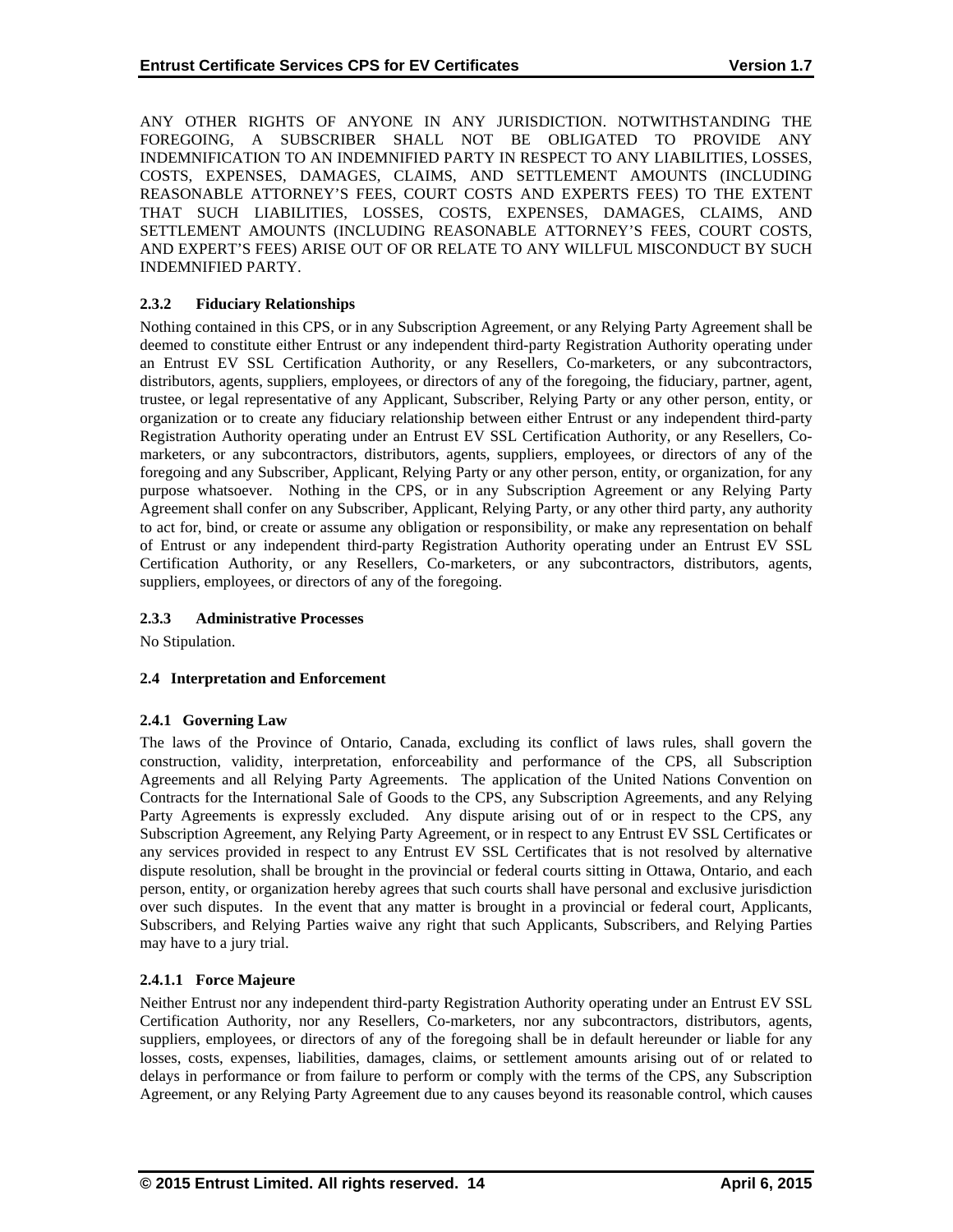include acts of God or the public enemy, riots and insurrections, war, accidents, fire, strikes and other labor difficulties (whether or not Entrust is in a position to concede to such demands), embargoes, judicial action, failure or default of any superior certification authority, lack of or inability to obtain export permits or approvals, necessary labor, materials, energy, utilities, components or machinery, acts of civil or military authorities.

# **2.4.1.2 Interpretation**

All references in this CPS to "Sections" refer to the sections of this CPS. As used in this CPS, neutral pronouns and any variations thereof shall be deemed to include the feminine and masculine and all terms used in the singular shall be deemed to include the plural, and vice versa, as the context may require. The words "hereof", "herein", and "hereunder" and other words of similar import refer to this CPS as a whole, as the same may from time to time be amended or supplemented, and not to any subdivision contained in this CPS. The word "including" when used herein is not intended to be exclusive and means "including, without limitation."

## **2.4.2 Severability, Survival, Merger, Notice**

## **2.4.2.1 Severability**

Whenever possible, each provision of the CPS, any Subscription Agreements, and any Relying Party Agreements shall be interpreted in such a manner as to be effective and valid under applicable law. If the application of any provision of the CPS, any Subscription Agreements, or any Relying Party Agreements or any portion thereof to any particular facts or circumstances shall be held to be invalid or unenforceable by an arbitrator or court of competent jurisdiction, then (i) the validity and enforceability of such provision as applied to any other particular facts or circumstances and the validity of other provisions of the CPS, any Subscription Agreements, or any Relying Party Agreements shall not in any way be affected or impaired thereby, and (ii) such provision shall be enforced to the maximum extent possible so as to effect its intent and it shall be reformed without further action to the extent necessary to make such provision valid and enforceable.

**FOR GREATER CERTAINTY, IT IS EXPRESSLY UNDERSTOOD AND AGREED THAT EVERY PROVISION OF THE CPS, ANY SUBSCRIPTION AGREEMENTS, OR ANY RELYING PARTY AGREEMENTS THAT DEAL WITH (I) LIMITATION OF LIABILITY OR DAMAGES, (II) DISCLAIMERS OF REPRESENTATIONS, WARRANTIES, CONDITIONS, OR LIABILITIES, OR (III) INDEMNIFICATION, IS EXPRESSLY INTENDED TO BE SEVERABLE FROM ANY OTHER PROVISIONS OF THE CPS, ANY SUBSCRIPTION AGREEMENTS, OR ANY RELYING PARTY AGREEMENTS AND SHALL BE SO INTERPRETED AND ENFORCED.** 

# **2.4.2.2 Survival**

The provisions of the section entitled "Definitions" and sections 2.1.3.1, 2.1.4.1, 2.2, 2.3, 2.4, 2.8, 2.9, 3.1.5, 3.1.6, 4.6 and 8.2 shall survive termination or expiration of the CPS, any Subscription Agreements, and any Relying Party Agreements. All references to sections that survive termination of the CPS, any Subscription Agreements, and any Relying Party Agreements, shall include all sub-sections of such sections. All payment obligations shall survive any termination or expiration of the CPS, any Subscription Agreements, and any Relying Party Agreements.

## **2.4.2.3 Merger**

The CPS, the Subscription Agreements, and the Relying Party Agreements state all of the rights and obligations of Entrust, any independent third-party Registration Authorities operating under an Entrust EV SSL Certification Authority, any Resellers, Co-marketers, and any subcontractors, distributors, agents, suppliers, employees, or directors of any of the foregoing, and any Applicant, Subscriber, or Relying Party and any other persons, entities, or organizations in respect to the subject matter hereof and thereof and such rights and obligations shall not be augmented or derogated by any prior agreements, communications, or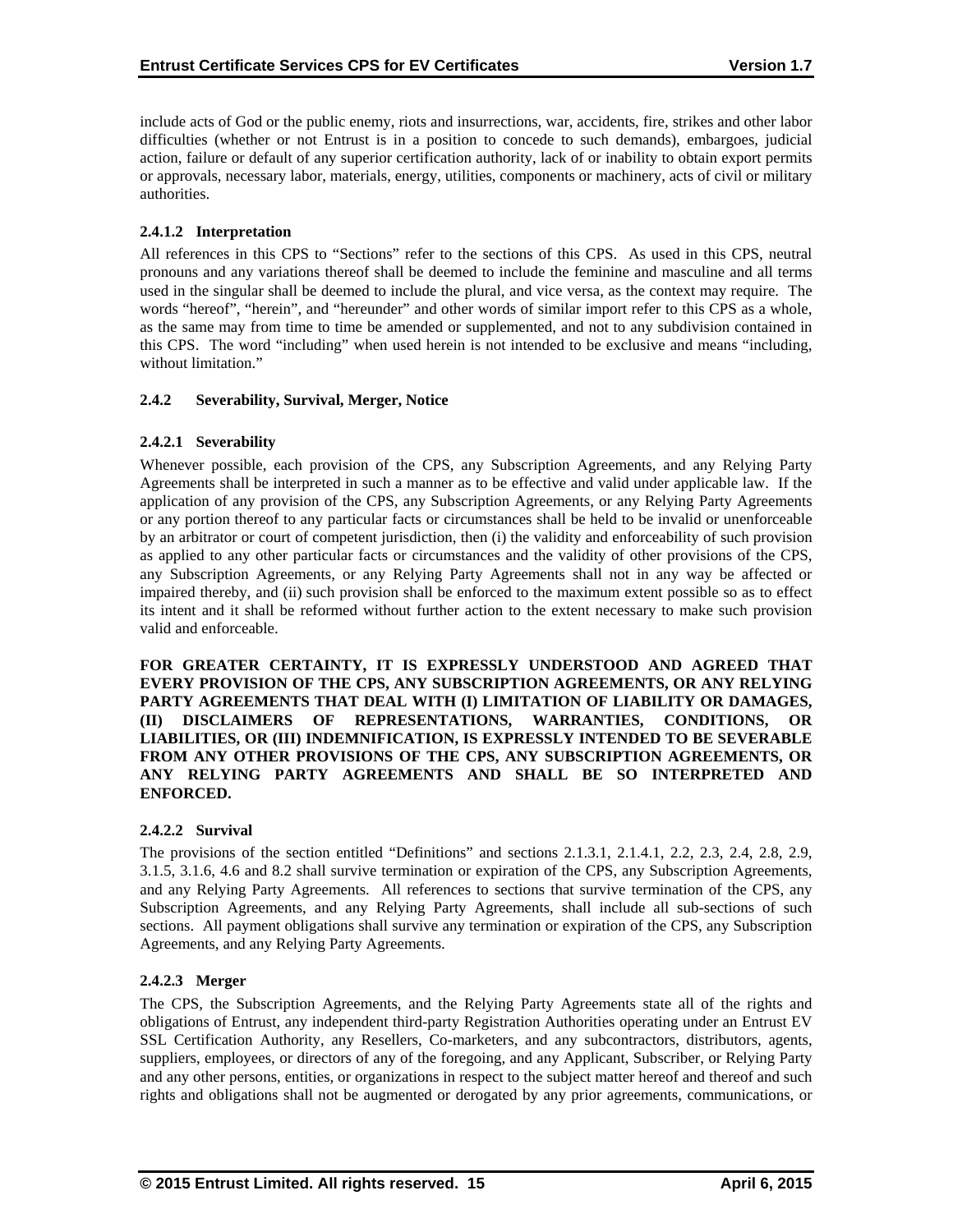understandings of any nature whatsoever whether oral or written. The rights and obligations of Entrust, any independent third-party Registration Authorities operating under an Entrust EV SSL Certification Authority, any Resellers, Co-marketers, and any subcontractors, distributors, agents, suppliers, employees, and directors of any of the foregoing may not be modified or waived orally and may be modified only in a writing signed or authenticated by a duly authorized representative of Entrust.

# **2.4.2.4 Conflict of Provisions**

In the event of a conflict between the provisions of the CPS and any express written agreement between Entrust or an independent third-party Registration Authority operating under an Entrust EV SSL Certification Authority and a Subscriber or Relying Party, with respect to Entrust EV SSL Certificates or any services provided in respect to Entrust EV SSL Certificates, such other express written agreement shall take precedence. In the event of any inconsistency between the provisions of this CPS and the provisions of any Subscription Agreement or any Relying Party Agreement, the terms and conditions of this CPS shall govern.

## **2.4.2.5 Waiver**

The failure of Entrust to enforce, at any time, any of the provisions of this CPS, a Subscription Agreement with Entrust, or a Relying Party Agreement with Entrust or the failure of Entrust to require, at any time, performance by any Applicant, Subscriber, Relying Party or any other person, entity, or organization of any of the provisions of this CPS, a Subscription Agreement with Entrust, or a Relying Party Agreement with Entrust, shall in no way be construed to be a present or future waiver of such provisions, nor in any way affect the ability of Entrust to enforce each and every such provision thereafter. The express waiver by Entrust of any provision, condition, or requirement of this CPS, a Subscription Agreement with Entrust, or a Relying Party Agreement with Entrust shall not constitute a waiver of any future obligation to comply with such provision, condition, or requirement. The failure of an independent third-party Registration Authority or Reseller operating under an Entrust EV SSL Certification Authority ("Registration Authority") to enforce, at any time, any of the provisions of a this CPS, any Subscription Agreement with such Registration Authority, or any Relying Party Agreement with such Registration Authority or the failure to require by such Registration Authority, at any time, performance by any Applicant, Subscriber, Relying Party or any other person, entity, or organization of this CPS, any Subscription Agreement with such Registration Authority, or any Relying Party Agreement with such Registration Authority shall in no way be construed to be a present or future waiver of such provisions, nor in any way affect the ability of such Registration Authority to enforce each and every such provision thereafter. The express waiver by a Registration Authority of any provision, condition, or requirement of a Subscription Agreement with such Registration Authority or a Relying Party Agreement with such Registration Authority shall not constitute a waiver of any future obligation to comply with such provision, condition, or requirement.

## **2.4.2.6 Notice**

Any notice to be given by a Subscriber, Applicant, or Relying Party to Entrust under this CPS, a Subscription Agreement, or a Relying Party Agreement shall be given in writing to the address specified in §1.4 by prepaid receipted mail, facsimile, or overnight courier, and shall be effective as follows (i) in the case of facsimile or courier, on the next Business Day, and (ii) in the case of receipted mail, five (5) Business Days following the date of deposit in the mail. Any notice to be given by Entrust under the CPS, any Subscription Agreement, or any Relying Party Agreement shall be given by email or by facsimile or courier to the last address, email address or facsimile number for the Subscriber on file with Entrust. In the event of notice by email, the notice shall become effective on the next Business Day. In the event of notice by prepaid receipted mail, facsimile, or overnight courier, notice shall become effective as specified in (i) or (ii), depending on the means of notice utilized.

## **2.4.2.7 Assignment**

Entrust EV SSL Certificates and the rights granted under the CPS, any Subscription Agreement, or any Relying Party Agreement are personal to the Applicant, Subscriber, or Relying Party that entered into the Subscription Agreement or Relying Party Agreement and cannot be assigned, sold, transferred, or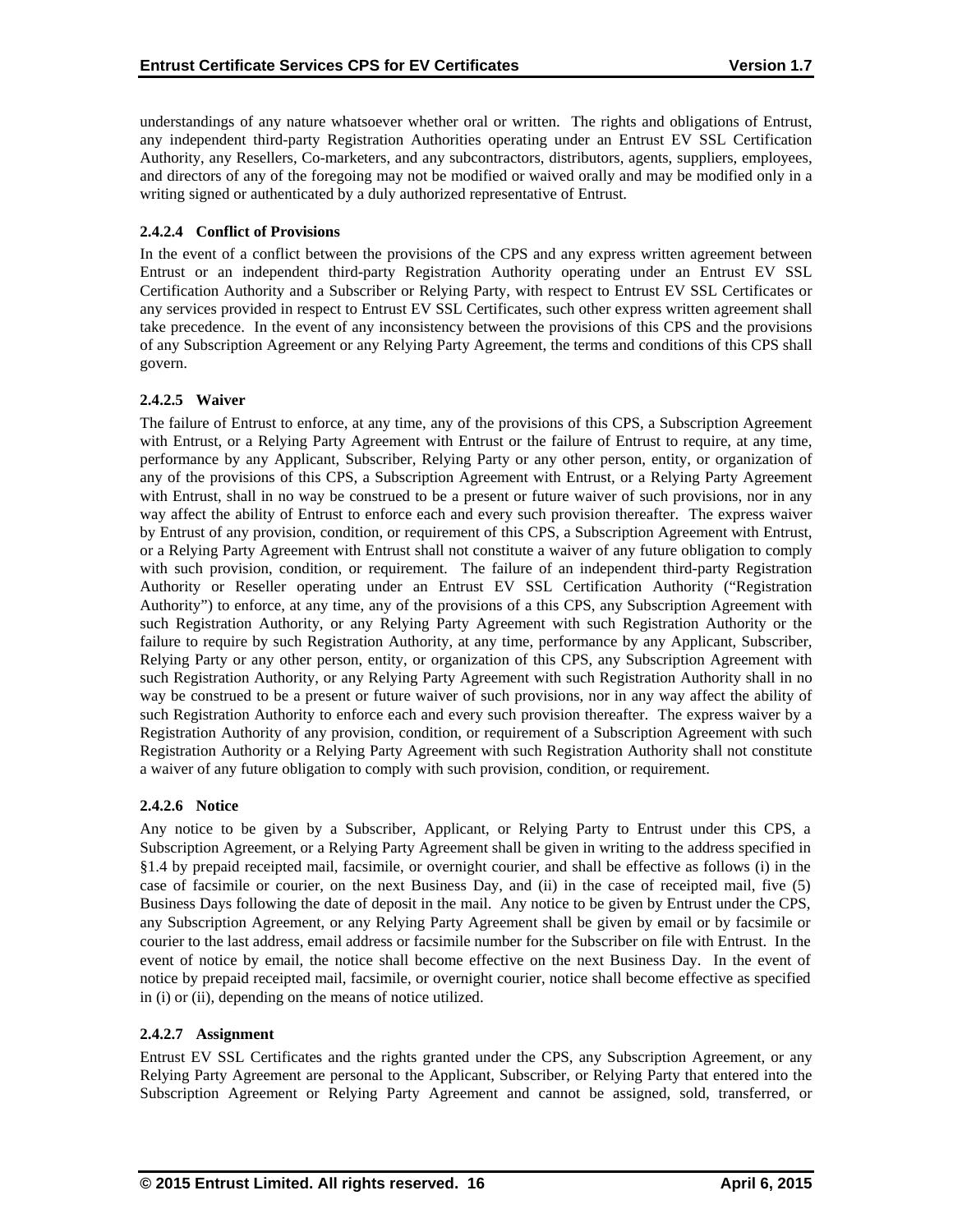otherwise disposed of, whether voluntarily, involuntarily, by operation of law, or otherwise, without the prior written consent of Entrust or the Registration Authority under an Entrust EV SSL Certification Authority with which such Applicant, Subscriber, or Relying Party has contracted. Any attempted assignment or transfer without such consent shall be void and shall automatically terminate such Applicant's, Subscriber's or Relying Party's rights under the CPS, any Subscription Agreement, or any Relying Party Agreement. Entrust may assign, sell, transfer, or otherwise dispose of the CPS, any Subscription Agreements, or any Relying Party Agreements together with all of its rights and obligations under the CPS, any Subscription Agreements, and any Relying Party Agreements (i) to an Affiliate, or (ii) as part of a sale, merger, or other transfer of all or substantially all the assets or stock of the business of Entrust to which the CPS, the Subscription Agreements, and Relying Party Agreements relate. Subject to the foregoing limits, this Agreement shall be binding upon and shall inure to the benefit of permitted successors and assigns of Entrust, any third-party Registration Authorities operating under the Entrust Certification Authorities, Applicants, Subscribers, and Relying Parties, as the case may be.

## **2.4.3 Dispute Resolution Procedures**

Any disputes between a Subscriber or an Applicant and Entrust or any third-party Registration Authorities operating under the Entrust Certification Authorities, or a Relying Party and Entrust or any third-party Registration Authorities operating under the Entrust Certification Authorities, shall be submitted to mediation in accordance with the Commercial Mediation Rules of the American Arbitration Association which shall take place in English in Ottawa, Ontario. In the event that a resolution to such dispute cannot be achieved through mediation within thirty (30) days, the dispute shall be submitted to binding arbitration. The arbitrator shall have the right to decide all questions of arbitrability. The dispute shall be finally settled by arbitration in accordance with the rules of the American Arbitration Association, as modified by this provision. Such arbitration shall take place in English in Ottawa, Ontario, before a sole arbitrator appointed by the American Arbitration Association (AAA) who shall be appointed by the AAA from its Technology Panel and shall be reasonably knowledgeable in electronic commerce disputes. The arbitrator shall apply the laws of the Province of Ontario, without regard to its conflict of laws provisions, and shall render a written decision within thirty (30) days from the date of close of the arbitration hearing, but no more than one (1) year from the date that the matter was submitted for arbitration. The decision of the arbitrator shall be binding and conclusive and may be entered in any court of competent jurisdiction. In each arbitration, the prevailing party shall be entitled to an award of all or a portion of its costs in such arbitration, including reasonable attorney's fees actually incurred. Nothing in the CPS, or in any Subscription Agreement, or any Relying Party Agreement shall preclude Entrust or any third-party Registration Authorities operating under the Entrust Certification Authorities from applying to any court of competent jurisdiction for temporary or permanent injunctive relief, without breach of this §2.4.3 and without any abridgment of the powers of the arbitrator, with respect to any (i) alleged Compromise that affects the integrity of an Entrust EV SSL Certificate, or (ii) alleged breach of the terms and conditions of the CPS, any Subscription Agreement, or any Relying Party Agreement. The institution of any arbitration or any action shall not relieve an Applicant, Subscriber or Relying Party of its obligations under the CPS, any Subscription Agreement, or any Relying Party Agreement.

## **2.4.3.1 Limitation Period on Arbitrations and Actions**

Any and all arbitrations or legal actions in respect to a dispute that is related to an Entrust EV SSL Certificate or any services provided in respect to an Entrust EV SSL Certificate shall be commenced prior to the end of one (1) year after (i) the expiration or revocation of the Entrust EV SSL Certificate in dispute, or (ii) the date of provision of the disputed service or services in respect to the Entrust EV SSL Certificate in dispute, whichever is sooner. If any arbitration or action in respect to a dispute that is related to an Entrust EV SSL Certificate or any service or services provided in respect to an Entrust EV SSL Certificate is not commenced prior to such time, any party seeking to institute such an arbitration or action shall be barred from commencing or proceeding with such arbitration or action.

## **2.5 Fees**

The fees for services provided by Entrust in respect to Entrust EV SSL Certificates are set forth in the Entrust Repository. These fees are subject to change, and any such changes shall become effective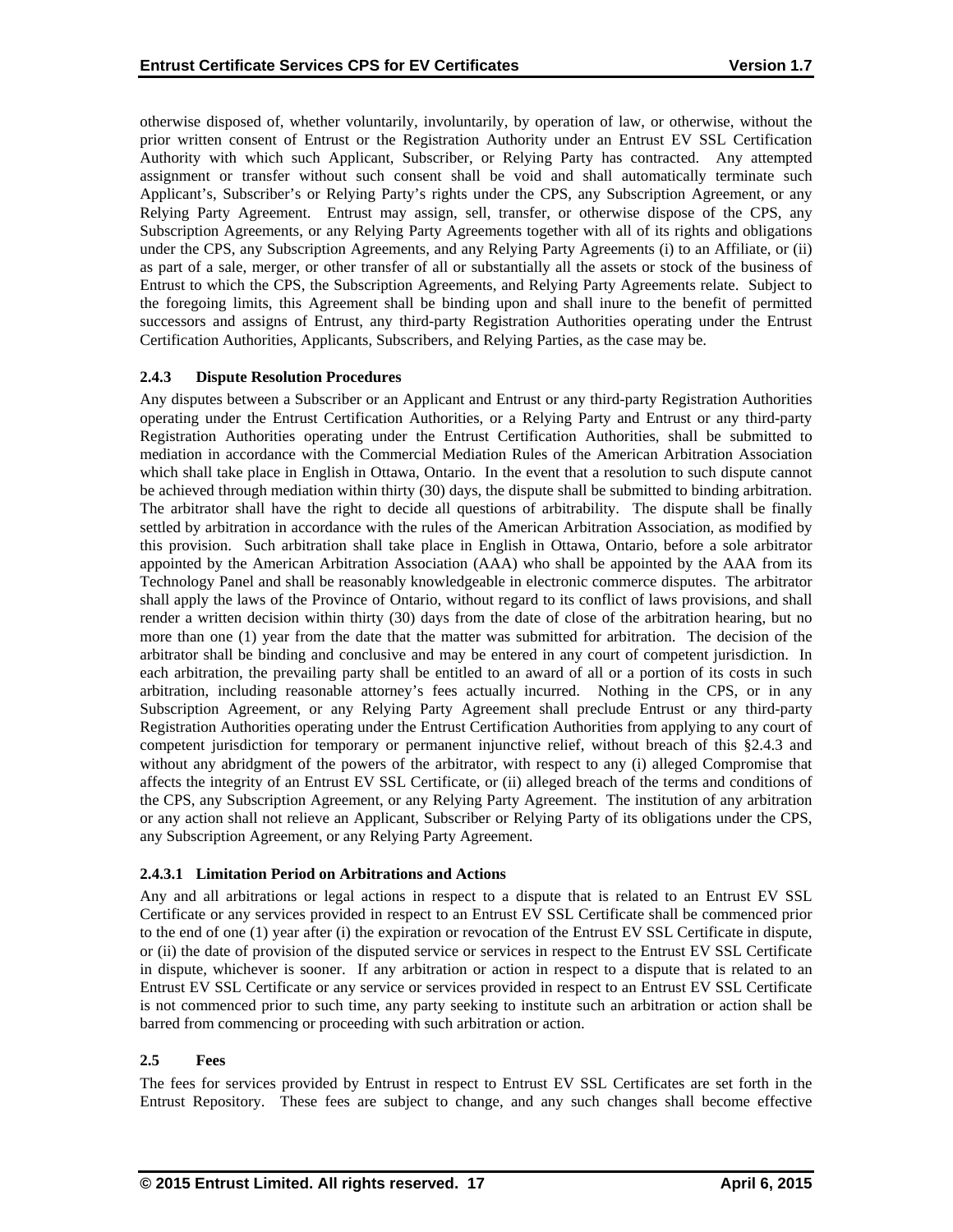immediately after posting in the Entrust Repository. The fees for services provided by independent thirdparty Registration Authorities, Resellers and Co-marketers in respect to Entrust EV SSL Certificates are set forth on the web sites operated by such Registration Authorities, Resellers and Co-marketers. These fees are subject to change, and any such changes shall become effective immediately after posting in such web sites.

# **2.5.1 Certificate Issuance or Renewal Fees**

See the Entrust Repository for the fees charged by Entrust. See the web sites operated by Registration Authorities operating under the Entrust Certification Authorities, Resellers, and Co-marketers for the fees charged by such Registration Authorities, Resellers, and Co-marketers.

## **2.5.2 Certificate Access Fees**

See the Entrust Repository for the fees charged by Entrust. See the web sites operated by Registration Authorities operating under the Entrust Certification Authorities, Resellers, and Co-marketers for the fees charged by such Registration Authorities, Resellers, and Co-marketers.

## **2.5.3 Revocation or Status Information Access Fees**

See the Entrust Repository for the fees charged by Entrust. See the web sites operated by Registration Authorities operating under the Entrust Certification Authorities, Resellers, and Co-marketers for the fees charged by such Registration Authorities, Resellers, and Co-marketers.

## **2.5.4 Fees for Other Services such as Policy Information**

See the Entrust Repository for the fees charged by Entrust. See the web sites operated by Registration Authorities operating under the Entrust Certification Authorities, Resellers, and Co-marketers for the fees charged by such Registration Authorities, Resellers, and Co-marketers.

## **2.5.5 Refund Policy**

Neither Entrust nor any Registration Authorities operating under the Entrust Certification Authorities nor any Resellers or Co-Marketers provide any refunds for Entrust EV SSL Certificates or services provided in respect to Entrust EV SSL Certificates.

## **2.6 Publication and Repositories**

Entrust maintains the Entrust Repository to store various information related to Entrust EV SSL Certificates and the operation of Entrust EV SSL Certification Authorities, Entrust Registration Authorities, and third-party Registration Authorities operating under the Entrust EV SSL Certification Authorities. The CPS and various other related information is published in the Entrust Repository. The CPS is also available from Entrust in hard copy upon request.

## **2.6.1 Publication of CA Information**

The following Entrust EV SSL Certificate information is published in the Entrust Repository:

- (i) the CPS;
- (ii) information and agreements regarding the subscription for and reliance on Entrust EV SSL Certificates; and
- (iii) revocations of Entrust EV SSL Certificates performed by an Entrust EV SSL Certification Authority, published in a Certificate Revocation List (CRL).

The data formats used for Entrust EV SSL Certificates and for Certificate Revocation Lists in the Entrust Repository are in accordance with the associated definitions in §7.

## **2.6.2 Frequency of Publication**

The CPS may be re-issued and published in accordance with the policy set forth in §8.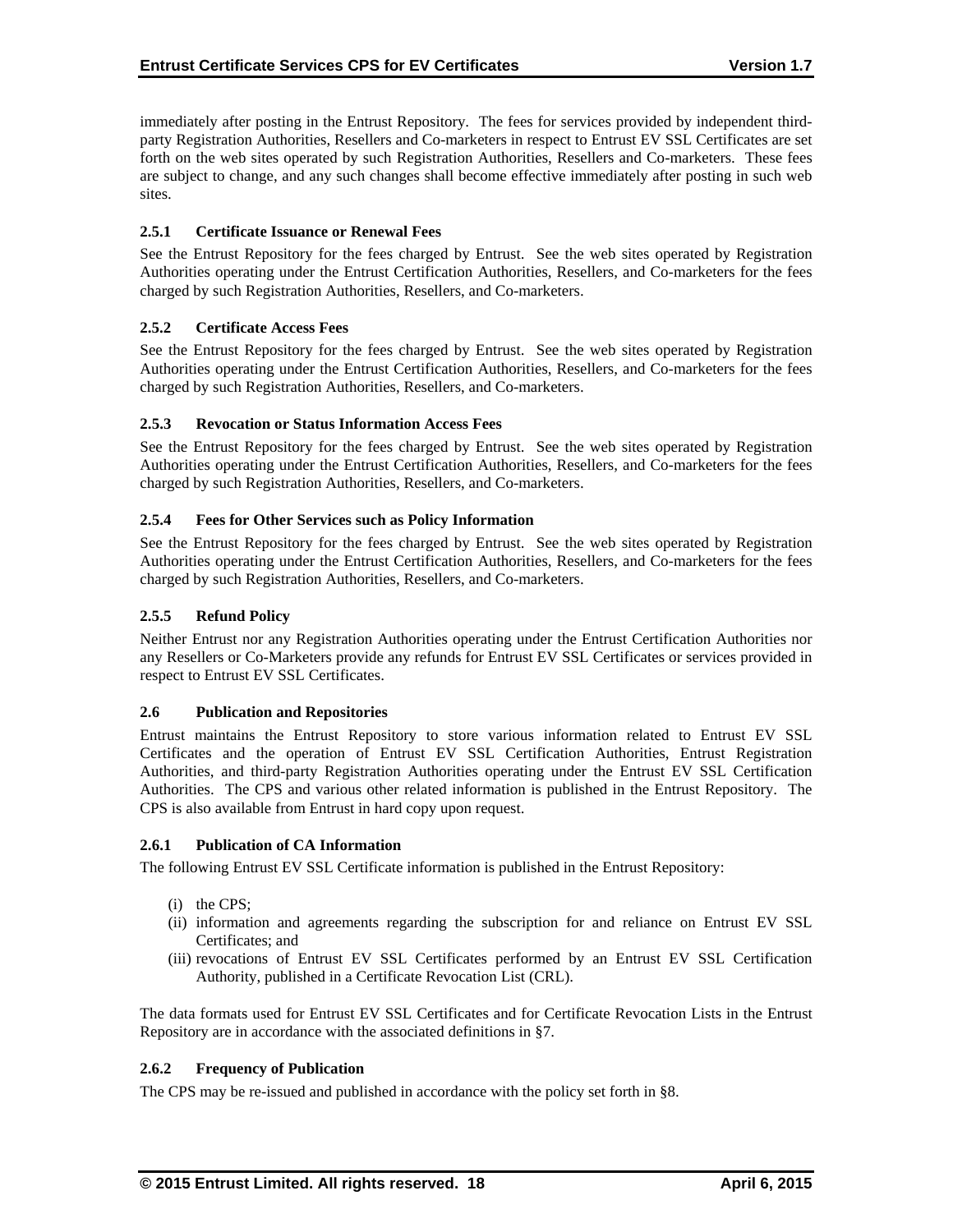# **2.6.3 Access Controls**

The CPS is published in the Entrust Repository. The CPS will be available to all Applicants, Subscribers and Relying Parties, but may only be modified by the Entrust Policy Authority.

## **2.6.4 Repositories**

The Entrust EV SSL Certification Authorities maintain the Entrust Repositories to allow access to Entrust EV SSL Certificate-related and CRL information. The information in the Entrust Repositories is accessible through a web interface and is periodically updated as set forth in this CPS. The Entrust Repositories are the only approved source for CRL and other information about Entrust EV SSL Certificates.

## **2.7 Compliance Audit**

This sub-section describes the stipulations with respect to audit by an independent third party. In addition to these audits, the Entrust EV SSL Certification Authorities strictly control service quality by performing ongoing self-audits as prescribed in the EV Guidelines.

## **2.7.1 Frequency of Entity Compliance Audit**

Entrust EV SSL Certification Authorities, Entrust-operated Registration Authorities, and independent third-party Registration Authorities operating under the Entrust EV SSL Certification Authorities shall be audited once per calendar year for compliance with the practices and procedures set forth in the CPS. If the results of an audit report recommend remedial action, Entrust or the applicable independent third-party Registration Authority shall initiate corrective action within thirty (30) days of receipt of such audit report.

## **2.7.2 Identity/Qualifications of Auditor**

The compliance audit of Entrust Certification Authorities shall be performed by a certified public accounting firm with a demonstrated competency in the evaluation of Certification Authorities and Registration Authorities and that meets the requirements of the EV Guidelines.

## **2.7.3 Auditor's Relationship to Audited Party**

The certified public accounting firm selected to perform the compliance audit for the Entrust EV SSL Certification Authorities, Entrust-operated Registration Authorities, or independent third-party operated Registration Authorities under the Entrust Certification Authorities shall be independent from the entity being audited.

## **2.7.4 Topics Covered by Audit**

The compliance audit shall test compliance of Entrust EV SSL Certification Authorities, Entrust-operated Registration Authorities, or independent third-party operated Registration Authorities under the Entrust Certification Authorities against the policies and procedures set forth in:

- i. the CPS;
- ii. the WebTrust Program for CAs; and
- iii. the WebTrust EV Program.

## **2.7.5 Actions Taken as a Result of Deficiency**

Upon receipt of a compliance audit that identifies any deficiencies, the audited Entrust EV SSL Certification Authority, Entrust-operated Registration Authority, or independent third-party operated Registration Authority under an Entrust EV SSL Certification Authority shall use commercially reasonable efforts to correct any such deficiencies in an expeditious manner.

## **2.7.6 Communication of Results**

The results of all compliance audits shall be communicated, in the case of Entrust EV SSL Certification Authorities, to the Entrust Policy Authority, and, in the case of any Entrust-operated Registration Authorities under an Entrust EV SSL Certification Authorities, to the Entrust Policy Authority, and in the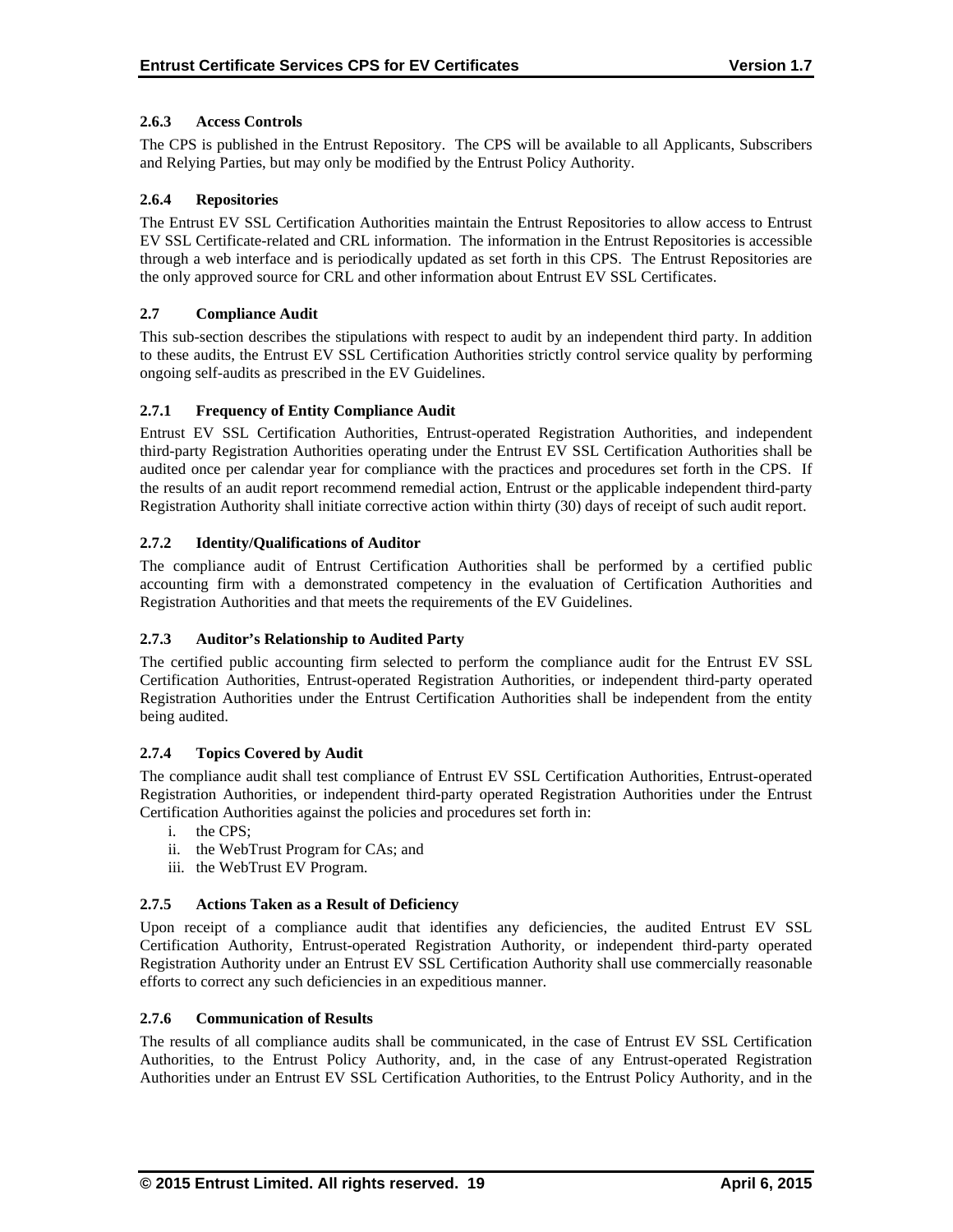case of third-party Registration Authorities operating under an Entrust EV SSL Certification Authority, to the operational authority for such Registration Authority.

The results of the most recent compliance audit will be posted to the Repository.

## **2.8 Confidentiality**

Neither Entrust nor any independent third-party Registration Authorities operating under the Entrust Certification Authorities, nor any Resellers or Co-Marketers shall disclose or sell Applicant or Subscriber names (or other information submitted by an Applicant or Subscriber when applying for an Entrust EV SSL Certificate), except in accordance with this CPS, a Subscription Agreement, or a Relying Party Agreement. Entrust and all independent third-party Registration Authorities operating under the Entrust Certification Authorities, and all Resellers and Co-Marketers shall use a commercially reasonable degree of care to prevent such information from being used or disclosed for purposes other than those set forth in the CPS, a Subscription Agreement, or a Relying Party Agreement. Notwithstanding the foregoing, Applicants and Subscribers acknowledge that some of the information supplied with an Entrust EV SSL Certificate Application is incorporated into Entrust EV SSL Certificates and that Entrust and all independent third-party Registration Authorities operating under the Entrust Certification Authorities, and all Resellers and Co-Marketers shall be entitled to make such information publicly available.

## **2.8.1 Types of Information to be Kept Confidential**

Information that is supplied by Applicants, Subscribers, or Relying Parties for the subscription for, use of, or reliance upon an Entrust EV SSL Certificate, and which is not included in the information described in §2.8.2 below, shall be considered to be confidential. Entrust and independent third-party Registration Authorities under the Entrust Certification Authorities shall be entitled to disclose such information to any subcontractors or agents that are assisting Entrust in the verification of information supplied in Entrust EV SSL Certificate Applications or that are assisting Entrust in the operation of the Entrust EV SSL Certification Authorities or Entrust-operated Registration Authorities. Information considered to be confidential shall not be disclosed unless compelled pursuant to legal, judicial, or administrative proceedings, or otherwise required by law. Entrust and independent third-party Registration Authorities under the Entrust Certification Authorities shall be entitled to disclose information that is considered to be confidential to legal and financial advisors assisting in connection with any such legal, judicial, administrative, or other proceedings required by law, and to potential acquirors, legal counsel, accountants, banks and financing sources and their advisors in connection with mergers, acquisitions, or reorganizations.

# **2.8.2 Types of Information not Considered Confidential**

Information that is included in an Entrust EV SSL Certificate or a Certificate Revocation List shall not be considered confidential. Information contained in the CPS shall not be considered confidential. Without limiting the foregoing, information that (i) was or becomes known through no fault of Entrust, an independent third-party Registration Authority under an Entrust EV SSL Certification Authority, a Reseller, or a Co-marketer, (ii) was rightfully known or becomes rightfully known to Entrust, an independent third-party Registration Authority under the Entrust EV SSL Certification Authority, a Reseller, or a Co-marketer without confidential or proprietary restriction from a source other than the Subscriber, (iii) is independently developed by Entrust, an independent third-party Registration Authority under an Entrust EV SSL Certification Authority, a Reseller, or a Co-marketer, or (iv) is approved by a Subscriber for disclosure, shall not be considered confidential.

## **2.8.3 Disclosure of Certificate Revocation/Suspension Information**

If an Entrust EV SSL Certificate is revoked by an Entrust EV SSL Certification Authority, a serial number will be included in the Certificate Revocation List entry for the revoked Entrust EV SSL Certificate.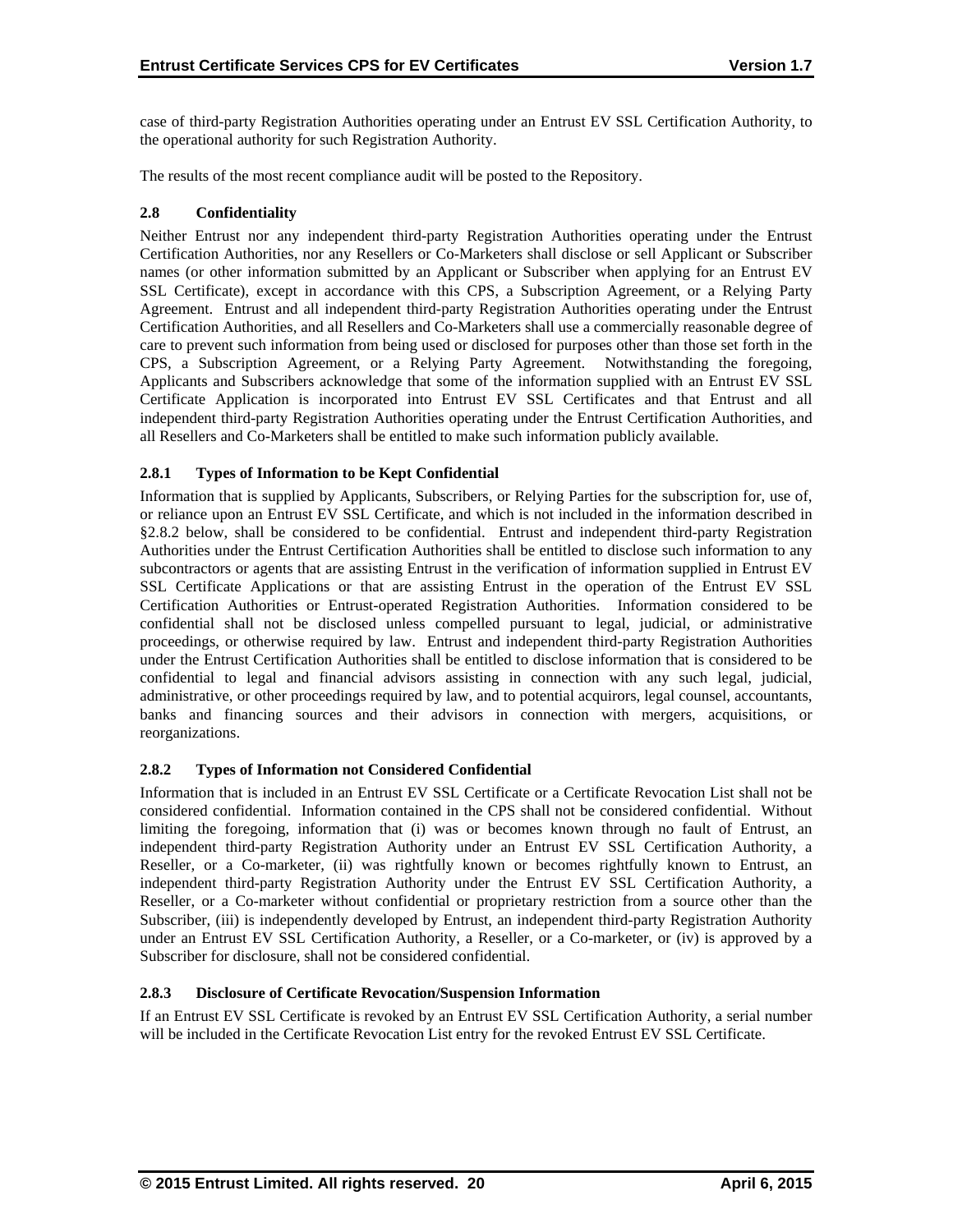## **2.8.4 Release to Law Enforcement Officials**

Entrust, independent third-party Registration Authorities under an Entrust EV SSL Certification Authority, Resellers, and Co-marketers shall have the right to release information that is considered to be confidential to law enforcement officials in compliance with applicable law.

# **2.8.5 Release as Part of Civil Discovery**

Entrust, independent third-party Registration Authorities under an Entrust EV SSL Certification Authority, Resellers, and Co-marketers may disclose information that is considered confidential during the course of any arbitration, litigation, or any other legal, judicial, or administrative proceeding relating to such information. Any such disclosures shall be permissible provided that Entrust, the independent third-party Registration Authority, Reseller, or Co-marketer uses commercially reasonable efforts to obtain a courtentered protective order restricting the use and disclosure of any such information to the extent reasonably required for the purposes of such arbitration, litigation, or any other legal, judicial, or administrative proceeding.

## **2.8.6 Disclosure Upon Owner's Request**

Entrust, independent third-party Registration Authorities under an Entrust EV SSL Certification Authority, Resellers, and Co-marketers may disclose information provided to Entrust, such Registration Authority, Reseller or Co-marketer, by an Applicant, a Subscriber, or a Relying Party upon request of such Applicant, Subscriber, or Relying Party.

## **2.8.7 Other Information Release Circumstances**

No stipulation.

## **2.9 Intellectual Property Rights**

Entrust retains all right, title, and interest (including all intellectual property rights), in, to and under all Entrust EV SSL Certificates, except for any information that is supplied by an Applicant or a Subscriber and that is included in an Entrust EV SSL Certificate, which information shall remain the property of the Applicant or Subscriber. All Applicants and Subscribers grant to Entrust and any Registration Authorities operating under the Entrust Certification Authorities a non-exclusive, worldwide, paid-up, royalty-free license to use, copy, modify, publicly display, and distribute such information, by any and all means and through any and all media whether now known or hereafter devised for the purposes contemplated under the CPS, the Subscriber's Subscription Agreement, and any Relying Party Agreements. Entrust and any Registration Authorities operating under the Entrust Certification Authorities shall be entitled to transfer, convey, or assign this license in conjunction with any transfer, conveyance, or assignment as contemplated in §2.4.2.7. Entrust grants to Subscribers and Relying Parties a non-exclusive, non-transferable license to use, copy, and distribute Entrust EV SSL Certificates, subject to such Entrust EV SSL Certificates being used as contemplated under the CPS, the Subscriber's Subscription Agreement, and any Relying Party Agreements, and further provided that such Entrust EV SSL Certificates are reproduced fully and accurately and are not published in any publicly available database, repository, or directory without the express written permission of Entrust. Except as expressly set forth herein, no other right is or shall be deemed to be granted, whether by implication, estoppel, inference or otherwise. Subject to availability, Entrust may in its discretion make copies of one or more Cross Certificate(s) available to Subscribers for use solely with the Entrust EV SSL Certificate issued to such Subscribers. Entrust retains all right, title, and interest (including all intellectual property rights), in, to and under the Cross Certificate(s).

Entrust grants permission to reproduce the CPS provided that (i) the copyright notice on the first page of this CPS is retained on any copies of the CPS, and (ii) the CPS is reproduced fully and accurately. Entrust retains all right, title, and interest (including all intellectual property rights), in, to and under the CPS.

In no event shall Entrust or any independent third-party Registration Authority operating under an Entrust EV SSL Certification Authority, or any Resellers or Co-marketers, or any subcontractors, distributors, agents, suppliers, employees, or directors of any of the foregoing be liable to any Applicants, Subscribers,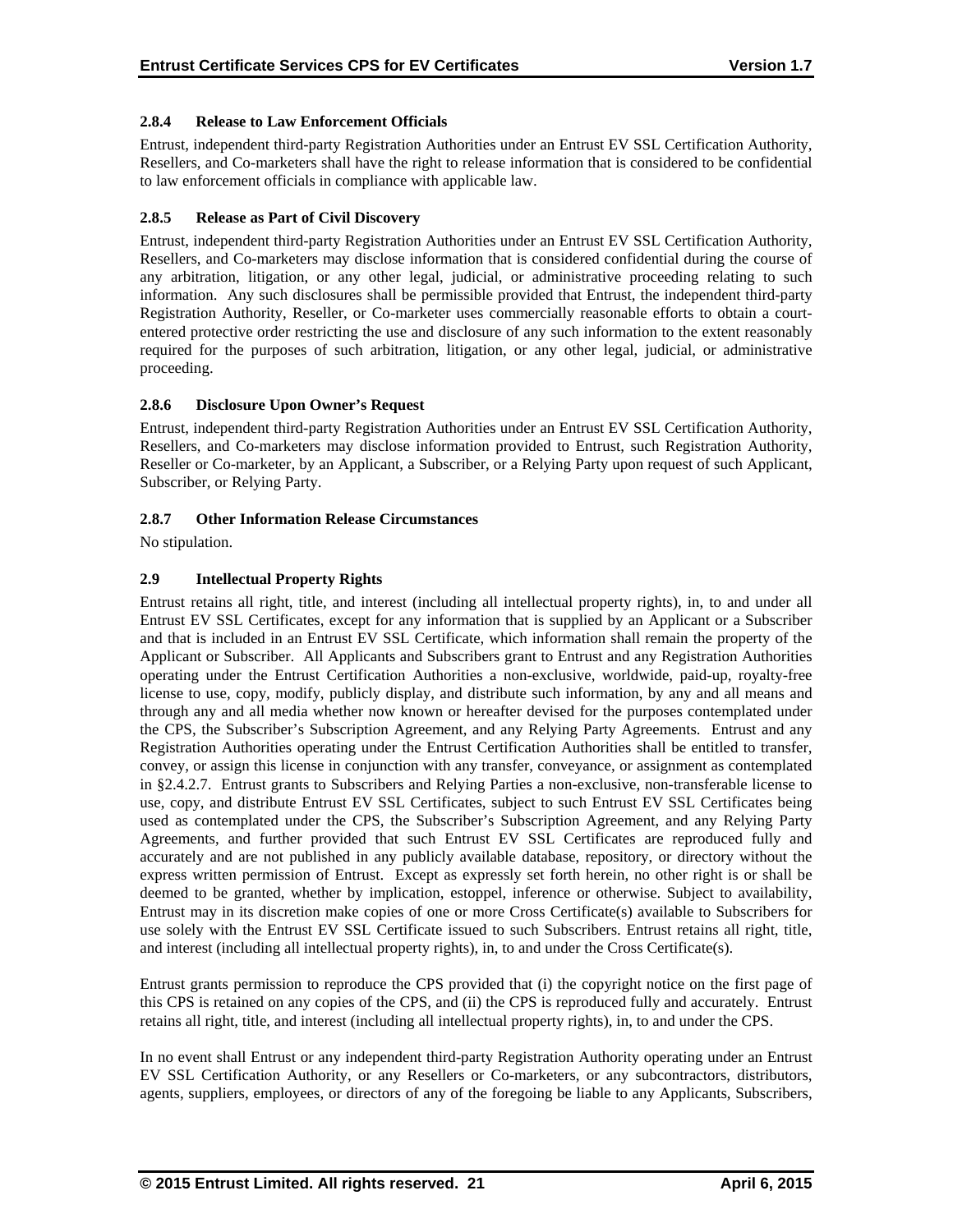or Relying Parties or any other third parties for any losses, costs, liabilities, expenses, damages, claims, or settlement amounts arising from or relating to claims of infringement, misappropriation, dilution, unfair competition, or any other violation of any patent, trademark, copyright, trade secret, or any other intellectual property or any other right of person, entity, or organization in any jurisdiction arising from or relating to any Entrust EV SSL Certificate or arising from or relating to any services provided in relation to any Entrust EV SSL Certificate.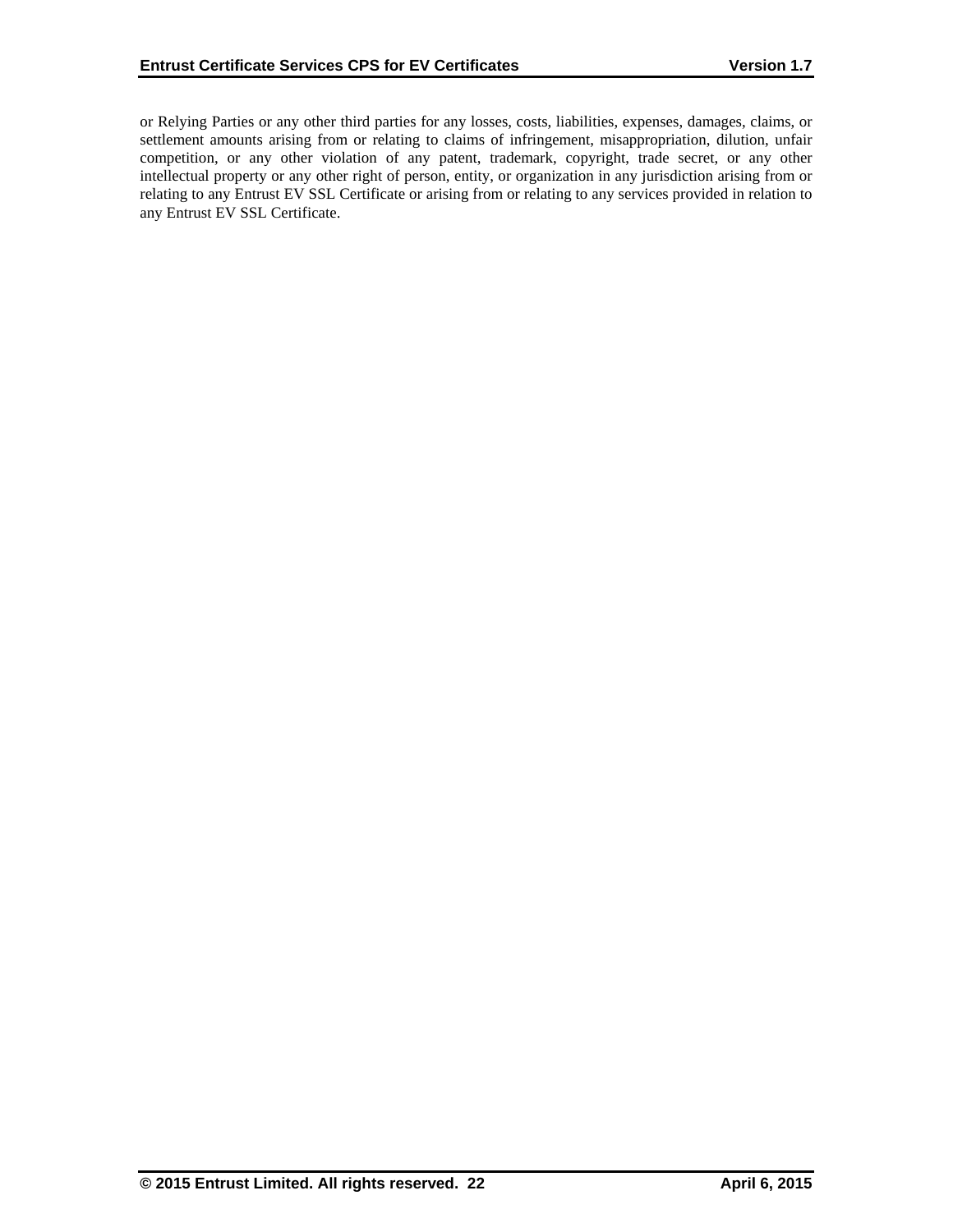## **3 Identification and Authentication**

## **3.1 Initial Registration**

Before issuing an EV SSL Certificate, the Entrust EV SSL Certification Authorities ensure that all Subject organization information in the EV SSL Certificate conforms to the requirements of, and has been verified in accordance with, the procedures prescribed in this CPS and the EV Guidelines published by the CA/Browser Forum and matches the information confirmed and documented by the Registration Authority pursuant to its verification processes. Such verification processes are intended accomplish the following:

- (i) Verify the Applicant's existence and identity, including;
	- a. Verify the Applicant's legal existence and identity (as stipulated in the EV Guidelines),
	- b. Verify the Applicant's physical existence (business presence at a physical address) , and
	- c. Verify the Applicant's operational existence (business activity).
- (ii) Verify the Applicant is a registered holder or has exclusive control of the domain name to be included in the EV SSL Certificate; and
- (iii) Verify the Applicant's authorization for the EV SSL Certificate, including;
	- a. Verify the name, title, and authority of the Contract Signer, Certificate Approver, and Certificate Requester;
	- b. Verify that Contract Signer signed the Subscription Agreement; and
	- c. Verify that a Certificate Approver has signed or otherwise approved the EV SSL Certificate Request.

## **3.1.1 Types of Names**

The Subject names in an Entrust EV SSL Certificate comply with the X.500 Distinguished Name (DN) form. Entrust EV SSL Certification Authorities shall use a single naming convention as set forth in the EV Guidelines and the Baseline Requirements published by the CA/Browser Forum.

## **3.1.2 Need for Names to Be Meaningful**

The value of the Common Name to be used in an Entrust EV SSL Certificate shall be the Applicant's fully qualified hostname or path that is used in the DNS of the World Wide Web server on which the Applicant is intending to install the Entrust EV SSL Certificate.

# **3.1.3 Rules for Interpreting Various Name Forms**

Subject names for Entrust EV SSL Certificates shall be interpreted as set forth in §3.1.1 and §3.1.2.

# **3.1.4 Uniqueness of Names**

Names shall be defined unambiguously for each Subject in an Entrust Repository. The Distinguished Name attribute will usually be unique to the Subject to which it is issued. Each Entrust EV SSL Certificate shall be issued a unique serial number within the name space of the issuing Entrust EV SSL Certification Authority.

## **3.1.5 Name Claim Dispute Resolution Procedure**

The Subject names in Entrust EV SSL Certificates are issued on a "first come, first served" basis. By accepting a Subject name for incorporation into an Entrust EV SSL Certificate, a Registration Authority operating under an Entrust EV SSL Certification Authority does not determine whether the use of such information infringes upon, misappropriates, dilutes, unfairly competes with, or otherwise violates any intellectual property right or any other rights of any person, entity, or organization. The Entrust Certification Authorities and any Registration Authorities operating under the Entrust Certification Authorities neither act as an arbitrator nor provide any dispute resolution between Subscribers or between Subscribers and third-party complainants in respect to the use of any information in an Entrust EV SSL Certificate. The CPS does not bestow any procedural or substantive rights on any Subscriber or third-party complainant in respect to any information in an Entrust EV SSL Certificate. Neither the Entrust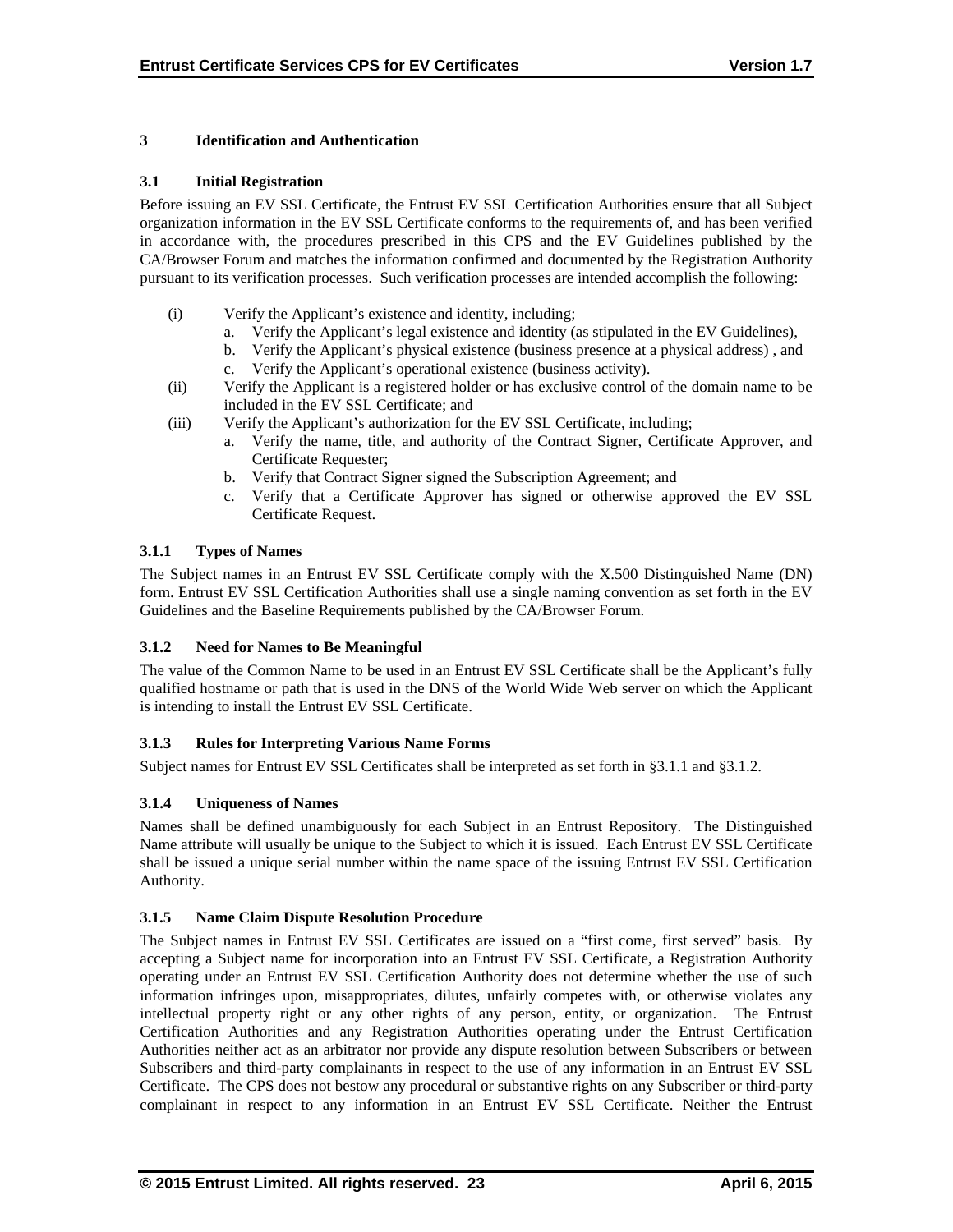Certification Authorities nor any Registration Authorities operating under the Entrust Certification Authorities shall in any way be precluded from seeking legal or equitable relief (including injunctive relief) in respect to any dispute between Subscribers or between Subscribers and third-party complainants or in respect to any dispute between Subscribers and an Entrust EV SSL Certification Authority or a Registration Authority operating under an Entrust EV SSL Certification Authority or between a third-party complainant and an Entrust EV SSL Certification Authority or a Registration Authority operating under an Entrust EV SSL Certification Authority arising out of any information in an Entrust EV SSL Certificate. Entrust EV SSL Certification Authorities and Registration Authorities operating under Entrust EV SSL Certification Authorities shall respectively have the right to revoke and the right to request revocation of Entrust EV SSL Certificates upon receipt of a properly authenticated order from an arbitrator or court of competent jurisdiction requiring the revocation of an Entrust EV SSL Certificate.

## **3.1.6 Recognition, Authentication and Role of Trademarks**

An Entrust EV SSL Certification Authority or a Registration Authority operating under an Entrust EV SSL Certification Authority may, in certain circumstances, take action in respect to an Entrust EV SSL Certificate containing information that possibly violates the trademark rights of a third-party complainant. In the event that a third-party complainant provides an Entrust EV SSL Certification Authority or a Registration Authority operating under an Entrust EV SSL Certification Authority with (i) a certified copy that is not more than three (3) months old of a trademark registration from the principal trademark office in any one of the United States, Canada, Japan, Australia or any of the member countries of the European Union, and further provided that such registration is still in full force and effect, and (ii) a copy of a prior written notice to the Subscriber of the Entrust EV SSL Certificate in dispute, stating that the complainant believes that information in the Subscriber's Entrust EV SSL Certificate violates the trademark rights of the complainant, and (iii) a representation by the complainant indicating the means of notice and basis for believing that such notice was received by the Subscriber of the Entrust EV SSL Certificate in dispute, an Entrust EV SSL Certification Authority or a Registration Authority operating under an Entrust EV SSL Certification Authority may initiate the following actions. The Entrust EV SSL Certification Authority or the Registration Authority operating under an Entrust EV SSL Certification Authority may determine whether the issue date of the Subscriber's Entrust EV SSL Certificate predates the registration date on the trademark registration provided by the complainant. If the date of issuance of the Subscriber's Entrust EV SSL Certificate predates the trademark registration date, the Entrust EV SSL Certification Authority or the Registration Authority operating under the Entrust EV SSL Certification Authority will take no further action unless presented with an authenticated order from an arbitrator or court of competent jurisdiction. If the date of issuance of the Entrust EV SSL Certificate is after the registration date on the trademark registration provided by the complainant, the Entrust EV SSL Certification Authority or the Registration Authority operating under the Entrust EV SSL Certification Authority shall request that the Subscriber provide a proof of ownership for the Subscriber's own corresponding trademark registration from the principal trademark office in any one of the United States, Canada, Japan, Australia or any of the member countries of the European Union. If the Subscriber can provide a certified copy, as set forth above, that predates or was issued on the same date as the complainant's trademark registration, the Entrust EV SSL Certification Authority or the Registration Authority operating under the Entrust EV SSL Certification Authority will take no further action unless presented with an authenticated order from an arbitrator or court of competent jurisdiction. If the Subscriber does not respond within ten (10) Business Days, or if the date on the certified copy of the trademark registration provided by the Subscriber postdates the certified copy of the trademark registration provided by the complainant, the Entrust EV SSL Certification Authority and the Registration Authorities operating under that Entrust EV SSL Certification Authority respectively may revoke or may request revocation of the disputed Entrust EV SSL Certificate.

If a Subscriber files litigation against a complainant, or if a complainant files litigation against a Subscriber, and such litigation is related to any information in an issued Entrust EV SSL Certificate, and if the party instigating the litigation provides an Entrust EV SSL Certification Authority or a Registration Authority operating under an Entrust EV SSL Certification Authority with a copy of the file-stamped complaint or statement of claim, the Entrust EV SSL Certification Authority will maintain the current status of the Entrust EV SSL Certificate or the Registration Authority operating under the Entrust EV SSL Certification Authority will request that the Entrust EV SSL Certification Authority maintain the current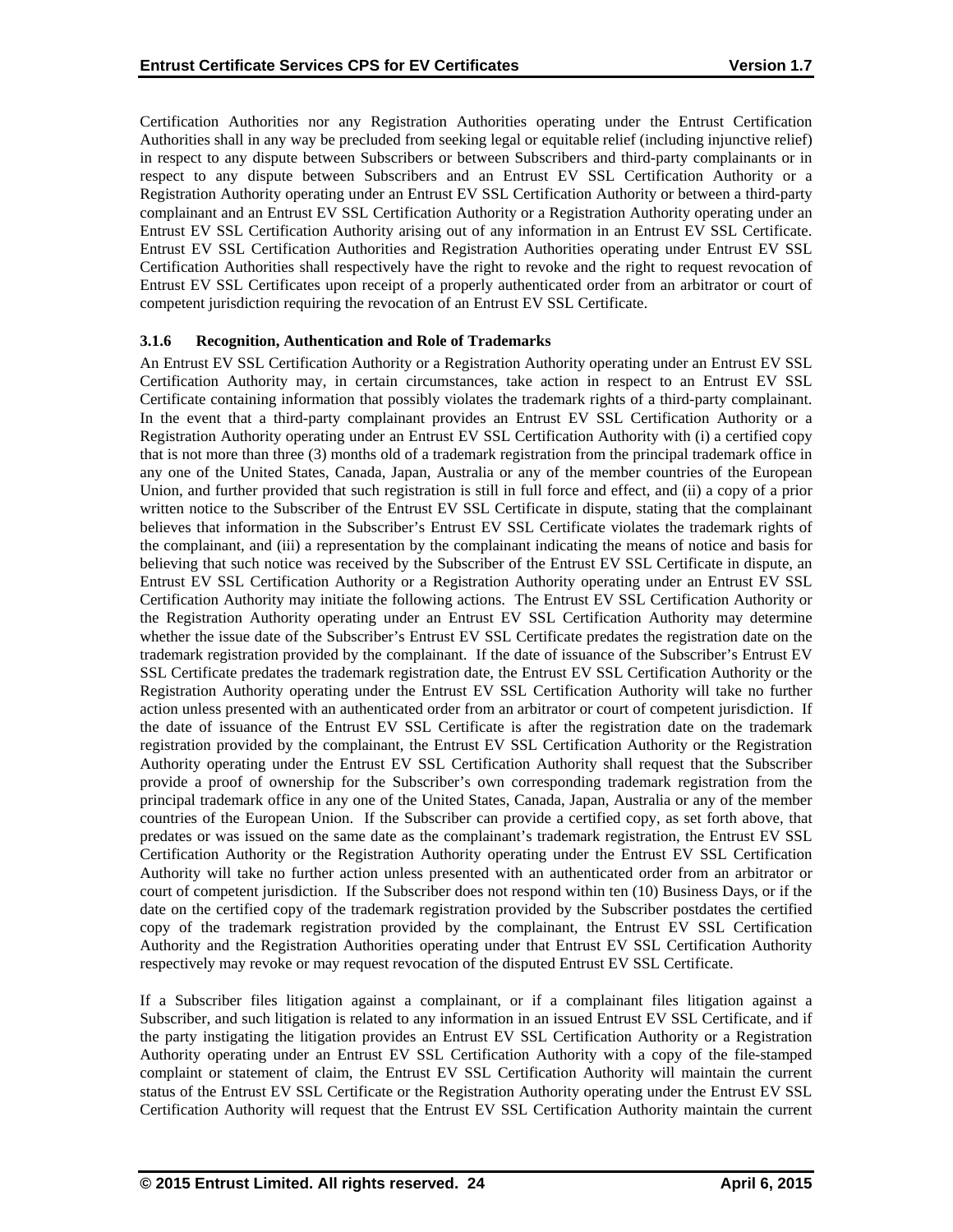status of the Entrust EV SSL Certificate, subject to any requirements to change the status of such Entrust EV SSL Certificate otherwise provided or required under this CPS, a Subscription Agreement, or any Relying Party Agreement. During any litigation, an Entrust EV SSL Certification Authority will not revoke and a Registration Authority operating under an Entrust EV SSL Certification Authority will not request revocation of an Entrust EV SSL Certificate that is in dispute unless ordered by an arbitrator or a court of competent jurisdiction or as otherwise provided or required under this CPS, a Subscription Agreement, or any Relying Party Agreement. In the event of litigation as contemplated above, Entrust EV SSL Certification Authorities and Registration Authorities operating under the Entrust EV SSL Certification Authorities will comply with any directions by a court of competent jurisdiction in respect to an Entrust EV SSL Certificate in dispute without the necessity of being named as a party to the litigation. If named as a party in any litigation in respect to an Entrust EV SSL Certificate, Entrust and/or any third party operating a Registration Authority under an Entrust EV SSL Certification Authority shall be entitled to take any action that it deems appropriate in responding to or defending such litigation. Any Subscriber or Relying Party that becomes involved in any litigation in respect to an Entrust EV SSL Certificate shall remain subject to all of the terms and conditions of the CPS, the Subscriber's Subscription Agreement, and the Relying Party's Relying Party Agreement.

Registration Authorities operating under an Entrust EV SSL Certification Authority shall notify the Entrust EV SSL Certification Authority of any disputes of which such Registration Authority is aware and which relate to any information contained in an Entrust EV SSL Certificate whose issuance was requested by such Registration Authority.

# **3.1.7 Method to Prove Possession of Private Key**

Registration Authorities perform proof of possession tests for CSRs created using reversible asymmetric algorithms (such as RSA) by validating the signature on the CSR submitted by the Applicant with the Entrust EV SSL Certificate Application.

## **3.1.8 Authentication of Organizational Identity**

Registration Authorities operating under the Entrust EV SSL Certification Authorities shall perform a verification of any organizational identities that are submitted by an Applicant or Subscriber. Registration Authorities operating under the Entrust EV SSL Certification Authorities shall determine whether the organizational identity, legal existence, physical existence, operational existence, and domain name provided with an Entrust EV SSL Certificate Application are consistent with the requirements set forth in the EV Guidelines published by the CA/Browser Forum. The information and sources used for the verification of Entrust EV SSL Certificate Applications may vary depending on the jurisdiction of the Applicant or Subscriber.

The Entrust Policy Authority may, in its discretion, update verification practices to improve the organization identity verification process. Any changes to verification practices shall be published pursuant to the standard procedures for updating the CPS.

## **3.1.9 Authentication of Individual Identity**

Registration Authorities operating under the Entrust EV SSL Certification Authorities shall perform a verification of the identity and authority of the Contract Signer, the Certificate Approver, and the Certificate Requestor associated with EV SSL Certificate Applications that are submitted by an Applicant or Subscriber. In order to establish the accuracy of an individual identity, the Registration Authority operating under an Entrust EV SSL Certification Authority shall perform identity and authority verification consistent with the requirements set forth in the EV Guidelines published by the CA/Browser Forum.

The Entrust Policy Authority may, in its discretion, update verification practices to improve the individual identity verification process. Any changes to verification practices shall be published pursuant to the standard procedures for updating the CPS.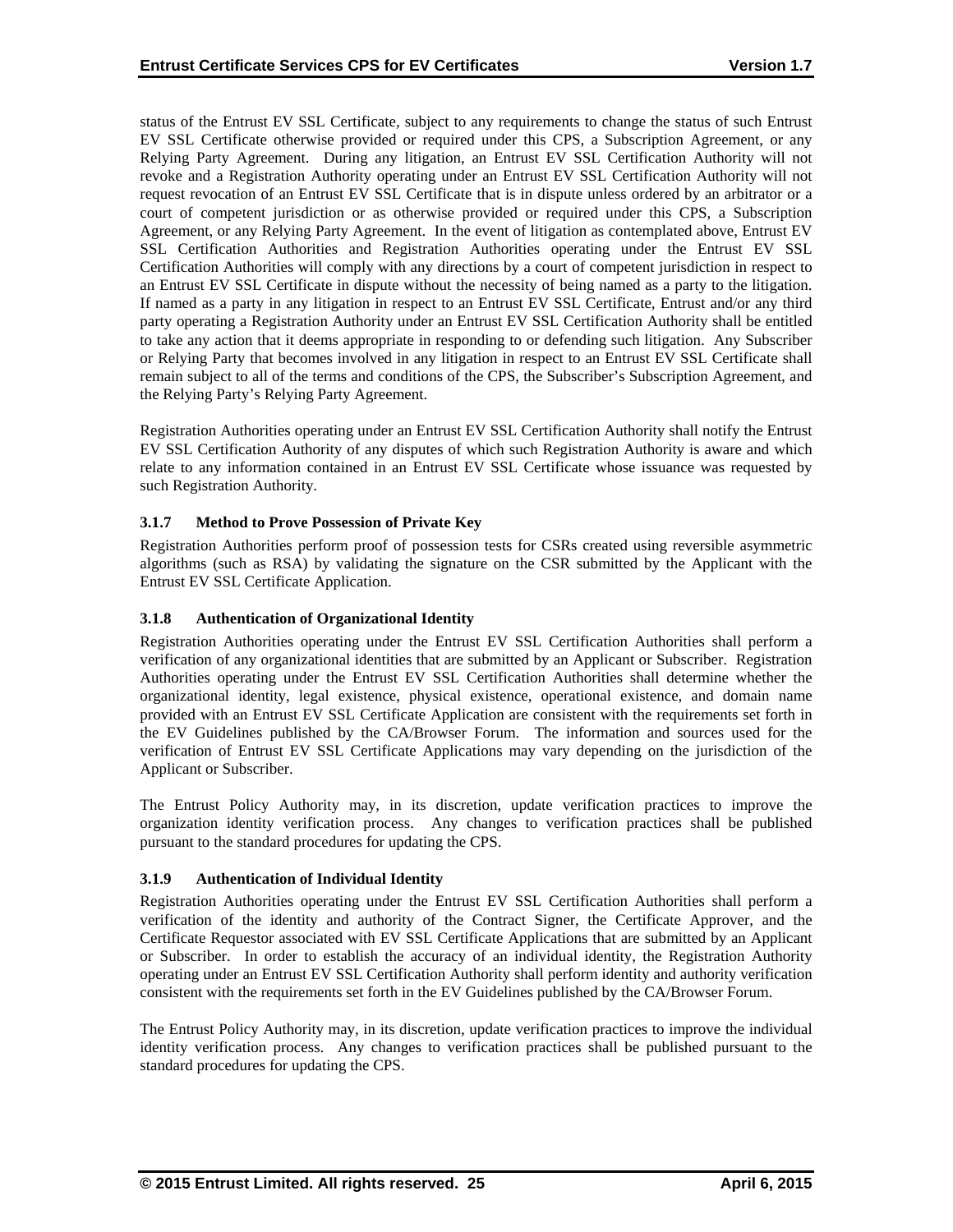# **3.1.10 Authentication of Individual Identity**

To ensure the accuracy of the information and to ensure that no misleading information is included in the certificate, each verification shall be validated by a verification manager before the information can be used to issue a certificate.

## **3.2 Routine Rekey**

Each Entrust EV SSL Certificate shall contain a Certificate expiration date. The reason for having an expiration date for a Certificate is to minimize the exposure of the Key Pair associated with the Certificate. For this reason, when processing a new Entrust EV SSL Certificate Application, Entrust recommends that a new Key Pair be generated and that the new Public Key of this Key Pair be submitted with the Applicant's Entrust EV SSL Certificate Application. If a Subscriber wishes to continue to use an Entrust EV SSL Certificate beyond the expiry date for the current Entrust EV SSL Certificate, the Subscriber must obtain a new Entrust EV SSL Certificate and replace the Entrust EV SSL Certificate that is about to expire. Subscribers submitting a new Entrust EV SSL Certificate Application will be required to complete the initial application process, as described in §4.1. The Registration Authority will perform verification of the information submitted with the EV SSL Certificate Application as described in §3.1.8 and §3.1.9 only if verification has not been performed for that Subscriber within the previous 1-year period. The Subscriber may request a replacement certificate using an existing key pair.

The Registration Authority that processed the Subscriber's Entrust EV SSL Certificate Application shall make a commercially reasonable effort to notify Subscribers of the pending expiration of their Entrust EV SSL Certificate by sending an email to the technical contact listed in the corresponding Entrust EV SSL Certificate Application. Upon expiration of an Entrust EV SSL Certificate, the Subscriber shall immediately cease using such Entrust EV SSL Certificate and shall remove such Entrust EV SSL Certificate from any devices and/or software in which it has been installed.

## **3.3 Rekey After Revocation**

Entrust EV SSL Certification Authorities and Registration Authorities operating under Entrust EV SSL Certification Authorities do not renew Entrust EV SSL Certificates that have been revoked. If a Subscriber wishes to use an Entrust EV SSL Certificate after revocation, the Subscriber must apply for a new Entrust EV SSL Certificate and replace the Entrust EV SSL Certificate that has been revoked. In order to obtain another Entrust EV SSL Certificate, the Subscriber shall be required to complete the initial application process, as described in §4.1. Upon revocation of an Entrust EV SSL Certificate, the Subscriber shall immediately cease using such Entrust EV SSL Certificate and shall remove such Entrust EV SSL Certificate from any devices and/or software in which it has been installed.

## **3.4 Revocation Request**

A Subscriber may request revocation of their Entrust EV SSL Certificate at any time provided that the Subscriber can validate to the Registration Authority that processed the Subscriber's Entrust EV SSL Certificate Application that the Subscriber is the organization to whom the Entrust EV SSL Certificate was issued. The Registration Authority shall authenticate a request from a Subscriber for revocation of their Entrust EV SSL Certificate by requiring the pass phrase submitted by the Subscriber with the Entrust EV SSL Certificate Application and/or some subset of the information provided by the Subscriber with the Entrust EV SSL Certificate Application. Upon receipt and confirmation of such information, the Registration Authority shall then process the revocation request as stipulated in §4.4.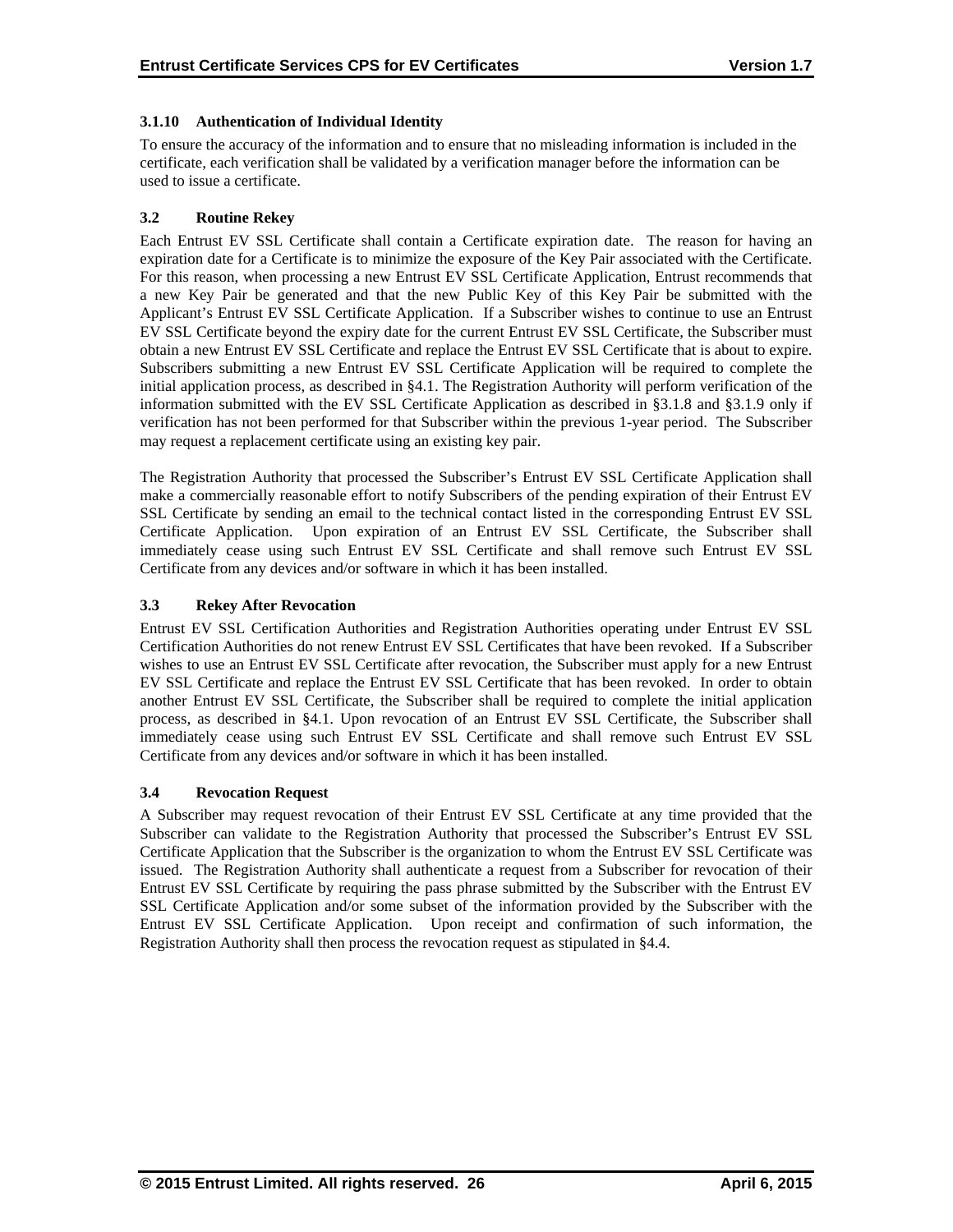## **4 Operational Requirements**

## **4.1 Certificate Application**

To obtain an Entrust EV SSL Certificate, an Applicant must:

- (i) generate a secure and cryptographically sound Key Pair,
- (ii) agree to all of the terms and conditions of the CPS and the Subscription Agreement, and
- (iii) complete and submit an Entrust EV SSL Certificate Application, providing all information requested by an Entrust-operated Registration Authority or by an independent third-party Registration Authority under an Entrust EV SSL Certification Authority (a "Registration Authority") without any errors, misrepresentation, or omissions.

The following Applicant roles (refer to the EV Guidelines for a definition of each role) are required for the issuance of an EV SSL Certificate:

**Certificate Requester** – The EV Certificate Request MUST be signed and submitted by an authorized Certificate Requester.

**Certificate Approver** – The EV Certificate Request MUST be reviewed and approved by an authorized Certificate Approver.

**Contract Signer** – A Subscription Agreement applicable to the requested EV Certificate MUST be signed by an authorized Contract Signer.

One person MAY be authorized by the Applicant to fill one, two, or all three of these roles. An Applicant MAY also authorize more than one person to fill each of these roles.

Upon an Applicant's completion of the Entrust EV SSL Certificate Application and acceptance of the terms and conditions of this CPS and the Subscription Agreement, a Entrust-operated Registration Authority or an independent third-party Registration Authority operating under an Entrust EV SSL Certification Authority shall follow the procedures described in Sections 3.1.8 and 3.1.9 to perform verification of the information contained in the Entrust EV SSL Certificate Application. If the verification performed by a Registration Authority is successful, the Registration Authority may, in its sole discretion, request the issuance to the Applicant of an Entrust EV SSL Certificate from an Entrust EV SSL Certification Authority. If a Registration Authority refuses to request the issuance of an Entrust EV SSL Certificate, the Registration Authority shall (i) use commercially reasonable efforts to notify the Applicant by email of any reasons for refusal, and (ii) promptly refund any amounts that have been paid in connection with the Entrust EV SSL Certificate Application.

In the event of successful verification of an Entrust EV SSL Certificate Application, the Registration Authority shall submit a request to an Entrust EV SSL Certification Authority for the issuance of an Entrust EV SSL Certificate and shall notify the Applicant by email once an Entrust EV SSL Certificate has been issued by the Entrust EV SSL Certification Authority. The Applicant will be provided with a URL that can be used to retrieve the Entrust EV SSL Certificate.

# **4.1.1 Certification Authority Authorization**

As of September 1, 2015, Entrust Registration Authorities will check certification authority authorization (CAA) records in accordance with RFC 6844 as part of the domain verification process. Prior to this date Entrust may not check CAA records for all Entrust EV SSL Certificate applications.

# **4.2 Certificate Issuance**

Upon receipt of a request from a Registration Authority operating under an Entrust EV SSL Certification Authority, the Entrust EV SSL Certification Authority assigns a person who is not responsible for the collection of information to review all of the information and documentation assembled in support of the EV SSL Certificate Application and look for discrepancies or other details requiring further explanation.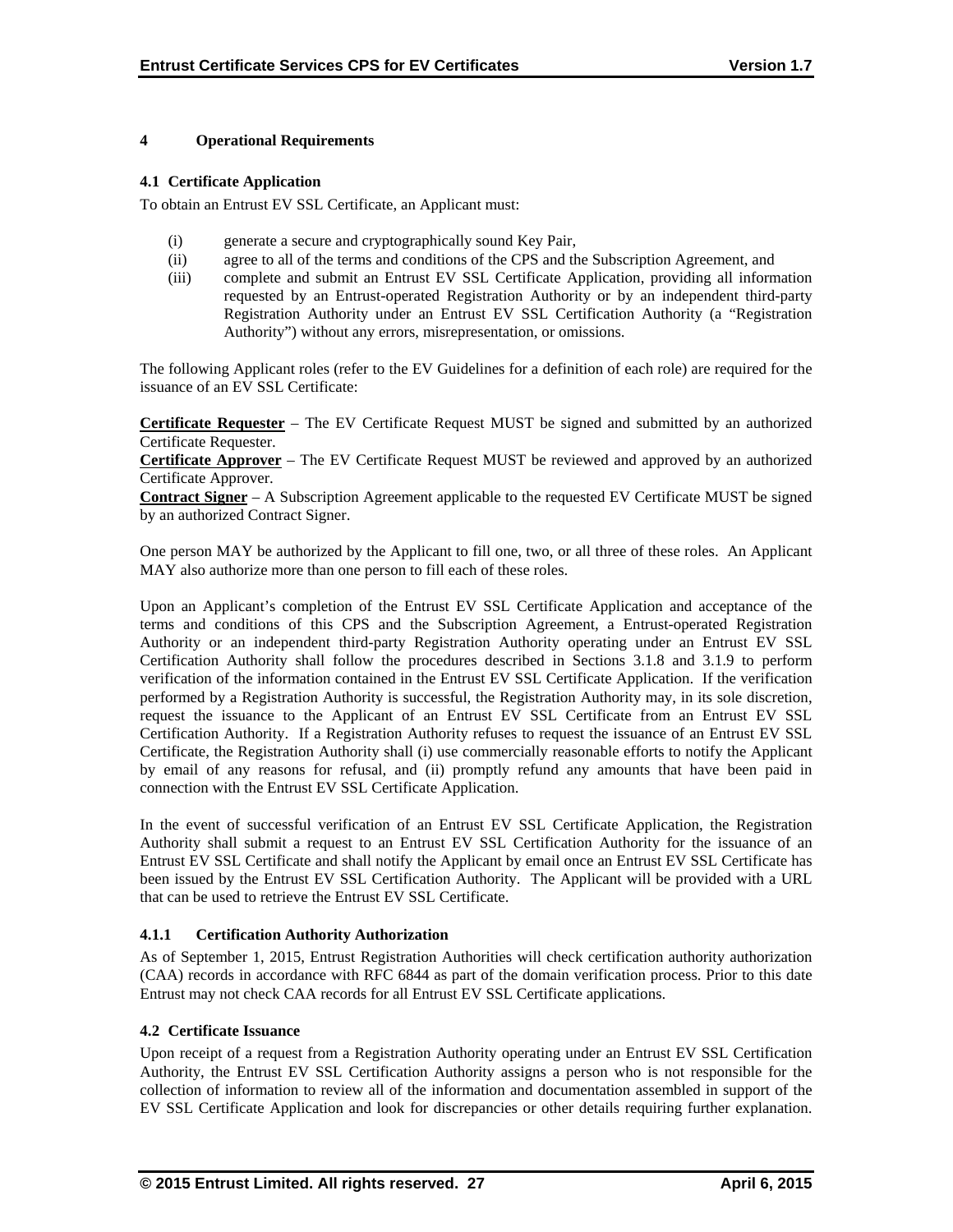Upon successful completion of this Final Cross-Correlation and Due Diligence step, the Entrust EV SSL Certification Authority may generate and digitally sign an Entrust EV SSL Certificate in accordance with the Certificate profile described in §7.

Upon issuance of an Entrust EV SSL Certificate, neither Entrust nor any independent third-party Registration Authority operating under an Entrust EV SSL Certification Authority, nor any Resellers or Co-marketers, or any subcontractors, distributors, agents, suppliers, employees, or directors of any of the foregoing shall have any obligation to perform any ongoing monitoring, investigation, or verification of the information provided in an Entrust EV SSL Certificate Application.

## **4.2.1 Circumstances for Certificate Renewal**

In accordance with the Subscription Agreement, Entrust Certification Authorities or Registration Authorities will provide a certificate lifecycle monitoring service which will support certificate renewal.

## **4.2.2 Who May Request Renewal**

Subscribers or Subscriber agents may request renewal of Entrust Certificates.

# **4.2.3 Processing Certificate Renewal Requests**

Entrust Certification Authorities or Registration Authorities will process certificate renewal requests with validated verification data. Verification data which was validated within the last twelve months may be used.

Entrust Certificates may be reissued using the previously accepted Public Key, if the Public Key meets the key size requirements of §6.1.5.

## **4.2.4 Notification of New Certificate Issuance to Subscriber**

Entrust Certification Authorities or Registration Authorities will provide Entrust Certificate renewal notification to the Subscriber or Subscriber agents through an Internet link or by email.

Subscribers or Subscriber agents may request that email renewal notices are not sent for their expiring Entrust Certificates.

## **4.2.5 Conduct Constituting Acceptance of a Renewal Certificate**

No stipulation.

## **4.2.6 Publication of the Renewal Certificate by the CA**

Entrust Certification Authorities or Registration Authorities will provide the Subscriber with an Entrust Certificate through an Internet link.

## **4.2.7 Notification of Certificate Issuance by the CA to Other Entities**

No stipulation.

## **4.3 Certificate Acceptance**

Once an Entrust EV SSL Certificate has been generated and placed in an Entrust Repository, the Registration Authority that requested the issuance of the Entrust EV SSL Certificate shall use commercially reasonable efforts to notify the Applicant by email that the Applicant's Entrust EV SSL Certificate is available. The email will contain a URL for use by the Applicant to retrieve the Entrust EV SSL Certificate.

## **4.4 Certificate Suspension and Revocation**

An Entrust EV SSL Certification Authority shall revoke an Entrust EV SSL Certificate after receiving a valid revocation request from a Registration Authority operating under such Entrust EV SSL Certification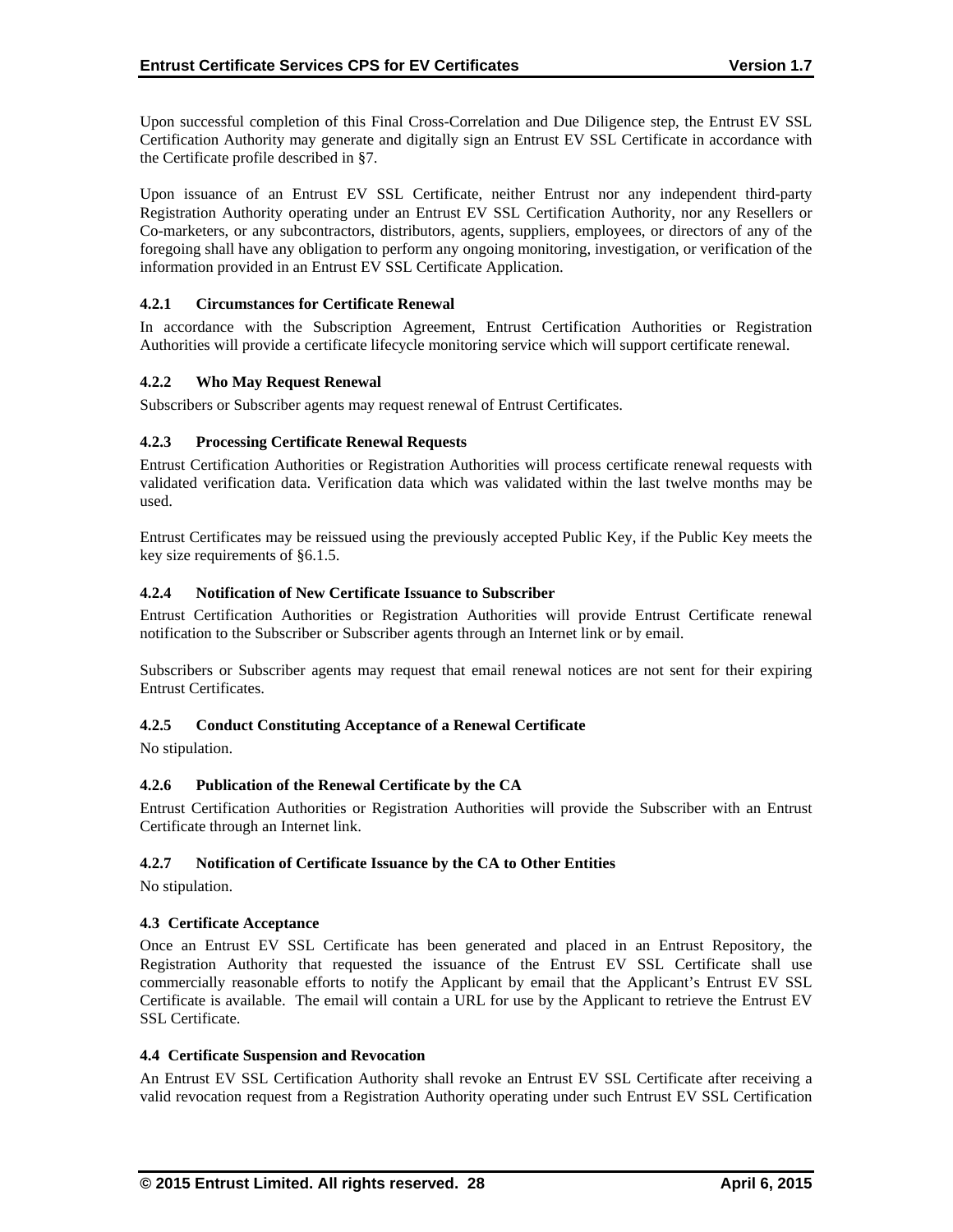Authority. A Registration Authority operating under an Entrust EV SSL Certification Authority shall be entitled to request and may request that an Entrust EV SSL Certification Authority revoke an Entrust EV SSL Certificate after such Registration Authority receives a valid revocation request from the Subscriber for such Entrust EV SSL Certificate. A Registration Authority operating under an Entrust EV SSL Certification Authority shall be entitled to request and shall request that an Entrust EV SSL Certification Authority revoke an Entrust EV SSL Certificate if such Registration Authority becomes aware of the occurrence of any event that would require a Subscriber to cease to use such Entrust EV SSL Certificate. Entrust EV SSL Certification Authorities do not allow the suspension of Entrust EV SSL Certificates.

# **4.4.1 Circumstances for Revocation**

An Entrust EV SSL Certification Authority shall be entitled to revoke and may revoke, and a Registration Authority operating under an Entrust EV SSL Certification Authority shall be entitled to request revocation of and shall request revocation of, a Subscriber's Entrust EV SSL Certificate if such Entrust EV SSL Certification Authority or Registration Authority has knowledge of or a reasonable basis for believing that of any of the following events have occurred:

- (i) Compromise of such Entrust EV SSL Certification Authority's Private Key or Compromise of a superior Certification Authority's Private Key;
- (ii) breach by the Subscriber of any of the terms of the CPS or the Subscriber's Subscription Agreement;
- (iii) any change in the information contained in an Entrust EV SSL Certificate issued to a Subscriber;
- (iv) non-payment of any Entrust EV SSL Certificate fees or service fees;
- (v) a determination that an Entrust EV SSL Certificate was not issued in accordance with the requirements of the CPS or the Subscriber's Subscription Agreement;
- (vi) the Entrust EV SSL Certification Authority receives notice or otherwise becomes aware that a court or arbitrator has revoked a Subscriber's right to use the domain name listed in the EV SSL Certificate, or that the Subscriber has failed to renew its domain name;
- (vii) the Entrust EV SSL Certification Authority receives notice or otherwise becomes aware that a Subscriber has been added as a denied party or prohibited person to a blacklist, or is operating from a prohibited destination under the laws of the Entrust EV SSL Certification Authority's jurisdiction of operation as described in §2.4;
- (viii) the Entrust EV SSL Certification Authority ceases operations for any reason or the Entrust EV SSL Certification Authority's right to issue EV SSL Certificates expires or is revoked or terminated and the Entrust EV SSL Certification Authority has not arranged for another EV SSL Certification Authority to provide revocation support for the EV SSL Certificates; or
- (ix) any other reason that may be reasonably expected to affect the integrity, security, or trustworthiness of an Entrust EV SSL Certificate or an Entrust EV SSL Certification Authority.

A Subscriber shall request revocation of their Entrust EV SSL Certificate if the Subscriber has a suspicion or knowledge of or a reasonable basis for believing that of any of the following events have occurred:

- (i) Compromise of the Subscriber's Private Key;
- (ii) knowledge that the original EV SSL Certificate request was not authorized and such authorization will not be retroactively granted;
- (iii) change in the information contained in the Subscriber's Entrust EV SSL Certificate;
- (iv) change in circumstances that cause the information contained in Subscriber's Entrust EV SSL Certificate to become inaccurate, incomplete, or misleading.

Such revocation request shall be submitted by the Subscriber to the Registration Authority that processed the Subscriber's Entrust EV SSL Certificate Application. If a Subscriber's Entrust EV SSL Certificate is revoked for any reason, the Registration Authority that processed the Subscriber's Entrust EV SSL Certificate Application shall make a commercially reasonable effort to notify such Subscriber by sending an email to the technical and security contacts listed in the Entrust EV SSL Certificate Application.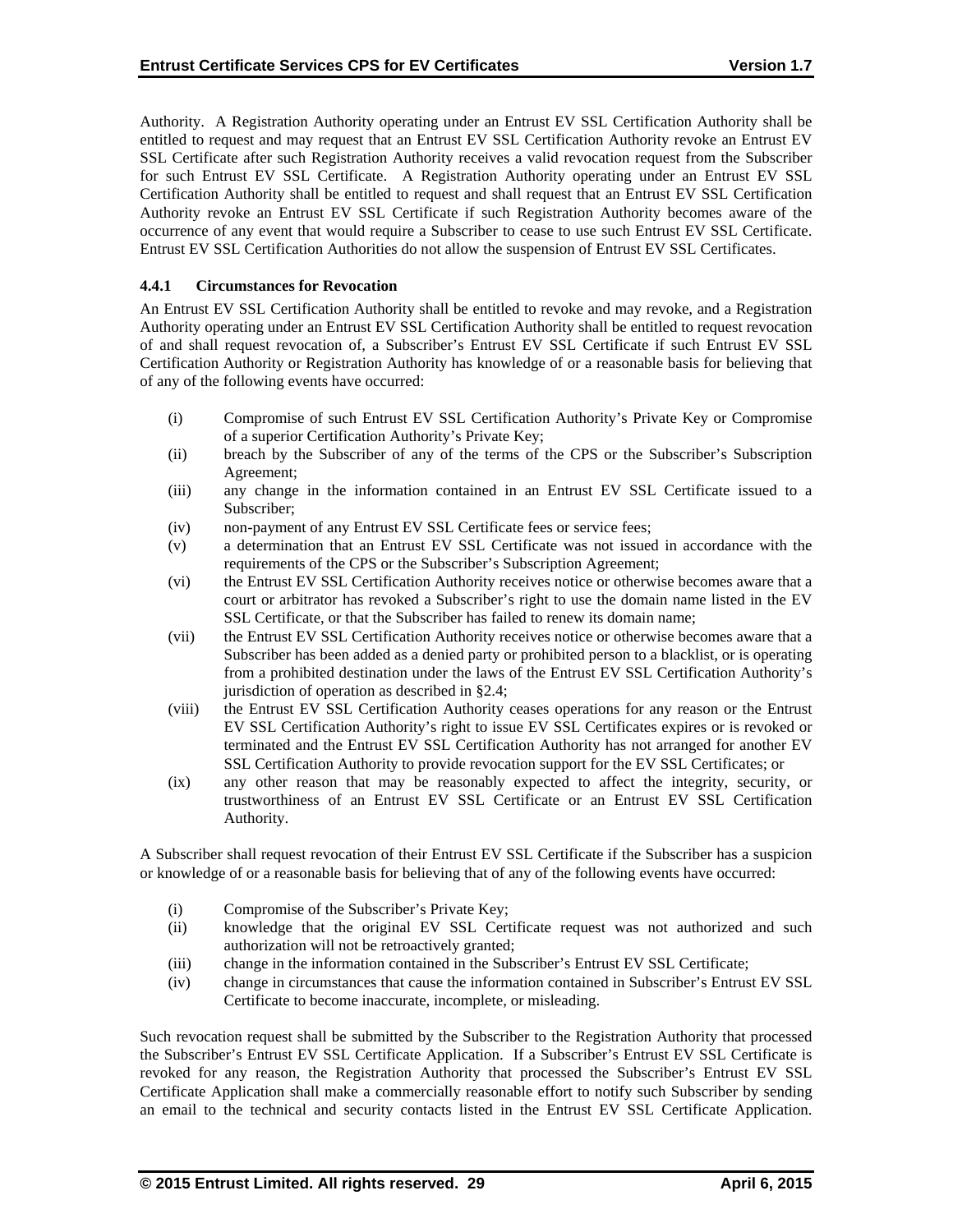Revocation of an Entrust EV SSL Certificate shall not affect any of the Subscriber's contractual obligations under this CPS, the Subscriber's Subscription Agreement, or any Relying Party Agreements.

# **4.4.2 Who Can Request Revocation**

A Subscriber may request revocation of their Entrust EV SSL Certificate at any time for any reason. If a Subscriber requests revocation of their Entrust EV SSL Certificate, the Subscriber must be able to validate themselves as set forth in §3.4 to the Registration Authority that processed the Subscriber's Entrust EV SSL Certificate Application. The Entrust EV SSL Certification Authorities shall not be required to revoke and the Registration Authorities operating under the Entrust EV SSL Certification Authorities shall not be required to request revocation of an Entrust EV SSL Certificate until a Subscriber can properly validate themselves as set forth in §3.4 and §4.4.3.

Subscribers, Relying Parties, Application Software Vendors, and other third parties may report complaints or suspected Private Key compromise, EV SSL Certificate misuse, or other types of fraud, compromise, misuse or inappropriate conduct related to Entrust EV SSL Certificates by completing the form at https://www.entrust.net/ev/misuse.cfm.

An Entrust EV SSL Certification Authority shall be entitled to revoke and shall revoke, and a Registration Authority operating under an Entrust EV SSL Certification Authority shall be entitled to request revocation of and shall request revocation of, a Subscriber's Entrust EV SSL Certificate at any time for any of the reasons set forth in §4.4.1.

## **4.4.3 Procedure for Revocation Request**

A Registration Authority operating under an Entrust EV SSL Certification Authority shall authenticate a request by a Subscriber for revocation of their Entrust EV SSL Certificate by requiring (i) some subset of the information provided by the Subscriber with the Subscriber's Entrust EV SSL Certificate Application, or (ii) the pass phrase submitted by the Subscriber with the Subscriber's Entrust EV SSL Certificate Application or verification by a contact at the Subscriber. Upon receipt and confirmation of such information, the Registration Authority shall send a revocation request to the Entrust EV SSL Certification Authority that issued such Entrust EV SSL Certificate. The Entrust EV SSL Certification Authority shall make all reasonable efforts to post the serial number of the revoked Entrust EV SSL Certificate to a CRL in an Entrust Repository within two (2) business days of receiving such revocation request.

For Entrust EV SSL Certificate problems reported through the form at https://www.entrust.net/ev/misuse.cfm, an Entrust EV SSL Certification Authority should begin an investigation within twenty-four hours and decide whether revocation or other appropriate action is warranted on a least the following criteria:

- (i) The nature of the alleged problem;
- (ii) The number of certificate problem reports received about a particular EV SSL Certificate or website;
- (iii) The identity of the complainants (for example, complaints from a law enforcement official that a Web site is engaged in illegal activities carry more weight than a complaint from a consumer alleging that they didn't receive the goods they ordered); and
- (iv) Relevant legislation.

For Certificate revocation that is not initiated by the Subscriber, the Registration Authority that requested revocation of the Subscriber's Entrust EV SSL Certificate shall make a commercially reasonable effort to notify the Subscriber by sending an email to the technical and security contacts specified in the Subscriber's Entrust EV SSL Certificate Application.

## **4.4.4 Revocation Request Grace Period**

In the case of Private Key Compromise, or suspected Private Key Compromise, a Subscriber shall request revocation of the corresponding Entrust EV SSL Certificate immediately upon detection of the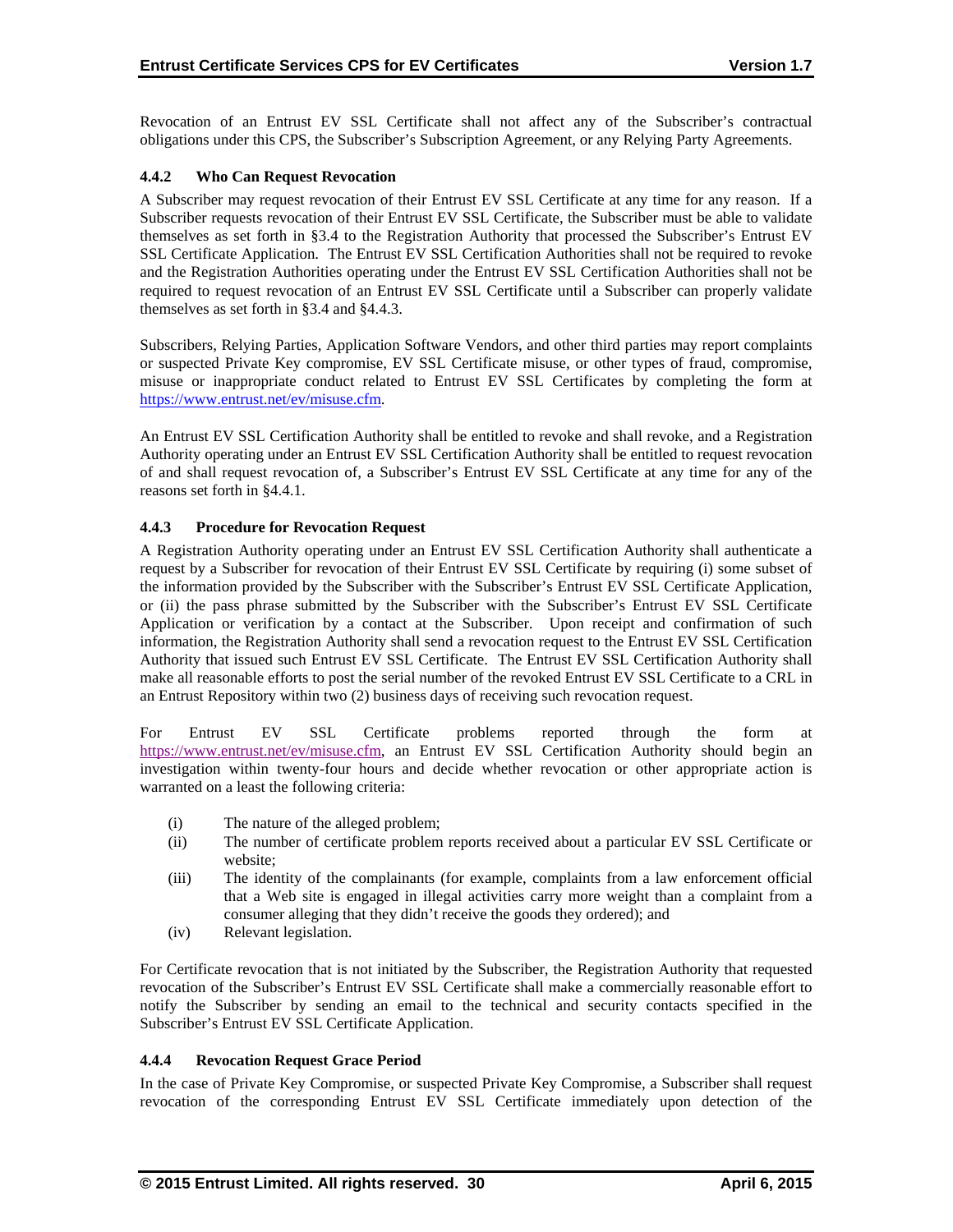Compromise or suspected Compromise. Revocation requests for other required reasons shall be made as soon as reasonably practicable.

## **4.4.5 Circumstances for Suspension**

Entrust EV SSL Certification Authorities do not suspend Entrust EV SSL Certificates.

## **4.4.6 Who Can Request Suspension**

Entrust EV SSL Certification Authorities do not suspend Entrust EV SSL Certificates.

#### **4.4.7 Procedure for Suspension Request**

Entrust EV SSL Certification Authorities do not suspend Entrust EV SSL Certificates.

#### **4.4.8 Limits on Suspension Period**

Entrust EV SSL Certification Authorities do not suspend Entrust EV SSL Certificates.

## **4.4.9 CRL Issuance Frequency**

Entrust Certification Authorities shall issue CRLs as follows:

- (i) CRLs for Entrust Certificates issued to subordinate CAs shall be issued at least once every twelve months or with 24 hours after revoking a subordinate CA. The next CRL update shall not be more than twelve months from the last update.
- (ii) CRLs for Entrust Certificates issued to end entities shall be issued at least once every seven days.

#### **4.4.10 CRL Checking Requirements**

A Relying Party shall check whether the Entrust EV SSL Certificate that the Relying Party wishes to rely on has been revoked. A Relying Party shall check the Certificate Revocation Lists maintained in the appropriate Repository or perform an on-line revocation status check using OCSP to determine whether the Entrust EV SSL Certificate that the Relying Party wishes to rely on has been revoked. In no event shall Entrust or any independent third-party Registration Authorities operating under an Entrust EV SSL Certification Authority, or any Resellers or Co-marketers, or any subcontractors, distributors, agents, suppliers, employees, or directors of any of the foregoing be liable for any damages whatsoever due to (i) the failure of a Relying Party to check for revocation or expiration of an Entrust EV SSL Certificate, or (ii) any reliance by a Relying Party on an Entrust EV SSL Certificate that has been revoked or that has expired.

## **4.4.11 On-line Revocation/Status Checking Availability**

On-line revocation/status checking of certificates is available on a continuous basis by CRL or On-line Certificate Status Protocol (OCSP).

Entrust Certification Authorities shall sign and make available OCSP as follows:

- (i) OCSP responses for Entrust Certificates issued to subordinate CAs shall be issued at least once every twelve months or with 24 hours after revoking a subordinate CA.
- (ii) OCSP responses for Entrust Certificates issued to end entities shall be issued at least once every four days. OCSP responses will have a maximum expiration time of ten days.

The on-line location of the CRL and the OCSP response are included in the Entrust EV SSL Certificate to support software applications that perform automatic certificate status checking. A Relying Party can also be check certificate revocation status directly with the Repository at www.entrust.net.

## **4.4.12 On-line Revocation Checking Requirements**

Refer to §4.4.10.

## **4.4.13 Other Forms of Revocation Advertisements Available**

No stipulation.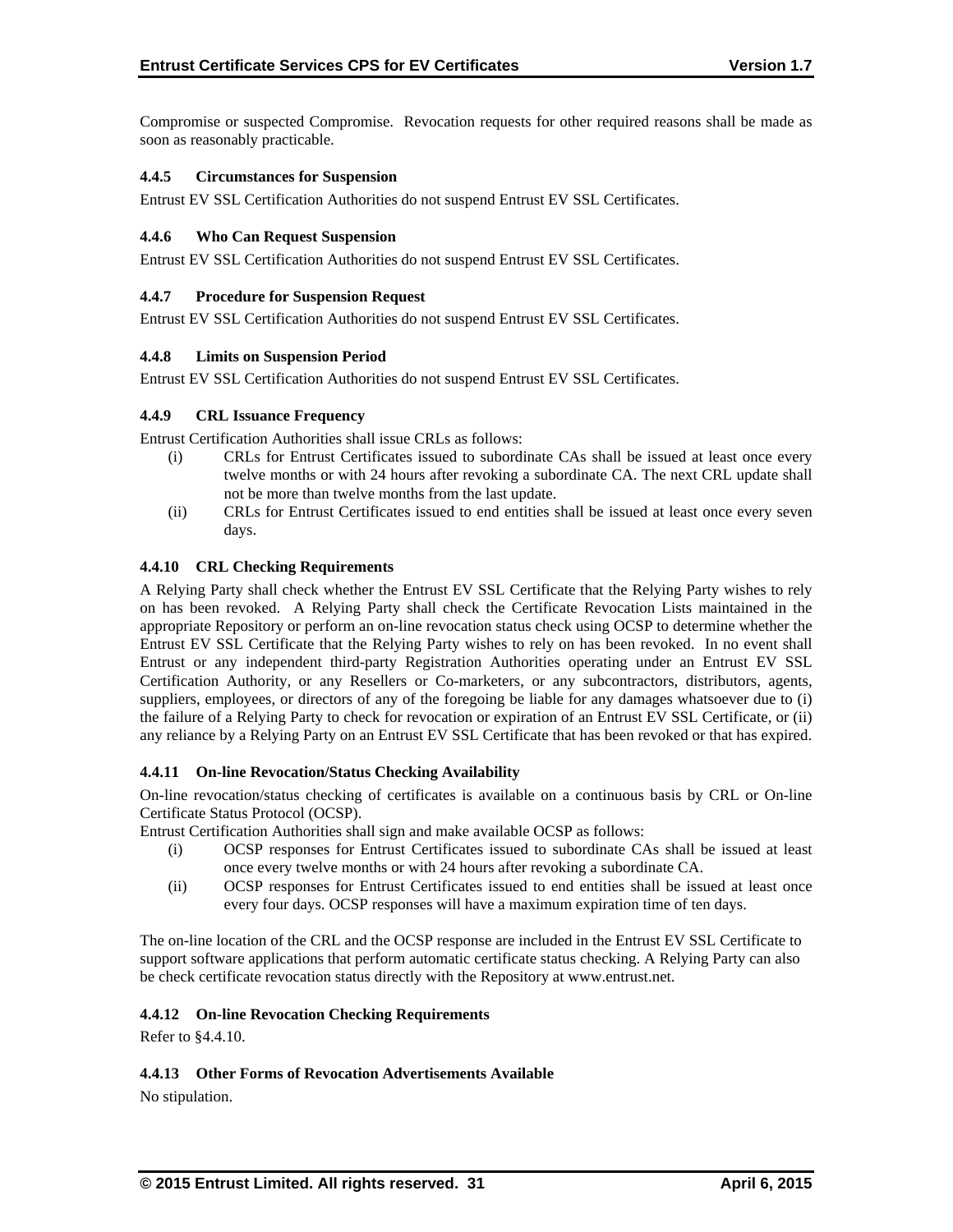# **4.4.14 Checking Requirements For Other Forms of Revocation Advertisements**

No stipulation.

# **4.4.15 Special Requirements Re Key Compromise**

If a Subscriber suspects or knows that the Private Key corresponding to the Public Key contained in the Subscriber's Entrust EV SSL Certificate has been Compromised, the Subscriber shall immediately notify the Registration Authority that processed the Subscriber's Entrust EV SSL Certificate Application, using the procedures set forth in §4.4.3, of such suspected or actual Compromise. The Subscriber shall immediately stop using such Entrust EV SSL Certificate and shall remove such Entrust EV SSL Certificate from any devices and/or software in which such Entrust EV SSL Certificate has been installed. The Subscriber shall be responsible for investigating the circumstances of such Compromise or suspected Compromise and for notifying any Relying Parties that may have been affected by such Compromise or suspected Compromise.

## **4.5 Security Audit Procedures**

Significant security events in the Entrust EV SSL Certification Authorities are automatically time-stamped and recorded as audit logs in audit trail files. The audit trail files are processed (reviewed for policy violations or other significant events) on a regular basis. Authentication codes are used in conjunction with the audit trail files to protect against modification of audit logs. Audit trail files are archived periodically. All files including the latest audit trail file are moved to backup media and stored in a secure archive facility.

The Entrust EV SSL Certification Authorities and all Registration Authorities operating under an Entrust EV SSL Certification Authority record in detail every action taken to process an EV SSL Certificate Request and to issue an EV SSL Certificate, including all information generated or received in connection with an EV SSL Certificate Request, and every action taken to process the Request, including time, date, and personnel involved in the action.

The foregoing record requirements include, but are not limited to, an obligation to record the following events:

- (i) Entrust EV SSL Certification Authority key lifecycle management events, including:
	- a. Key generation, backup, storage, recovery, archival, and destruction; and
	- b. Cryptographic device lifecycle management events.
- (ii) Entrust EV SSL Certification Authority and Subscriber EV SSL Certificate lifecycle management events, including:
	- a. EV SSL Certificate Requests, renewal and re-key requests, and revocation;
	- b. All verification activities required by this CPS;
	- c. Date, time, phone number used, persons spoken to, and end results of verification telephone calls;
	- d. Acceptance and rejection of EV SSL Certificate Requests;
	- e. Issuance of EV SSL Certificates; and
	- f. Generation of Certificate Revocation Lists (CRLs) and OCSP messages.
- (iii) Security events, including:
	- a. Successful and unsuccessful PKI system access attempts;
	- b. PKI and security system actions performed;
	- c. Security profile changes;
	- d. System crashes, hardware failures, and other anomalies;
	- e. Firewall and router activities; and
	- f. Entries to and exits from the Entrust EV SSL Certification Authority facility.
- (iv) Log entries include the following elements:
	- a. Date and time of entry;
		- b. Identity of the person making the journal entry; and
		- c. Description of entry.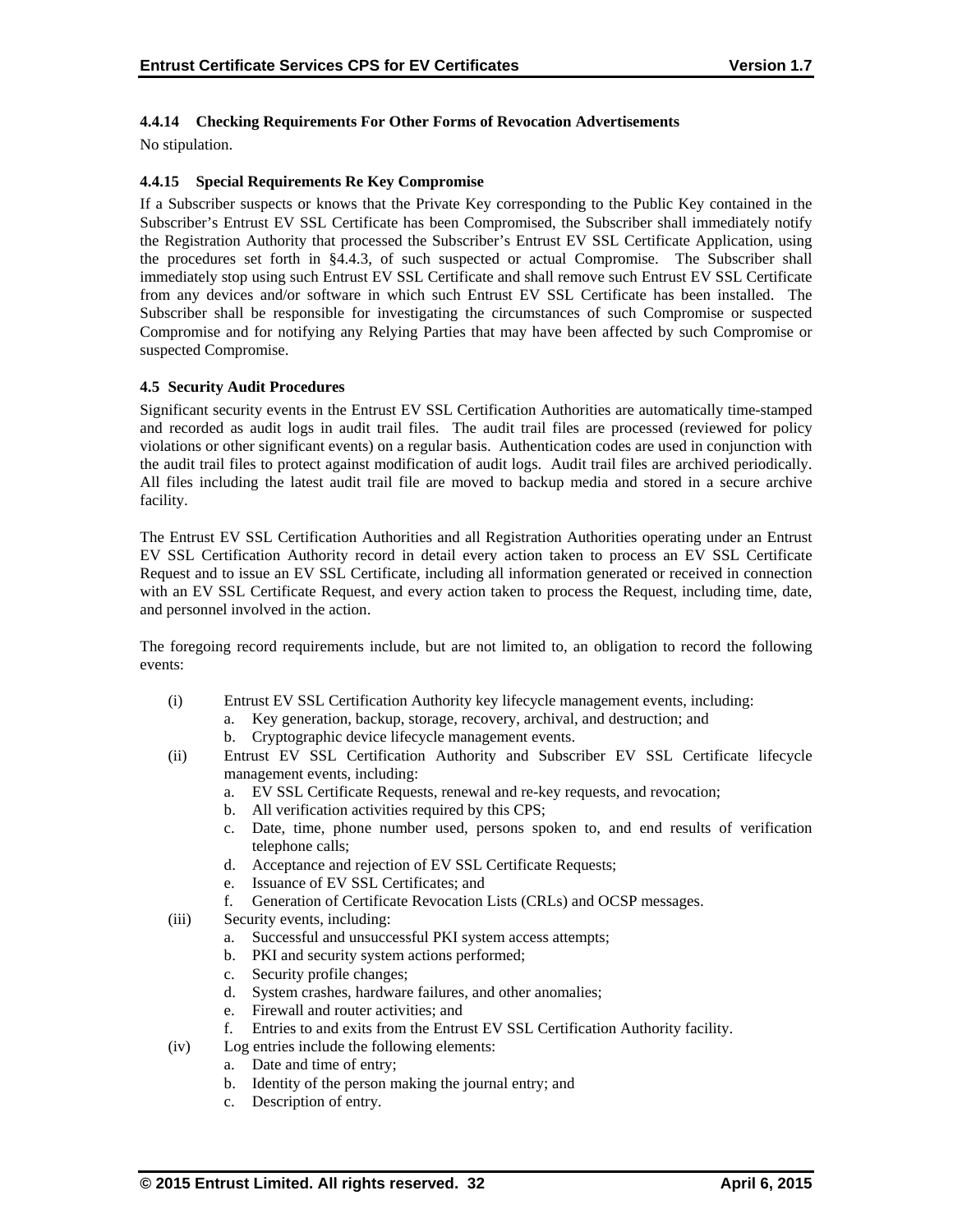The time for the Entrust Certification Authorities computer systems is synchronized with the service provided by the National Research Council Canada.

## **4.6 Records Archival**

The audit trail files, databases and revocation information for Entrust EV SSL Certification Authorities are both archived. The archive of an Entrust EV SSL Certification Authorities' database and the archive of revocation information are retained for at least three (3) years. Archives of audit trail files are retained for at least seven (7) year(s) after any EV SSL Certificate based on that documentation ceases to be valid. The databases for Entrust EV SSL Certification Authorities are encrypted and protected by Entrust software master keys. The archive media is protected through storage in a restricted-access facility to which only Entrust-authorized personnel have access. Archive files are backed up as they are created. Originals are stored on-site and housed with an Entrust EV SSL Certification Authority system. Backup files are stored at a secure and separate geographic location.

## **4.7 Key Changeover**

Entrust EV SSL Certification Authorities' key pairs will be retired from service at the end of their respective lifetimes as defined in §6.3. New Certification Authorities with new key pairs will be created as required to support the continuation of Entrust EV SSL Certification Authority Services. Each Entrust EV SSL Certification Authority will continue to publish CRLs signed with the original key pair until all certificates issued using that original key pair have expired. The Certification Authority key changeover process will be performed such that it causes minimal disruption to Subscribers and Relying Parties.

## **4.8 Compromise and Disaster Recovery**

Entrust EV SSL Certification Authorities have a disaster recovery plan to provide for timely recovery of services in the event of a system outage. The disaster recovery plan addresses the following:

- (i) the conditions for activating the plans;
- (ii) resumption procedures;
- (iii) a maintenance schedule for the plan;
- (iv) awareness and education requirements;
- (v) the responsibilities of the individuals;
- (vi) recovery point objective (RPO) of fifteen minutes;
- (vii) recovery time objective (RTO); of 24 hours for essential CA operations which include certificate issuance, certificate revocation, and issuance of certificate revocation status; and
- (viii) testing of recovery plans.

In order to mitigate the event of a disaster, Entrust has implemented the following:

- (ix) secure on-site and off-site storage of backup HSMs containing copies of all CA Private Keys
- (x) secure on-site and off-site storage of all requisite activation materials
- (xi) regular synchronization of critical data to the disaster recovery site
- (xii) regular incremental and daily backups of critical data within the primary site
- (xiii) weekly backup of critical data to secure off-site storage facility
- (xiv) secure off-site storage of disaster recovery plan and disaster recovery procedures
- (xv) environmental controls as described in §5.1
- (xvi) high availability architecture for critical systems

Entrust has implemented a secure disaster recovery facility that is greater than 250 km from the primary secure CA facilities.

Entrust requires rigorous security controls to maintain the integrity of Entrust EV SSL Certification Authorities. The Compromise of the Private Key used by an Entrust EV SSL Certification Authority is viewed by Entrust as being very unlikely; however, Entrust has policies and procedures that will be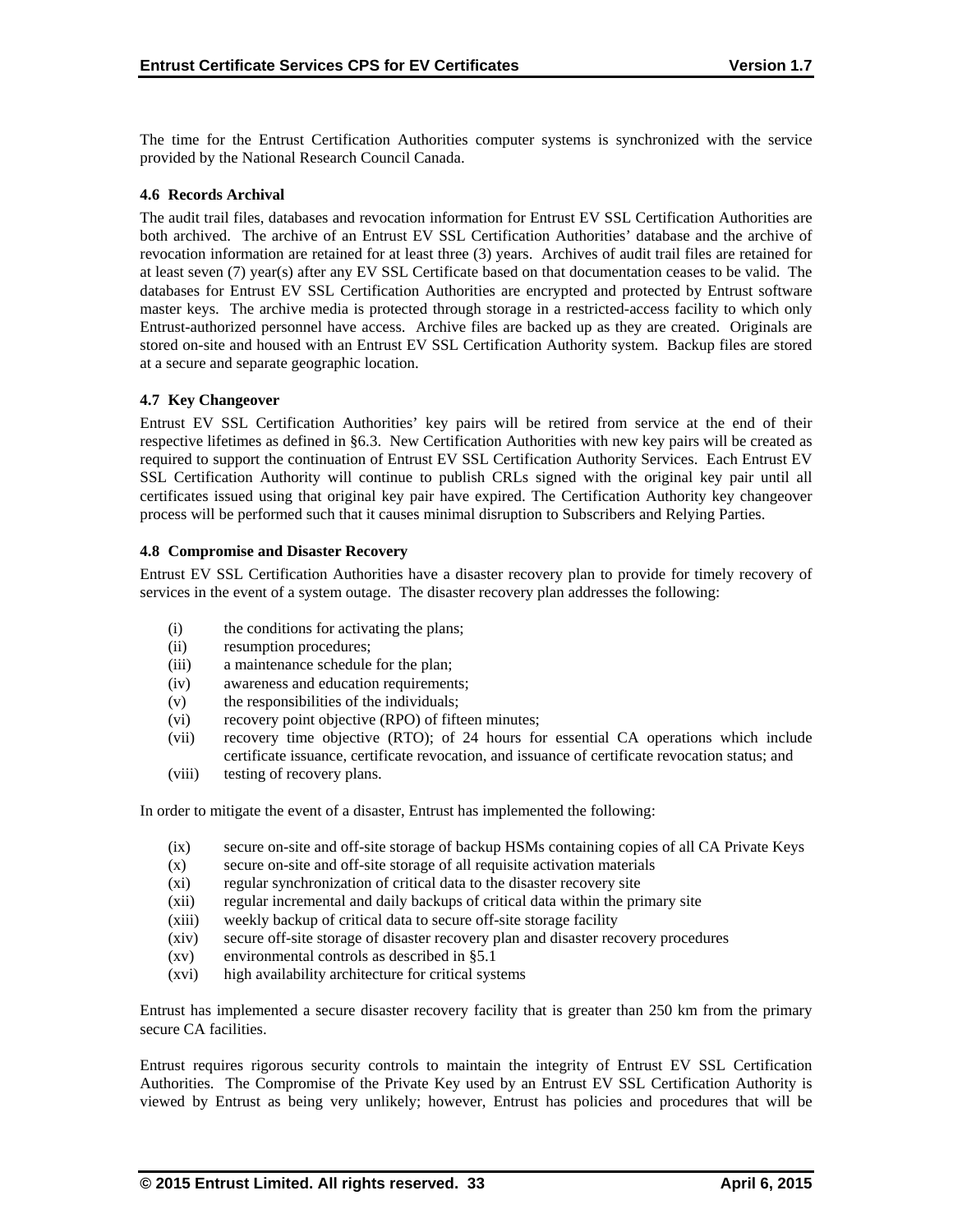employed in the event of such a Compromise. At a minimum, all Subscribers shall be informed as soon as practicable of such a Compromise and information shall be posted in the Entrust Repository.

## **4.9 CA Termination**

In the event that an Entrust EV SSL Certification Authority ceases operation, all Entrust EV SSL Certificates issued by such Entrust EV SSL Certification Authority shall be revoked and the CRL life-time will be set to a period that meets any Entrust obligations.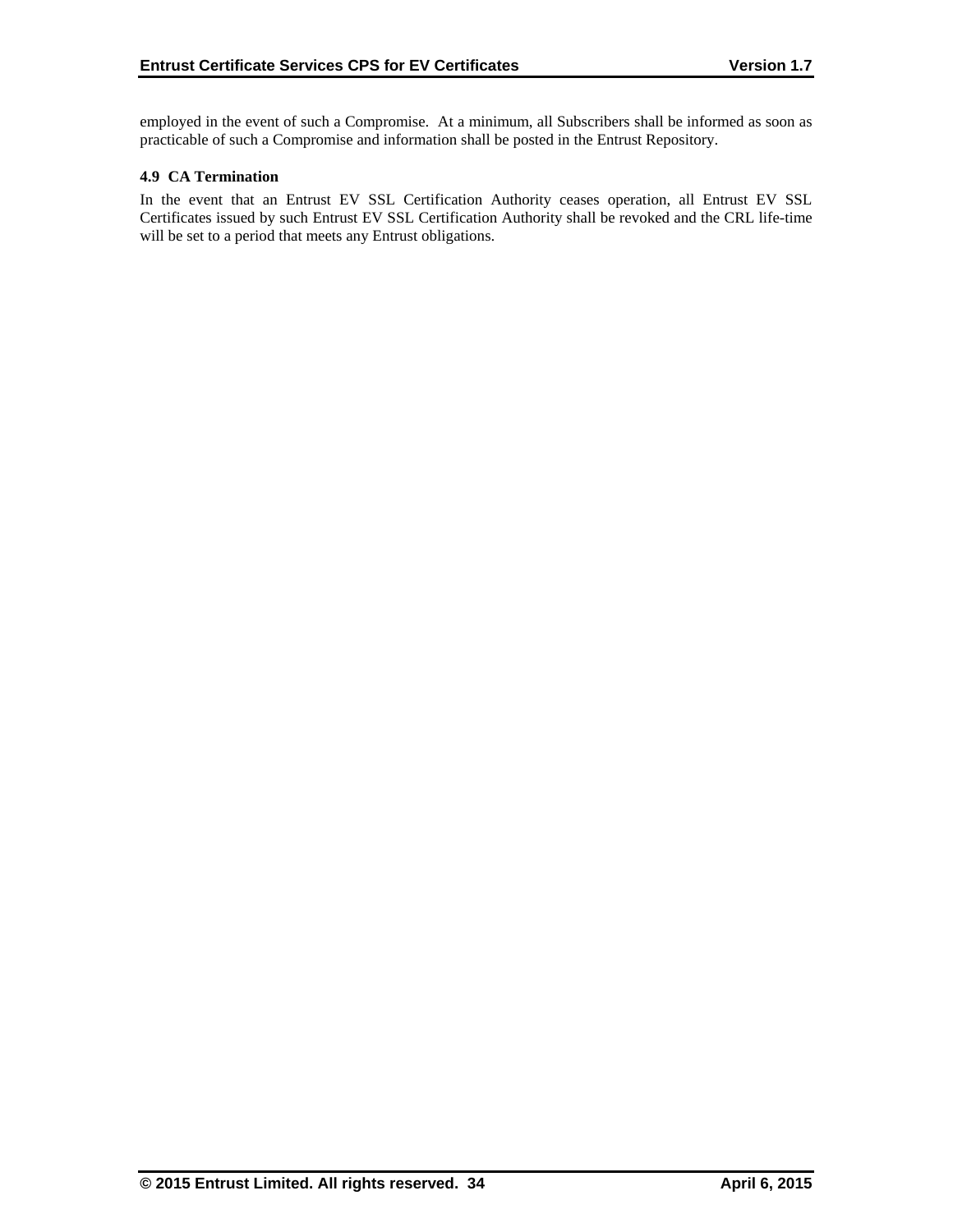## **5 Physical, Procedural, and Personnel Security Controls**

## **5.1 Physical Controls**

## **5.1.1 Site Location and Construction**

The computing facilities that host the Entrust Certificate Authority services are located within the Entrust Ottawa, Canada facility. The CA equipment is located in a Security zone that is physically separated from Entrust's other systems so that only authorized CA personnel can access it. The Security zone is constructed slab-to-slab with drywall and wire mesh. The Security zone is protected by electronic control access systems, alarmed doors and is monitored via a 24x7 recorded security camera and motion detector system.

## **5.1.2 Physical Access**

The room containing the Entrust Authority software is designated a two (2) person zone, and controls are used to prevent a person from being in the room alone. Alarm systems are used to notify security personnel of any violation of the rules for access to an Entrust EV SSL Certificate Authority.

## **5.1.3 Power and Air Conditioning**

The Security zone is equipped with:

- Filtered, conditioned, power connected to an appropriately sized UPS and generator;
- Heating, ventilation, and air conditioning appropriate for a commercial data processing facility; and
- Emergency lighting.

The environmental controls conform to local standards and are appropriately secured to prevent unauthorized access and/or tampering with the equipment. Temperature control alarms and alerts are activated upon detection of threatening temperature conditions.

## **5.1.4 Water Exposures**

No liquid, gas, exhaust, etc. pipes traverse the controlled space other than those directly required for the area's HVAC system and for the pre-action fire suppression system. Water pipes for the pre-action fire suppression system are only filled on the activation of multiple fire alarms.

## **5.1.5 Fire Prevention and Protection**

The Entrust facility is fully wired for fire detection, alarm and suppression. Routine, frequent inspections of all systems are made to assure adequate operation.

## **5.1.6 Media Storage**

All media is stored away from sources of heat and from obvious sources of water or other obvious hazards. Electromagnetic media (e.g. tapes) are stored away from obvious sources of strong magnetic fields. Archived material is stored in a room separate from the CA equipment until it is transferred to the archive storage facility.

## **5.1.7 Waste Disposal**

Waste is removed or destroyed in accordance with industry best practice. Media used to store sensitive data is destroyed, such that the information is unrecoverable, prior to disposal.

## **5.1.8 Off-site Backup**

As stipulated in §4.6.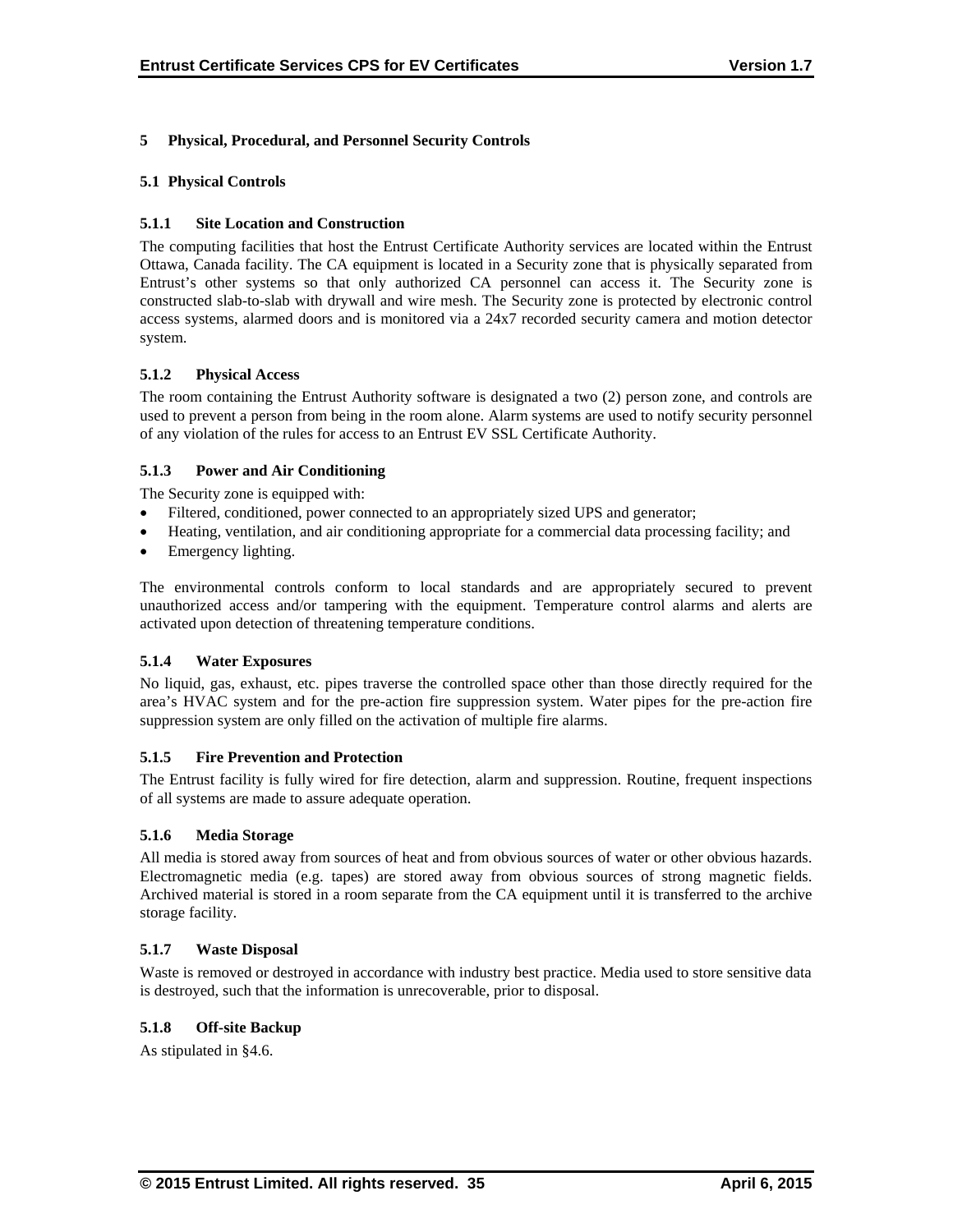## **5.2 Procedural Controls**

An Entrust EV SSL Certification Authority has a number of trusted roles for sensitive operations of the Entrust EV SSL Certification Authority software. To gain access to the Entrust/Authority software used in an Entrust EV SSL Certification Authority, operational personnel must undergo background investigations. Entrust EV SSL Certification Authority operations related to adding administrative personnel or changing Certification Authority policy settings require more than one (1) person to perform the operation.

## **5.3 Personnel Controls**

Operational personnel for an Entrust EV SSL Certification Authority will not be assigned other responsibilities that conflict with their operational responsibilities for the Entrust EV SSL Certification Authority. The privileges assigned to operational personnel for an Entrust EV SSL Certification Authority will be limited to the minimum required to carry out their assigned duties.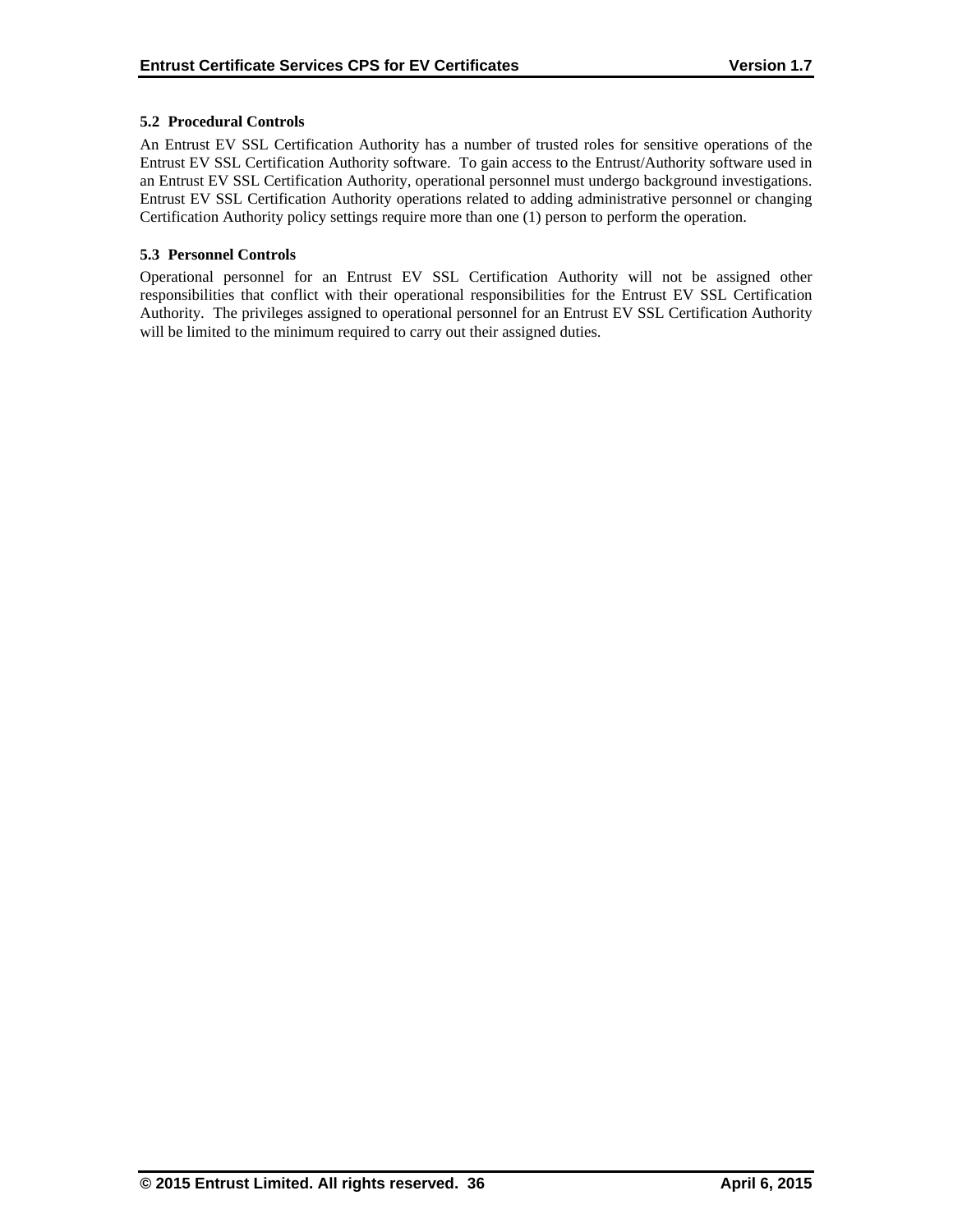# **6 Technical Security Controls**

## **6.1 Key Pair Generation and Installation**

## **6.1.1 Key Pair Generation**

The signing Key Pair for an Entrust EV SSL Certification Authority is created during the initial startup of the Entrust Master Control application and is protected by the master key for such Entrust EV SSL Certification Authority.

The Applicant or Subscriber is required to generate a new, secure, and cryptographically sound Key Pair to be used in association with the Subscriber's Entrust Certificate or Applicant's Entrust Certificate Application.

## Entrust Certification Authority Administrators

Keys Pairs for Entrust Certification Authority administrators must be generated and protected on a cryptographic module that is compliant to at least FIPS 140-1 Level 2 certification standards. The cryptographic modules are prepared using the software provided by the module vendor. The cryptographic modules are personalized for the administrator by giving the card an identity and a password known by the administrator. The Key Pair is generated by creating the administrator as a user in the Certification Authority and performing an enrollment process which is authenticated with the administrator's module password.

## **6.1.2 Private Key Delivery to Entity**

Not applicable.

## **6.1.3 Public Key Delivery to Certificate Issuer**

The Public Key to be included in an Entrust EV SSL Certificate is delivered to Entrust EV SSL Certification Authorities in a Certificate Signing Request (CSR) as part of the Entrust EV SSL Certificate Application process.

## **6.1.4 CA Public Key Delivery to Users**

The Public-Key Certificate for Entrust EV SSL Certification Authorities is cross certified by the Entrust Root Certification Authority. The self-signed Public-Key Certificate for the Entrust Root Certification Authority is pre-installed in common World Wide Web browser and web server software by the applicable software manufacturers. The Public Key Certificate for cross certified issuing Certification Authorities is provided to the Subscriber with the Subscriber certificate.

Public Key Certificates for Entrust Certification Authorities are also available for download from the Repository.

## **6.1.5 Key Sizes**

Entrust Certification Authorities, the minimum key size shall be no less than 2048 bit RSA or shall be elliptic curve cryptography (ECC) NIST P-256 or P-384.

Entrust EV SSL Certificate key sizes will be a minimum of RSA 1024 bits for certificates issued on or before 31 December 2010, after which the minimum key size will be RSA 2048 bits. Entrust EV SSL Certificates issued with RSA 1024 bits must expire on or before 31 December 2010. The ECC keys supported are NIST P-256 and P-384.

## **6.1.6 Public-Key Parameters Generation**

No stipulation.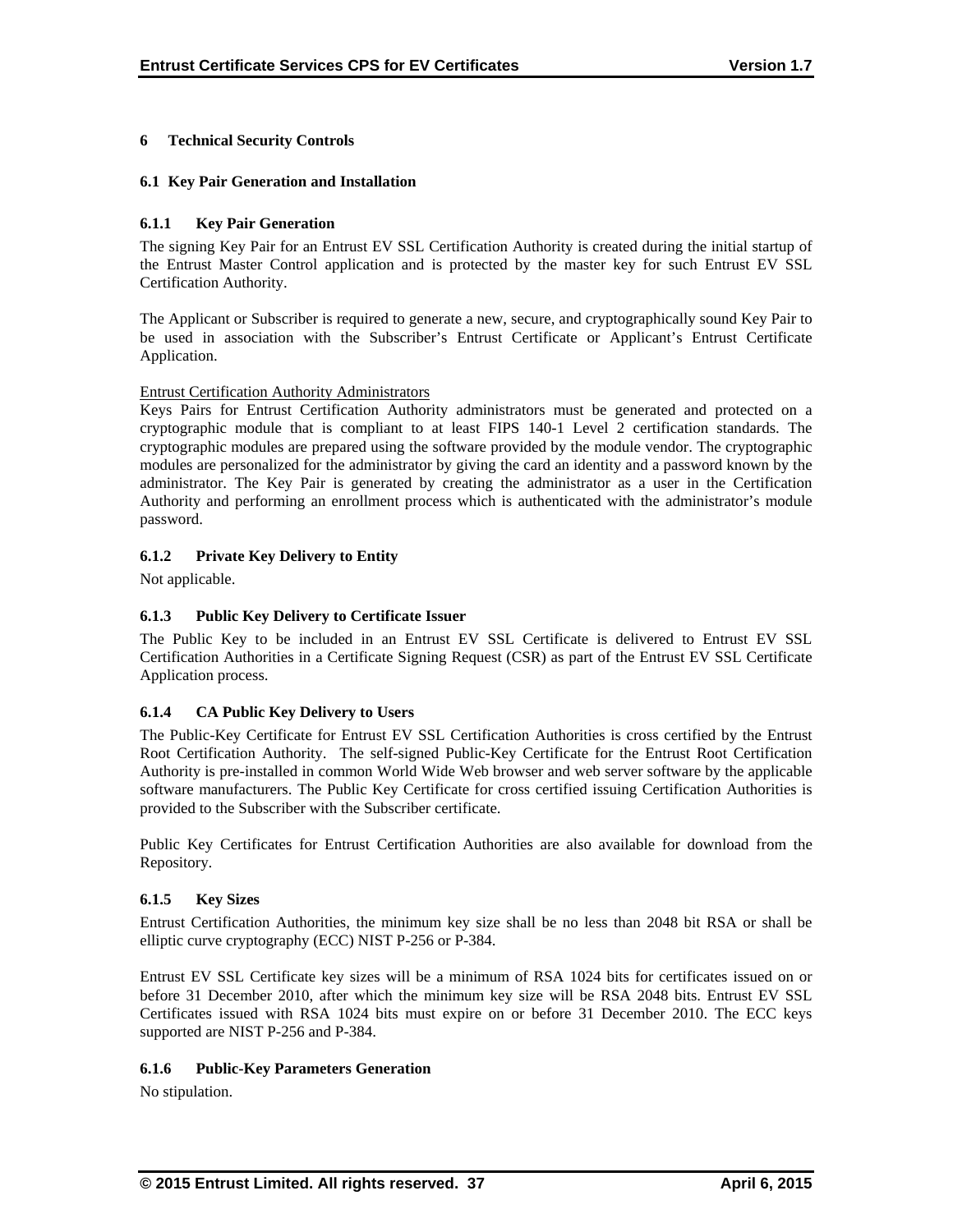# **6.1.7 Parameter Quality Checking**

No stipulation.

## **6.1.8 Hardware/Software Key Generation**

Certification Authority Key Pairs must be generated on a cryptographic module that meets or exceeds the requirements as defined in §6.8.

## Root Certification Authority

Certificate issuance by the Root Certification Authority shall require an individual authorized by the CA (i.e. the CA system operator, system officer, or PKI administrator) to deliberately issue a direct command in order for the Root Certification Authority to perform a certificate signing operation.

Root Certification Authority Private Keys must not be used to sign Certificates except in the following cases:

- (i) Self-signed Certificates to represent the Root CA itself;
- (ii) Certificates for Subordinate CAs and Cross Certificates;
- (iii) Certificates for infrastructure purposes (e.g. administrative role certificates, internal CA operational device certificates, and OCSP Response verification Certificates); and
- (iv) Certificates issued solely for the purpose of testing products with Certificates issued by a Root CA.

# **6.1.9 Key Usage Purposes**

Entrust EV SSL Certificates issued by an Entrust EV SSL Certification Authority contain the keyUsage and the extendkeyUsage Certificate extensions restricting the purpose for which an Entrust EV SSL Certificate can be used. Subscribers and Relying Parties shall only use Entrust EV SSL Certificates in compliance with this CPS and applicable laws.

## **6.2 Private Key Protection**

## **6.2.1 Standards for Cryptographic Module**

Entrust Certification Authorities Private Keys must be stored and protected on cryptographic modules that meet or exceed the requirements as defined in §6.8. Private Keys on cryptographic modules are held in secure facilities under two-person control. RA Private Keys must be stored and protected on cryptographic modules that meet or exceed the requirements defined in §6.8.

## **6.2.2 Private Key Multi-Person Control**

A minimum of two person control shall be established on any Entrust CA Private Key for all purposes including activation and backup, and may be implemented as a combination of technical and procedural controls. Persons involved in management and use of the Entrust CA Private Keys shall be designated as authorized by the CA for this purpose. The names of the parties used for two-person control shall be maintained on a controlled list.

## **6.2.3 Private Key Escrow**

Entrust does not escrow the Entrust Certification Authorities' Private Keys.

# **6.2.4 Private Key Backup**

Entrust CA Private Keys shall be backed up under the two-person control used to create the original version of the Private Keys. All copies of the Entrust CA Private Key shall be securely protected.

Subscribers are responsible for protecting the Private Key associated with the Public Key in the Subscriber's Entrust Certificate.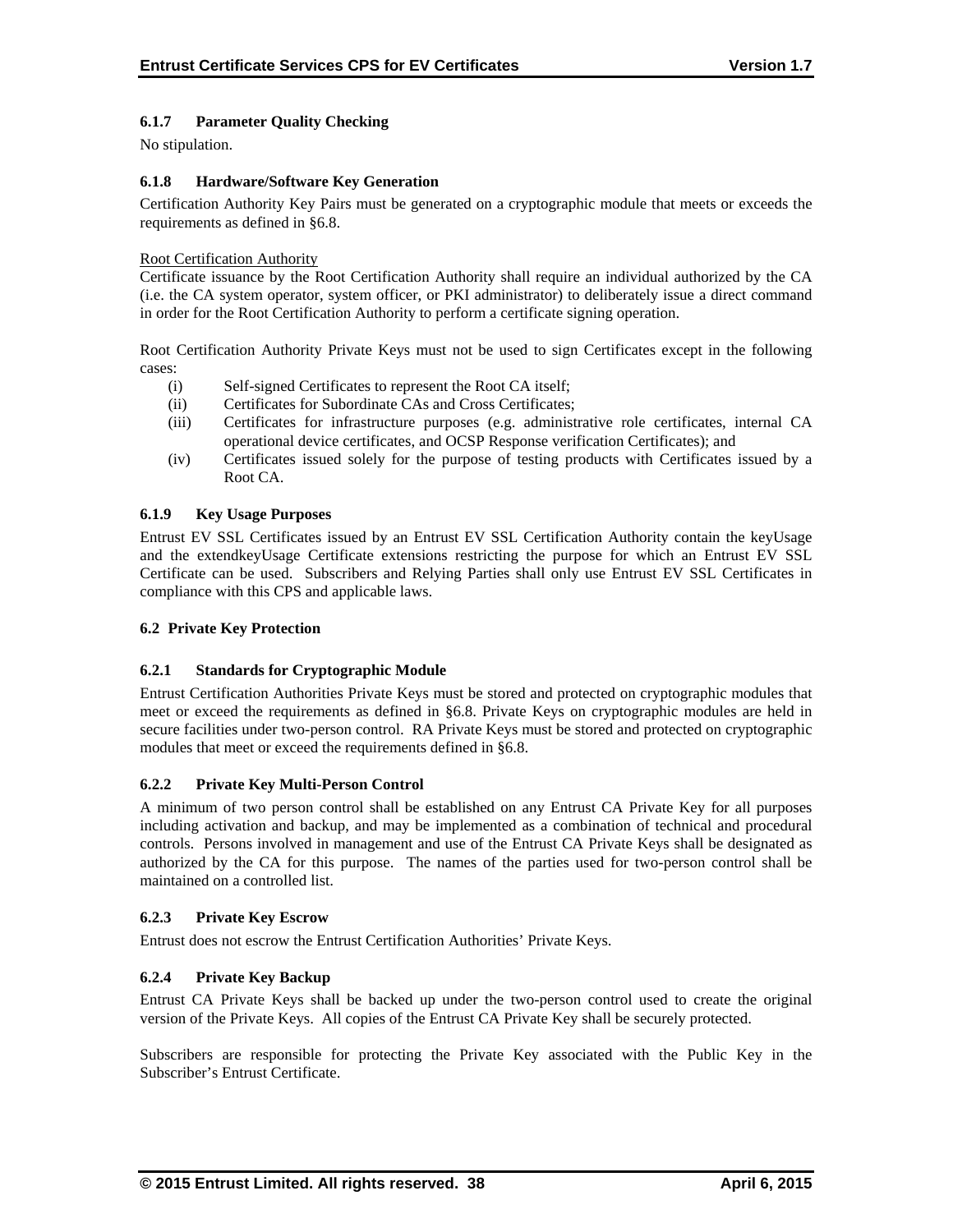# **6.2.5 Private Key Archival**

Upon retirement of an Entrust CA, the Private Keys will be archived securely using hardware cryptographic modules that meet the requirements §6.8. The Key Pairs shall not be used unless the CA has been removed from retirement or the keys are required temporarily to validate historical data. Private Keys required for temporary purposes shall be removed from archive for a short period of time.

The archived Entrust CA Private Keys will be reviewed on an annual basis. After the minimum period of 5 years, the Entrust CA Private Keys may be destroyed according to the requirements in §6.2.10. The Entrust CA Private Keys must not be destroyed if they are still required for business or legal purposes.

## **6.2.6 Private Key Entry into Cryptographic Module**

Entrust CA Private Keys shall be generated by and secured in a cryptographic module. In the event that a Private Key is to be transported from one cryptographic module to another, the Private Key must be migrated using the secure methodology supported by the cryptographic module.

## **6.2.7 Private Key Storage on Cryptographic Module**

Private Keys are stored on a cryptographic module are secured in accordance with the requirements specified in FIPS 140.

## **6.2.8 Method of Activating Private Keys**

Entrust CA Private Keys shall be activated under two-person control using the methodology provided with the cryptographic module.

Subscriber Private Keys shall be activated by the Subscriber to meet the requirements of the security software used for their applications. Subscribers shall protect their Private Keys corresponding to the requirements in §2.1.3.

## **6.2.9 Private Key Deactivation Methods**

Entrust CA Private Keys shall be deactivated when the CA is not required for active use. Deactivation of the Private Keys shall be done in accordance with the methodology provided with the cryptographic module.

## Entrust Certification Authority Administrators

The administrator's identity is deactivated in the Entrust CA and the administrator's certificate is revoked.

## **6.2.10 Private Signature Key Destruction Method**

Entrust CA Private Keys destruction will be two-person controlled and may be accomplished by executing a "zeroize" command or by destruction of the cryptographic module. Destruction of Entrust CA Private Keys must be authorized by the Entrust Policy Authority.

If the Entrust CA is removing a cryptographic module from service, then all Private Keys must be removed from the module. If the Entrust CA cryptographic module is intended to provide tamper-evident characteristics is removed from service, then the device will be destroyed.

## Entrust Certification Authority Administrators

The administrator's private is destroyed by reinitializing the cryptographic module.

## **6.3 Other Aspects of Key Pair Management**

Entrust EV SSL Certificates contain a validity period of up to, but no more than, 27 months. The maximum validity for Entrust Certification Authorities' RSA 2048 bit Key Pairs 31 December 2030.

## **6.4 Activation Data**

No stipulation.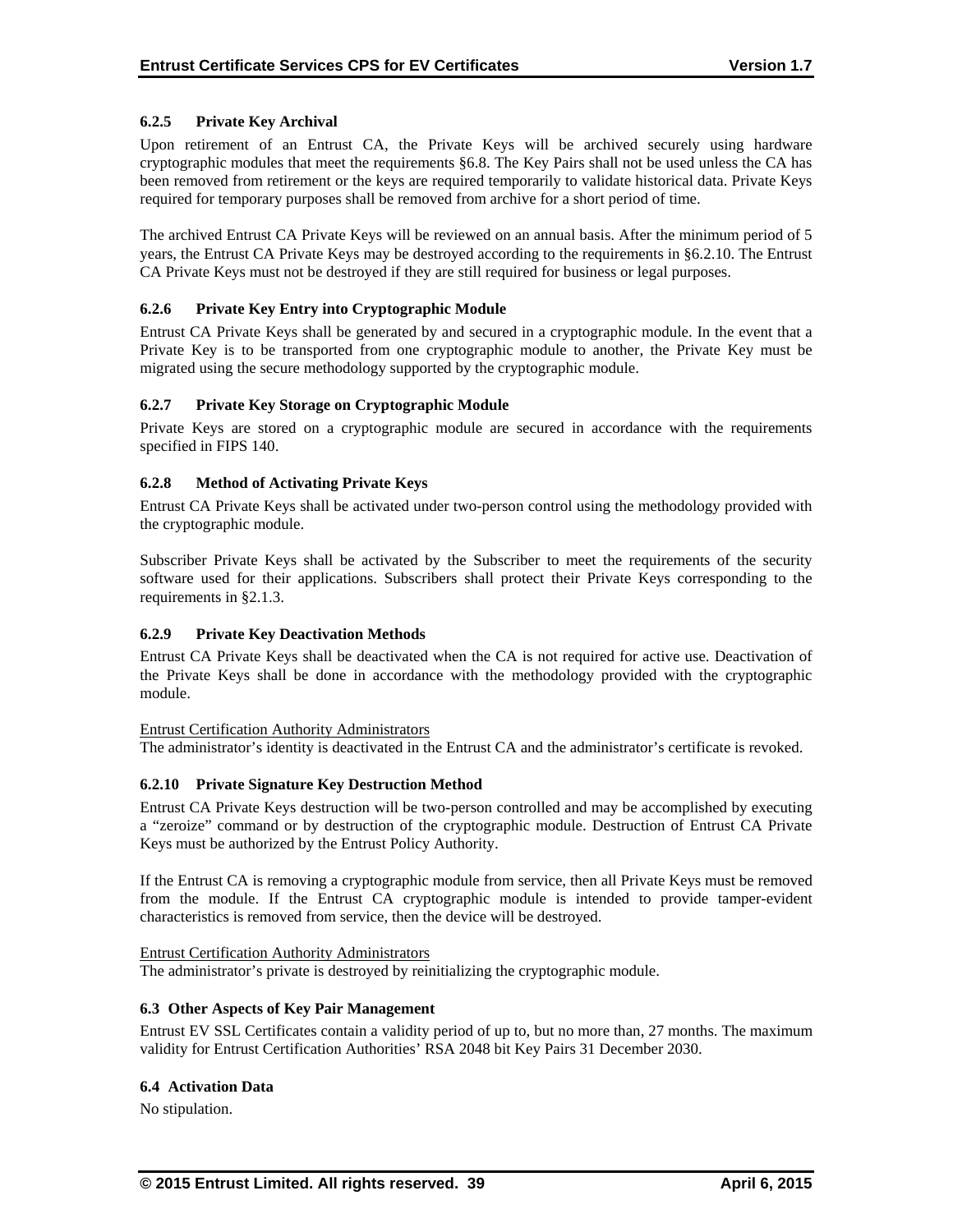## **6.5 Computer Security Controls**

The workstations on which the Entrust EV SSL Certification Authorities operate are physically secured as described in §5.1. The operating systems on the workstations on which the Entrust EV SSL Certification Authorities operate enforce identification and authentication of users. Access to Entrust/Authority software databases and audit trails is restricted as described in this CPS. All operational personnel that are authorized to have access to the Entrust EV SSL Certification Authorities are required to use hardware tokens in conjunction with a PIN to gain access to the physical room that contains the Entrust/Authority software being used for such Entrust EV SSL Certification Authorities.

## **6.6 Life Cycle Technical Controls**

## **6.6.1 System Development Controls**

The Entrust EV SSL Certification Authority makes use of Commercial Off The Shelf (COTS) products for the hardware, software, and network components. Systems developed by the Entrust EV SSL Certification Authority are deployed in accordance with Entrust software lifecycle development standards.

## **6.6.2 Security Management Controls**

The configuration of the Entrust EV SSL Certification Authority system as well as any modifications and upgrades are documented and controlled. Methods of detecting unauthorized modifications to the CA equipment and configuration are in place to ensure the integrity of the security software, firmware, and hardware for correct operation. A formal configuration management methodology is used for installation and ongoing maintenance of the CA system.

When first loaded, the CA software is verified as being that supplied from the vendor, with no modifications, and be the version intended for use.

# **6.6.3 Life Cycle Security Ratings**

No stipulation.

## **6.7 Network Security Controls**

Remote access to Entrust EV SSL Certification Authority application via the Administration software interface is secured.

## **6.8 Cryptographic Module Engineering Controls**

Certification Authority Key Pairs must be generated and protected on a cryptographic module that is compliant to at least FIPS 140-1 Level 3 certification standards.

## Entrust Certification Authority Administrators

Key Pairs for Entrust Certification Authority administrators must be generated and protected on a cryptographic module that is compliant to at least FIPS 140-1 Level 2 certification standards.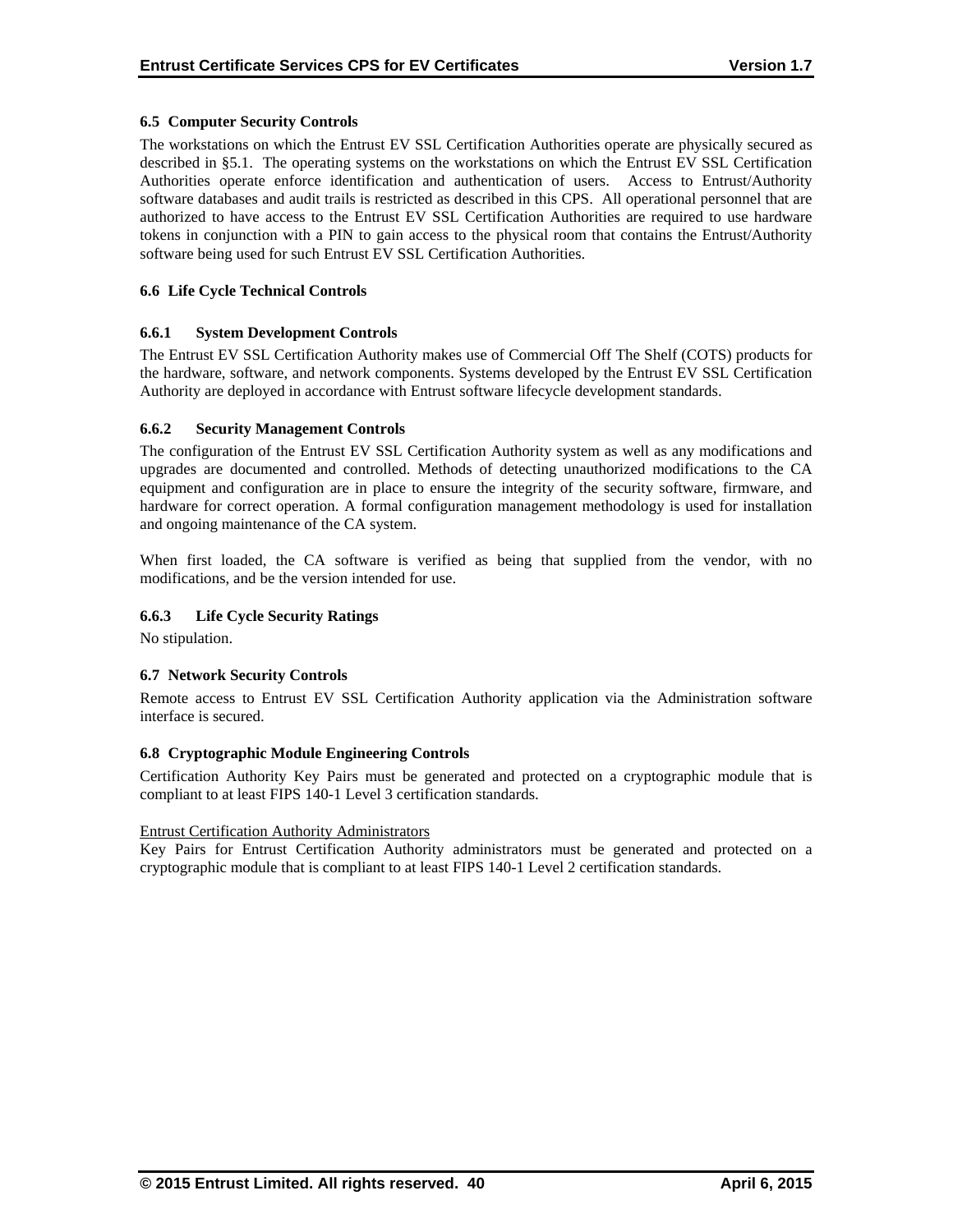## **7 Certificate and CRL Profiles**

The profile for the Entrust EV SSL Certificates and Certificate Revocation List (CRL) issued by an Entrust EV SSL Certification Authority conform to the specifications contained in the EV Guidelines published by the CA/Browser Forum, which themselves conform to IETF RFC 5280 Internet X.509 PKI Certificate and Certificate Revocation List (CRL) Profile.

## **7.1 Certificate Profile**

Entrust EV SSL Certification Authorities issue certificates in accordance with the X.509 version 3. Certificate profiles for Entrust Root CA certificate, Subordinate CA certificates, and end entity certificates are described in Appendix A and the sections below.

## **7.1.1 Version Number(s)**

All certificates issued by Entrust Certification Authorities are X.509 version 3 certificates.

## **7.1.2 Certificate Extensions**

Certificate extensions are as stipulated in EV Guidelines. See Appendix A.

## **7.1.3 Algorithm Object Identifiers**

Algorithm object identifiers are as specified in IETF RFC 3279 Algorithms and Identifiers for the Internet X.509 PKI Certificate and Certificate Revocation List (CRL) Profile. See Appendix A.

## **7.1.4 Name Forms**

Name forms are as stipulated in §3.1.1.

## **7.1.5 Name Constraints**

No stipulation.

## **7.1.6 Certificate Policy Object Identifier**

Certificate policy object identifiers (OIDs) are listed in §1.2 and in the Certificate Profile attached as Appendix A.

## **7.1.7 Usage of Policy Constraints Extension**

No stipulation.

## **7.1.8 Policy Qualifiers Syntax and Semantics**

Entrust includes the following policy qualifiers in all end entity certificates: CPSUri: http://www.entrust.net/rpa

## **7.1.9 Processing Semantics for the Critical Certificate Policies Extension**

Certificate policies extension is marked Not Critical

## **7.2 CRL Profile**

The following fields of the X.509 version 2 CRL format are used by the Entrust EV SSL Certification Authorities:

- version: set to  $v2$
- signature: identifier of the algorithm used to sign the CRL
- issuer: the full Distinguished Name of the Certification Authority issuing the CRL
- this update: time of CRL issuance
- next update: time of next expected CRL update
- revoked certificates: list of revoked Certificate information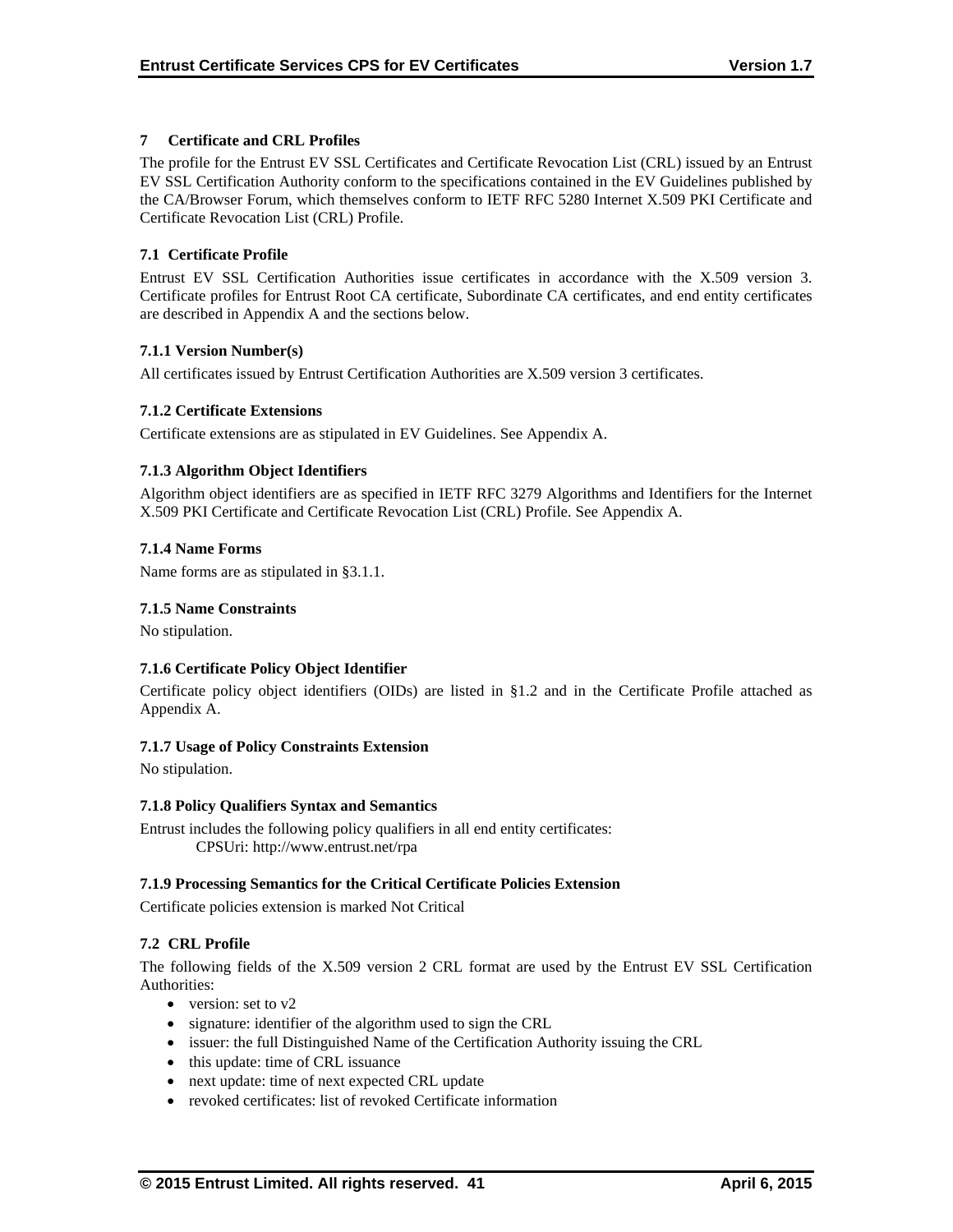# **7.3 OCSP Profile**

The profile for the Entrust EV SSL Online Certificate Status Protocol (OCSP) messages issued by an Entrust EV SSL Certification Authority conform to the specifications contained in the IETF RFC 2560 Internet X.509 PKI Online Certificate Status Protocol (OCSP) Profile.

## **7.4 Certificate Transparency**

Entrust EV SSL Certificates may include two or more signed certificate timestamps (SCT) from Google approved independent certificate transparency logs. Information on certificate transparency may be found in IETF RFC 6962.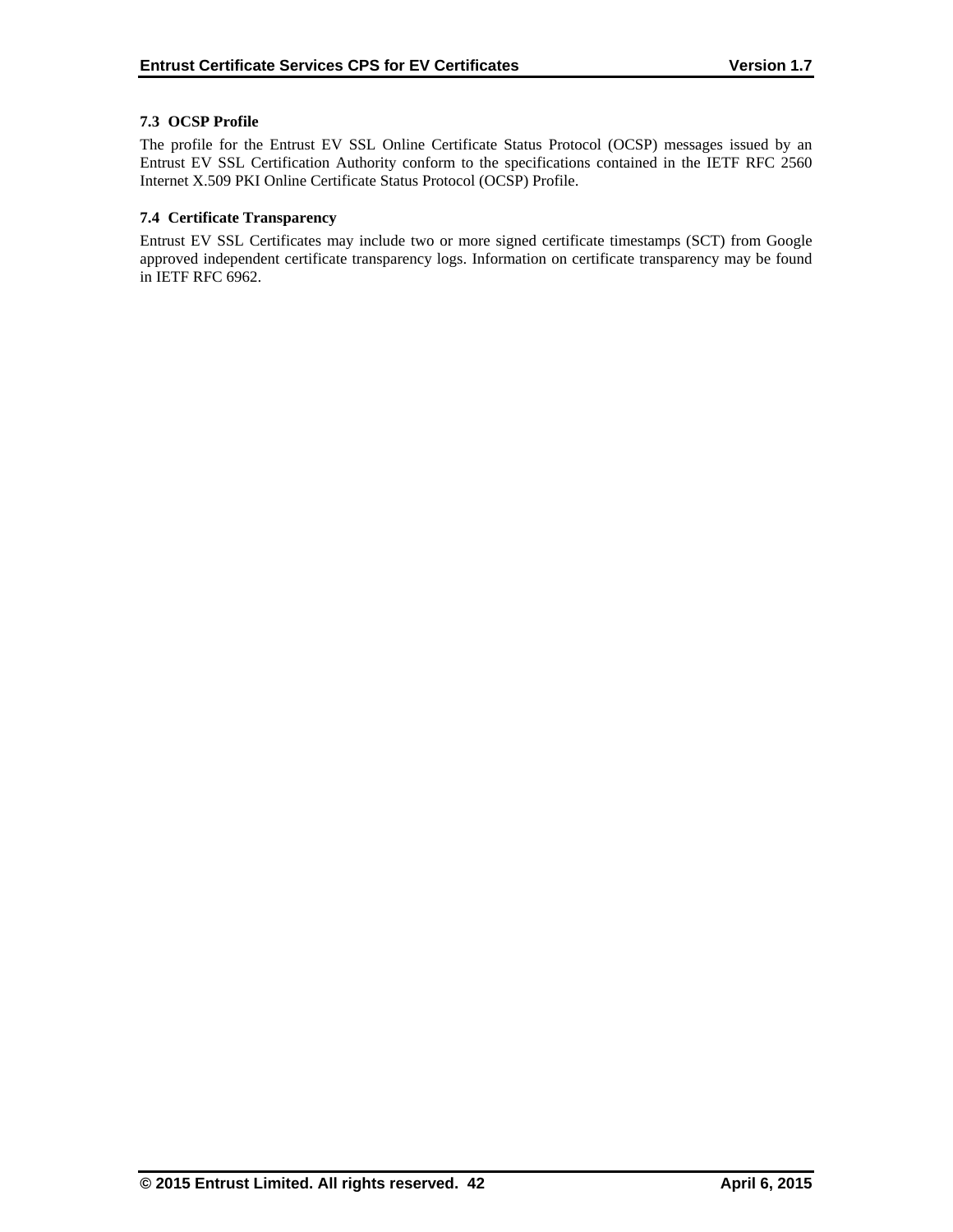## **8 Specification Administration**

#### **8.1 Specification Change Procedures**

Entrust may, in its direction, modify the CPS and the terms and conditions contained herein from time to time. Entrust shall modify the CPS to stay concurrent with the latest version of the EV Guidelines and the Baseline Requirements.

Modifications to the CPS that, in the judgment of Entrust, will have little or no impact on Applicants, Subscribers, and Relying Parties, may be made with no change to the CPS version number and no notification to Applicants, Subscribers, and Relying Parties. Such changes shall become effective immediately upon publication in the Entrust Repository.

Modifications to the CPS that, in the judgment of Entrust may have a significant impact on Applicants, Subscribers, and Relying Parties, shall be published in the Entrust Repository and shall become effective fifteen (15) days after publication in the Entrust Repository unless Entrust withdraws such modified CPS prior to such effective date. In the event that Entrust makes a significant modification to CPS, the version number of the CPS shall be updated accordingly. Unless a Subscriber ceases to use, removes, and requests revocation of such Subscriber's Entrust EV SSL Certificate(s) prior to the date on which an updated version of the CPS becomes effective, such Subscriber shall be deemed to have consented to the terms and conditions of such updated version of the CPS and shall be bound by the terms and conditions of such updated version of the CPS.

## **8.2 Publication and Notification Policies**

Prior to major changes to this CPS, notification of the upcoming changes will be posted in the Entrust Repository.

## **8.3 CPS Approval Procedures**

This CPS and any subsequent changes shall be approved by the Entrust Policy Authority.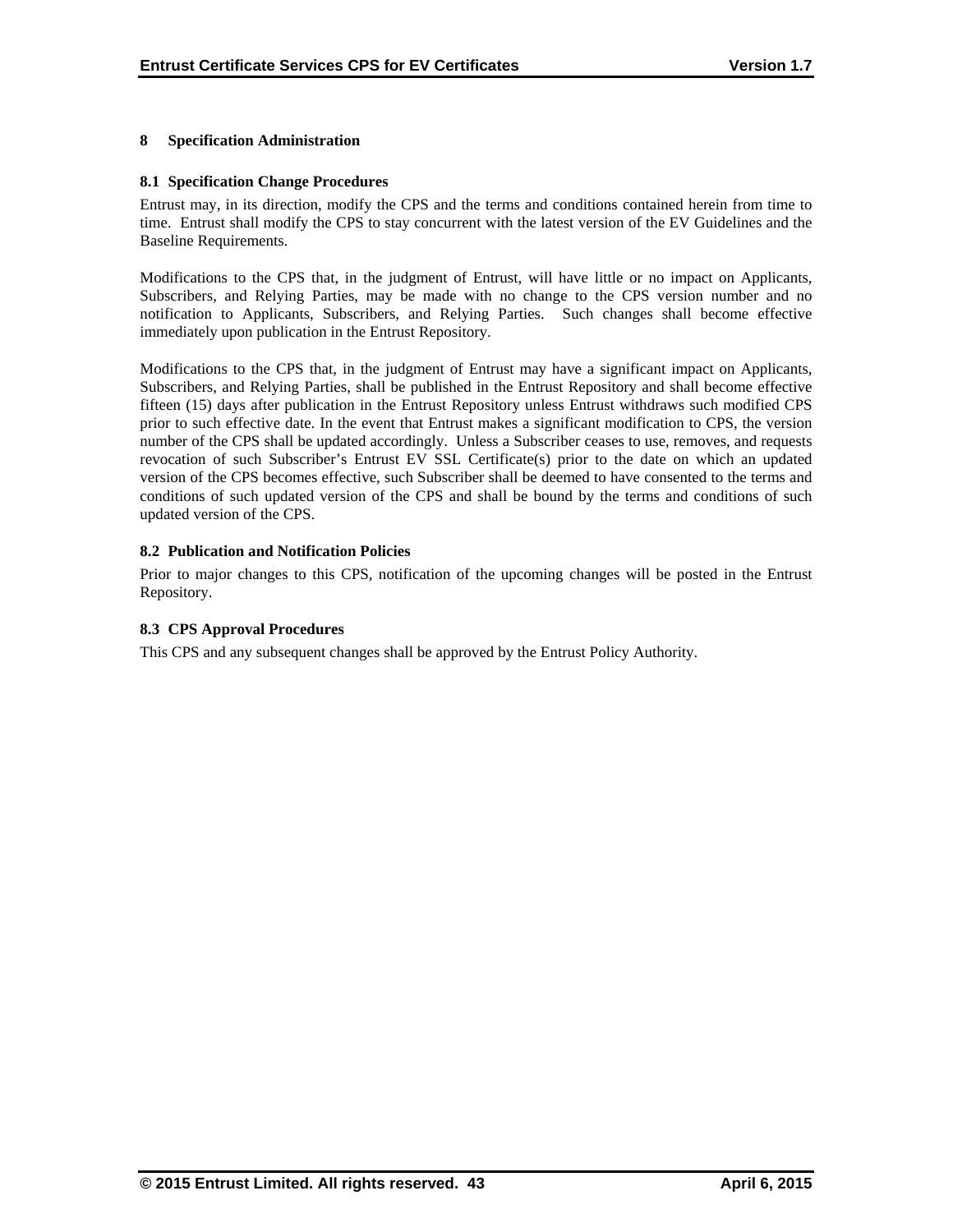## **9 Acronyms**

| <b>Certification Authority</b>                                                   |
|----------------------------------------------------------------------------------|
| Certification Authority Authorization                                            |
| <b>Certification Practice Statement</b>                                          |
| <b>Certificate Revocation List</b>                                               |
| Certificate Signing Request                                                      |
| Certificate Transparency                                                         |
| Distinguished Name                                                               |
| Domain Name Server                                                               |
| Digital Signature Algorithm                                                      |
| <b>Elliptic Curve Cryptography</b>                                               |
| <b>Hypertext Transfer Protocol</b>                                               |
| <b>Internet Engineering Task Force</b>                                           |
| International Telecommunication Union - Telecommunication Standardization Sector |
| <b>Message Authentication Code</b>                                               |
| <b>Operational Authority</b>                                                     |
| Online Certificate Status Protocol                                               |
| Object Identifier                                                                |
| Policy Authority                                                                 |
| Personal Identification Number                                                   |
| Public-Key Infrastructure                                                        |
| <b>Registration Authority</b>                                                    |
| <b>Relative Distinguished Name</b>                                               |
| <b>Request for Comment</b>                                                       |
| Secure Exchange Protocol                                                         |
| Secure Sockets Layer                                                             |
| Universal Resource Locator                                                       |
|                                                                                  |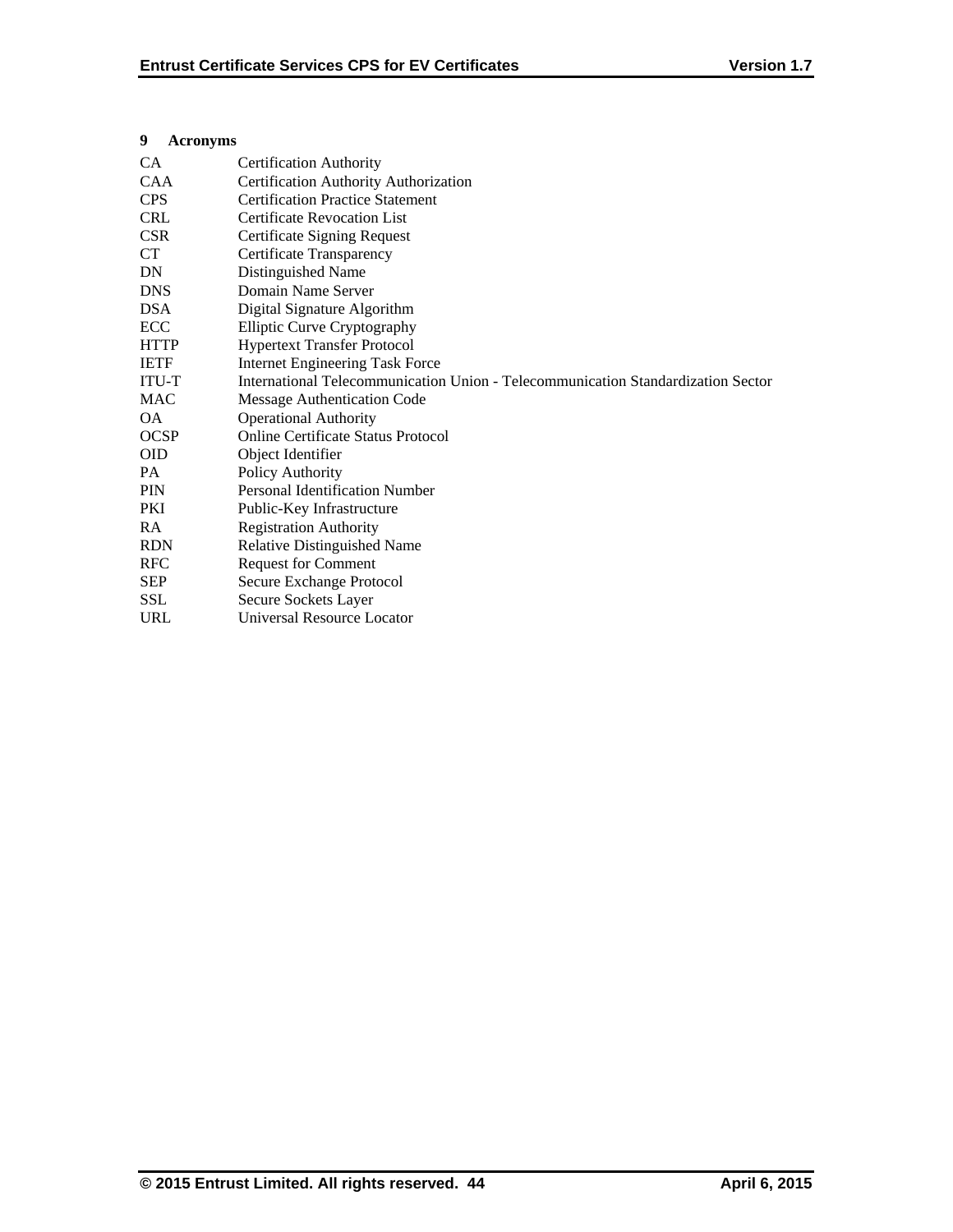## **10 Definitions**

**Affiliate:** means Entrust, and any corporation or other entity that Entrust directly or indirectly controls. In this context, a party "controls" a corporation or another entity if it directly or indirectly owns or controls fifty percent (50%) or more of the voting rights for the board of directors or other mechanism of control.

**Applicant:** means an eligible organization applying for an Entrust EV SSL Certificate, but which has not yet been issued an Entrust EV SSL Certificate, or an organization that currently has an Entrust EV SSL Certificate or Entrust EV SSL Certificates and that is applying for renewal of such Entrust EV SSL Certificate or Entrust EV SSL Certificates or for an additional Entrust EV SSL Certificate or Entrust EV SSL Certificates.

**Application Software Vendor**: means a developer of Internet browser software or other software that displays or uses certificates, including but not limited to KDE, Microsoft, Mozilla Corporation, Nokia Corporation, Opera Software ASA, and Red Hat, Inc.

ASV: see Application Software Vendor.

**Baseline Requirements:** CA/Browser Forum Guidelines Baseline Requirements for the Issuance and Management of Publicly-Trusted Certificates published at http://www.cabforum.org. The Baseline Requirements describe certain minimum requirements that a Certification Authority (CA) must meet in order to issue SSL Certificates. In the event of any inconsistency between this CPS and the Baseline Requirements, the Baseline Requirements take precedence over this CPS.

**Business Day:** means any day, other than a Saturday, Sunday, statutory or civic holiday in the City of Ottawa, Ontario.

**Certificate:** means a digital document that at a minimum: (a) identifies the Certification Authority issuing it, (b) names or otherwise identifies a Subject, (c) contains a Public Key of a Key Pair, (d) identifies its operational period, and (e) contains a serial number and is digitally signed by a Certification Authority.

**Certificate Beneficiaries**: means, collectively, all Application Software Vendors with whom Entrust has entered into a contract to include its root certificate(s) in software distributed by such Application Software Vendors, and all Relying Parties that actually rely on such Certificate during the Operational Period of such Certificate.

**Certificate Revocation List:** means a time-stamped list of the serial numbers of revoked Certificates that has been digitally signed by a Certification Authority.

**Certification Authority:** means an entity or organization that (i) creates and digitally signs Certificates that contain among other things a Subject's Public Key and other information that is intended to identify the Subject, (ii) makes Certificates available to facilitate communication with the Subject identified in the Certificate, and (iii) creates and digitally signs Certificate Revocation Lists containing information about Certificates that have been revoked and which should no longer be used or relied upon.

**Certification Practice Statement:** means a statement of the practices that a Certification Authority uses in issuing, managing, revoking, renewing, and providing access to Certificates, and the terms and conditions under which the Certification Authority makes such services available.

**Co-marketers:** means any person, entity, or organization that has been granted by Entrust or a Registration Authority operating under an Entrust EV SSL Certification Authority the right to promote Entrust EV SSL Certificates.

**Compromise:** means a suspected or actual loss, disclosure, or loss of control over sensitive information or data.

**CPS:** see Certification Practice Statement.

**CRL:** see Certificate Revocation List.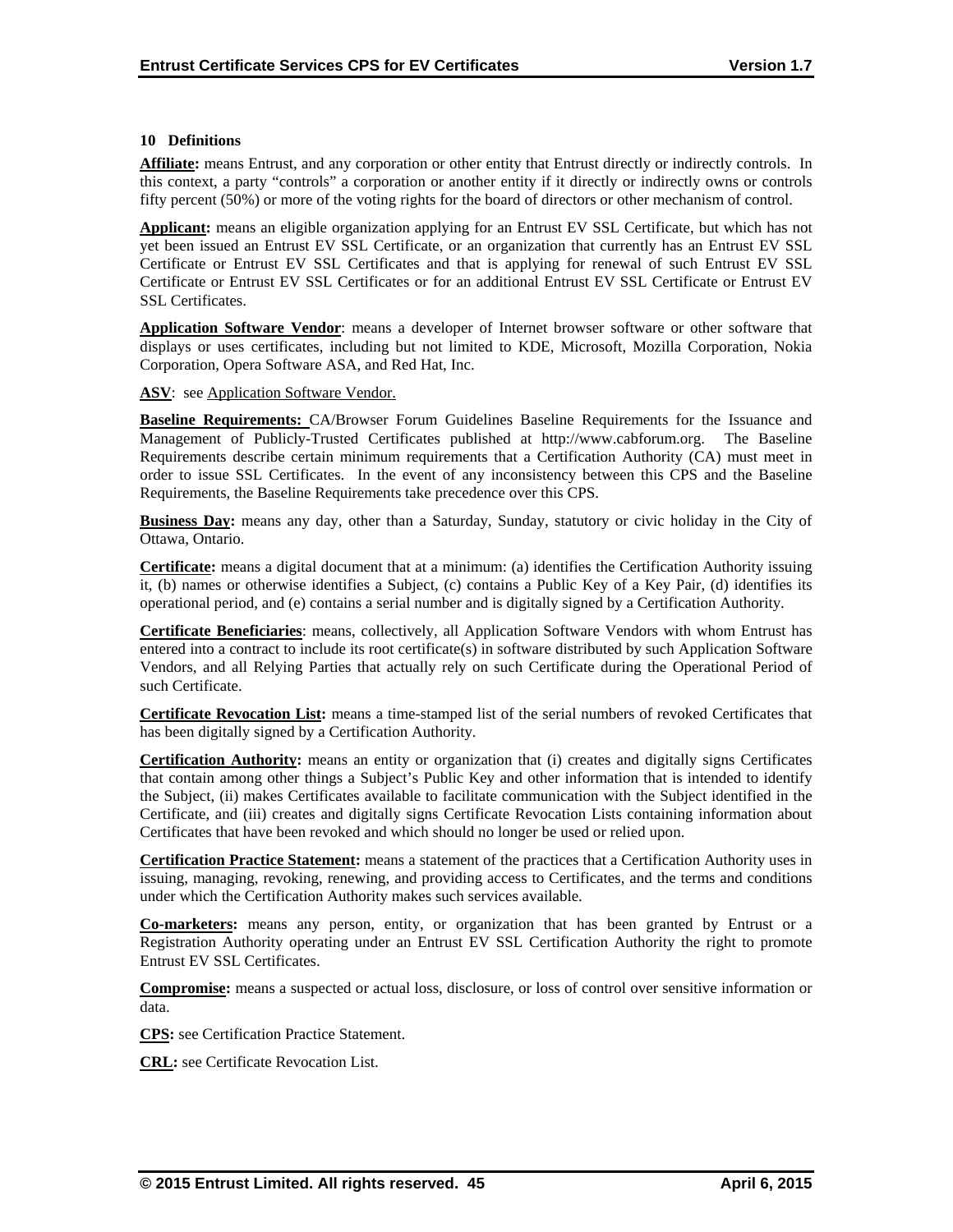**Cross Certificate(s)**: shall mean a Certificate(s) that (i) includes the Public Key of a Public-Private Key pair generated by an Entrust EV SSL Certification Authority; and (ii) includes the digital signature of an Entrust Root Certification Authority.

**EV Guidelines:** CA/Browser Forum Guidelines For The Issuance and Management of Extended Validation Certificates published at http://www.cabforum.org. The EV Guidelines describe the requirements that a Certification Authority (CA) must meet in order to issue EV SSL Certificates. In the event of any inconsistency between this CPS and the EV Guidelines, the EV Guidelines take precedence over this CPS.

**Entrust:** means Entrust Limited.

**Entrust.net**: means Entrust Limited.

**Entrust Operational Authority:** means those personnel who work for or on behalf of Entrust and who are responsible for the operation of the Entrust EV SSL Certification Authorities.

**Entrust Policy Authority:** means those personnel who work for or on behalf of Entrust and who are responsible for determining the policies and procedures that govern the operation of the Entrust EV SSL Certification Authorities.

**Entrust Repository:** means a collection of databases and web sites that contain information about Entrust EV SSL Certificates and services provided by Entrust in respect to Entrust EV SSL Certificates, including among other things, the types of Entrust EV SSL Certificates issued by the Entrust EV SSL Certification Authorities, the services provided by Entrust in respect to Entrust EV SSL Certificates, the fees charged by Entrust for Entrust EV SSL Certificates and for the services provided by Entrust in respect to Entrust EV SSL Certificates, Certificate Revocation Lists, the CPS, and other information and agreements that are intended to govern the use of Entrust EV SSL Certificates.

**Entrust EV SSL Certification Authority:** means a Certification Authority operated by or on behalf of Entrust for the purpose of issuing, managing, revoking, renewing, and providing access to Entrust EV SSL Certificates.

**Entrust EV SSL Certification Practice Statement:** means this document.

**Entrust EV SSL CPS:** See Entrust EV SSL Certification Practice Statement.

**Entrust EV SSL Certificate:** means an SSL Certificate issued by an Entrust EV SSL Certification Authority for use on World Wide Web servers.

**Entrust EV SSL Certificate Application:** means the form and application information requested by a Registration Authority operating under an Entrust EV SSL Certification Authority and submitted by an Applicant when applying for the issuance of an Entrust EV SSL Certificate.

**FIPS:** means the Federal Information Processing Standards. These are U.S. Federal standards that prescribe specific performance requirements, practices, formats, communication protocols, and other requirements for hardware, software, data, and telecommunications operation.

**IETF:** means the Internet Engineering Task Force. The Internet Engineering Task Force is an international community of network designers, operators, vendors, and researchers concerned with the evolution of the Internet architecture and the efficient operation of the Internet.

**Key Pair:** means two mathematically related cryptographic keys, having the properties that (i) one key can be used to encrypt a message that can only be decrypted using the other key, and (ii) even knowing one key, it is believed to be computationally infeasible to discover the other key.

**Object Identifier:** means a specially-formatted sequence of numbers that is registered in accordance with internationally-recognized procedures for object identifier registration.

**OID:** see Object Identifier.

**Operational Period:** means, with respect to a Certificate, the period of its validity. The Operational Period would typically begin on the date the Certificate is issued (or such later date as specified in the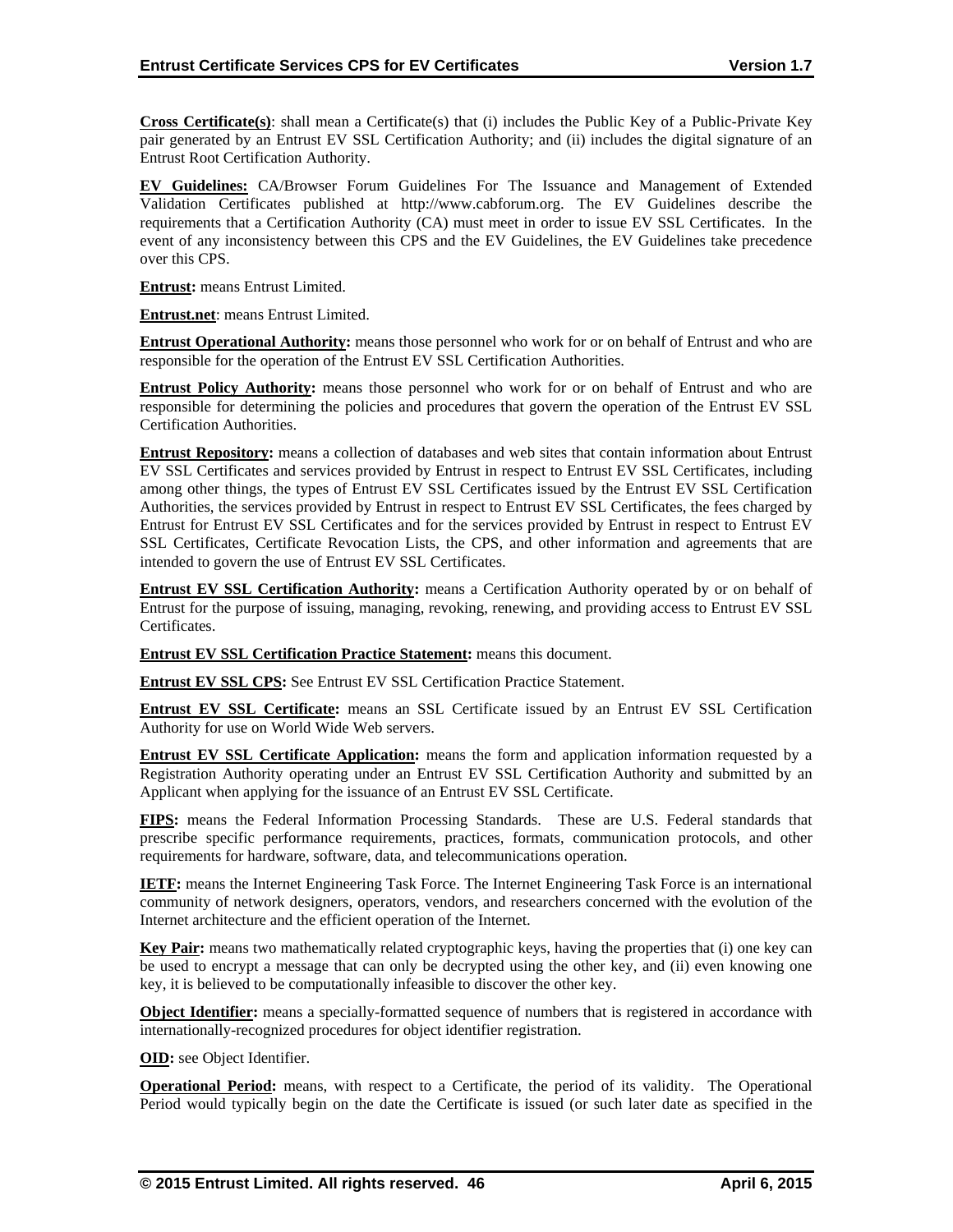Certificate), and ends on the date and time it expires as noted in the Certificate or earlier if the Certificate is Revoked.

**PKIX:** means an IETF Working Group developing technical specifications for PKI components based on X.509 Version 3 Certificates.

**Private Key:** means the key of a Key Pair used to decrypt an encrypted message. This key must be kept secret.

**Public Key:** means the key of a Key Pair used to encrypt a message. The Public Key can be made freely available to anyone who may want to send encrypted messages to the holder of the Private Key of the Key Pair. The Public Key is usually made publicly available in a Certificate issued by a Certification Authority and is often obtained by accessing a repository or database. A Public Key is used to encrypt a message that can only be decrypted by the holder of the corresponding Private Key.

**RA:** see Registration Authority.

**Registration Authority:** means an entity that performs two functions: (1) the receipt of information from a Subject to be named in an Entrust EV SSL Certificate, and (2) the performance of verification of information provided by the Subject following the procedures prescribed by the Entrust EV SSL Certification Authorities. In the event that the information provided by a Subject satisfies the criteria defined by the Entrust EV SSL Certification Authorities, a Registration Authority may send a request to a Entrust EV SSL Certification Authority requesting that the Entrust EV SSL Certification Authority generate, digitally sign, and issue a Entrust EV SSL Certificate containing the information verified by the Registration Authority.

**Relying Party:** means a person, entity, or organization that relies on or uses an Entrust EV SSL Certificate and/or any other information provided in a Repository under an Entrust EV SSL Certification Authority to obtain and confirm the Public Key and identity of a Subscriber. For avoidance of doubt, an ASV is not a "Relying Party" when software distributed by such ASV merely displays information regarding a certificate.

**Relying Party Agreement:** means the agreement between a Relying and Entrust or between a Relying Party and an independent third-party Registration Authority or Reseller under an Entrust EV SSL Certification Authority in respect to the provision and use of certain information and services in respect to Entrust EV SSL Certificates.

**Repository:** means a collection of databases and web sites that contain information about Certificates issued by a Certification Authority including among other things, the types of Certificates and services provided by the Certification Authority, fees for the Certificates and services provided by the Certification Authority, Certificate Revocation Lists, descriptions of the practices and procedures of the Certification Authority, and other information and agreements that are intended to govern the use of Certificates issued by the Certification Authority.

**Resellers:** means any person, entity, or organization that has been granted by Entrust or a Registration Authority operating under an Entrust EV SSL Certification Authority the right to license the right to use Entrust EV SSL Certificates.

**Revoke or Revocation:** means, with respect to a Certificate, to prematurely end the Operational Period of that Certificate from a specified time forward.

**Subject:** means an organization whose Public Key is contained in an Entrust EV SSL Certificate.

**Subordinate CA Certificate**: shall mean a Certificate that (i) includes the Public Key of a Public-Private Key Pair generated by a Certification Authority; and (ii) includes the digital signature of an Entrust Root Certification Authority.

**Subscriber:** means an organization that has applied for and has been issued an Entrust EV SSL Certificate.

**Subscription Agreement:** means the agreement between a Subscriber and Entrust or between a Subscriber and an independent third-party Registration Authority or Reseller under an Entrust EV SSL Certification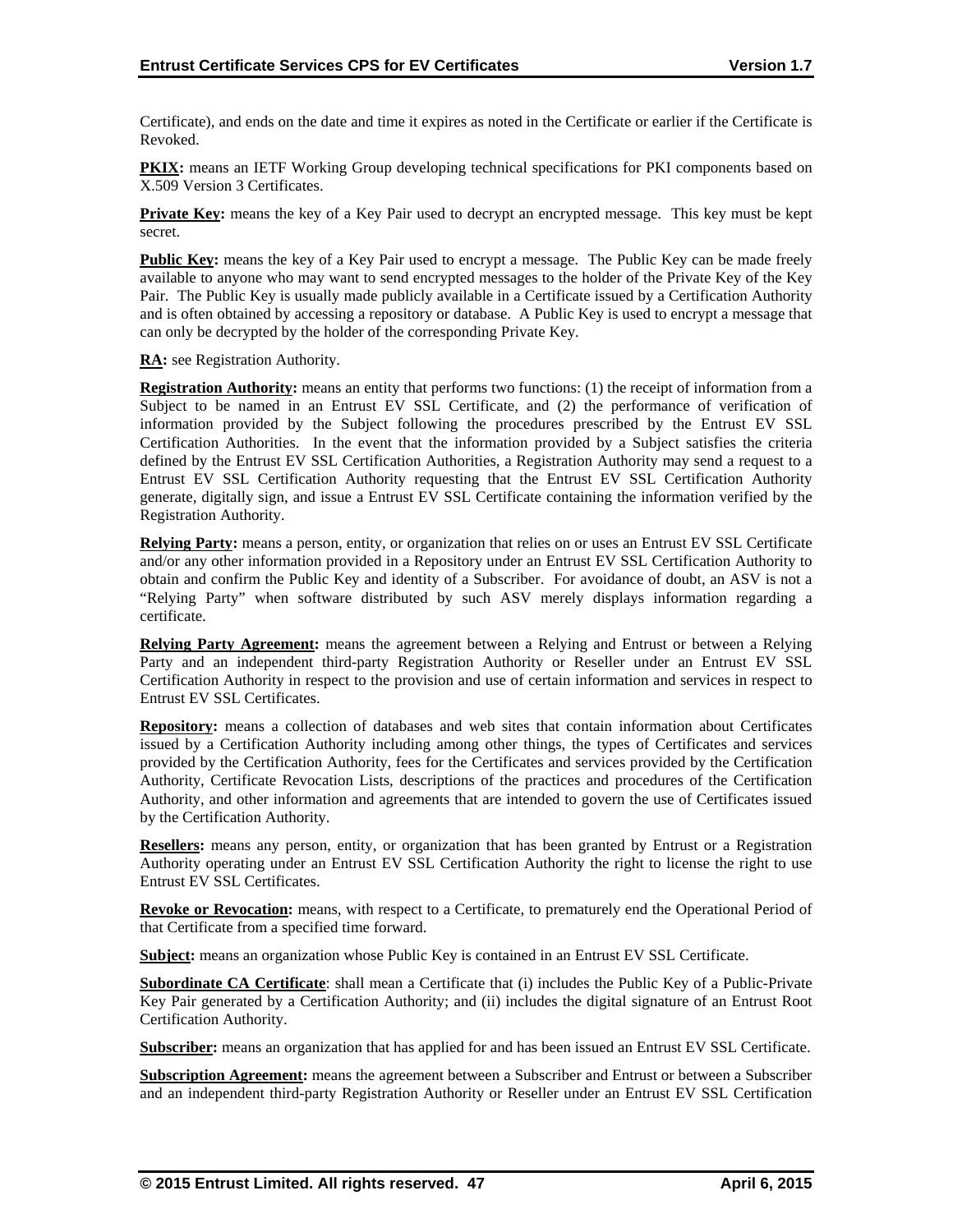Authority in respect to the issuance, management, and provision of access to an Entrust EV SSL Certificate and the provision of other services in respect to such Entrust EV SSL Certificate.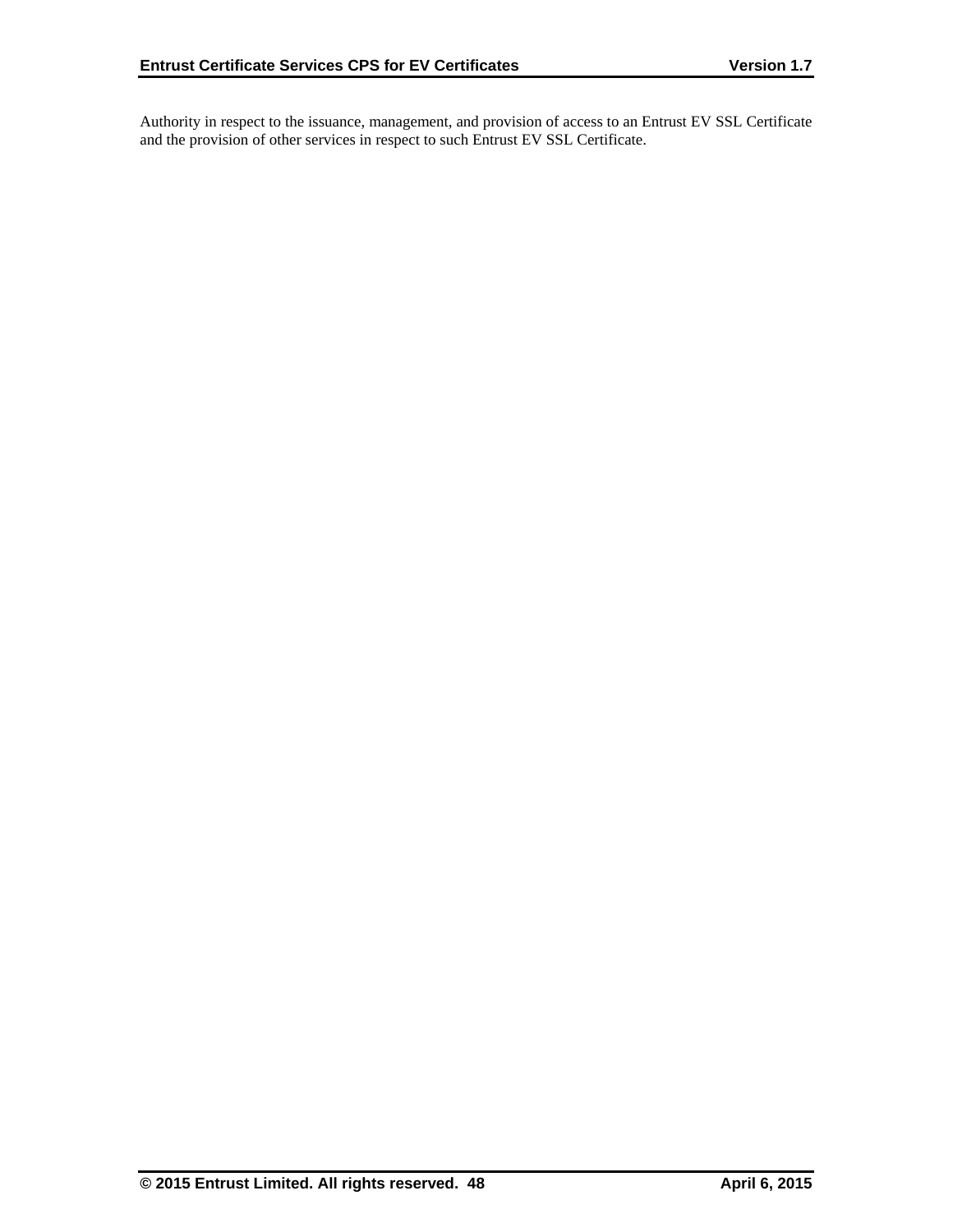# **Appendix A – Certificate Profiles**

| Field                              |                 | <b>Value</b>                                                                                                                                                            |
|------------------------------------|-----------------|-------------------------------------------------------------------------------------------------------------------------------------------------------------------------|
| <b>Attributes</b>                  |                 |                                                                                                                                                                         |
| Version                            |                 | V <sub>3</sub>                                                                                                                                                          |
| Serial Number                      |                 | 45 6b 50 54                                                                                                                                                             |
| Signature Algorithm                |                 | sha-1 WithRSAEncryption {1.2.840.113549.1.1.5}                                                                                                                          |
| <b>Issuer DN</b>                   |                 | $CN =$ Entrust Root Certification Authority<br>$OU = (c) 2006$ Entrust, Inc.<br>$OU = www.entrust.net/CPS incorporated by reference$<br>$O =$ Entrust, Inc.<br>$C = US$ |
| <b>Validity Period</b>             |                 | Valid from: November 27, 2006<br>Valid to: November 27, 2026                                                                                                            |
| Subject DN                         |                 | $CN =$ Entrust Root Certification Authority<br>$OU = (c) 2006$ Entrust, Inc.<br>$OU = www.entrust.net/CPS incorporated by reference$<br>$O =$ Entrust, Inc.<br>$C = US$ |
| Subject Public Key<br>Info         |                 | 2048-bit RSA key modulus<br>rsaEncryption {1.2.840.113549.1.1.1}                                                                                                        |
| <b>Extension</b>                   | <b>Critical</b> |                                                                                                                                                                         |
| <b>Authority Key</b><br>Identifier | N <sub>o</sub>  | KeyID=68 90 e4 67 a4 a6 53 80 c7 86 66 a4 f1 f7 4b 43 fb 84<br>bd 6d                                                                                                    |
| Subject Key Identifier             | N <sub>o</sub>  | 68 90 e4 67 a4 a6 53 80 c7 86 66 a4 f1 f7 4b 43 fb 84 bd 6d                                                                                                             |
| Key Usage                          | Yes             | Certificate Signing, CRL Signing                                                                                                                                        |
| <b>Basic Constraints</b>           | Yes             | Subject Type = $CA$<br>Path Length Constraint $=$ none                                                                                                                  |

# **Entrust Root Certification Authority (Root Certificate)**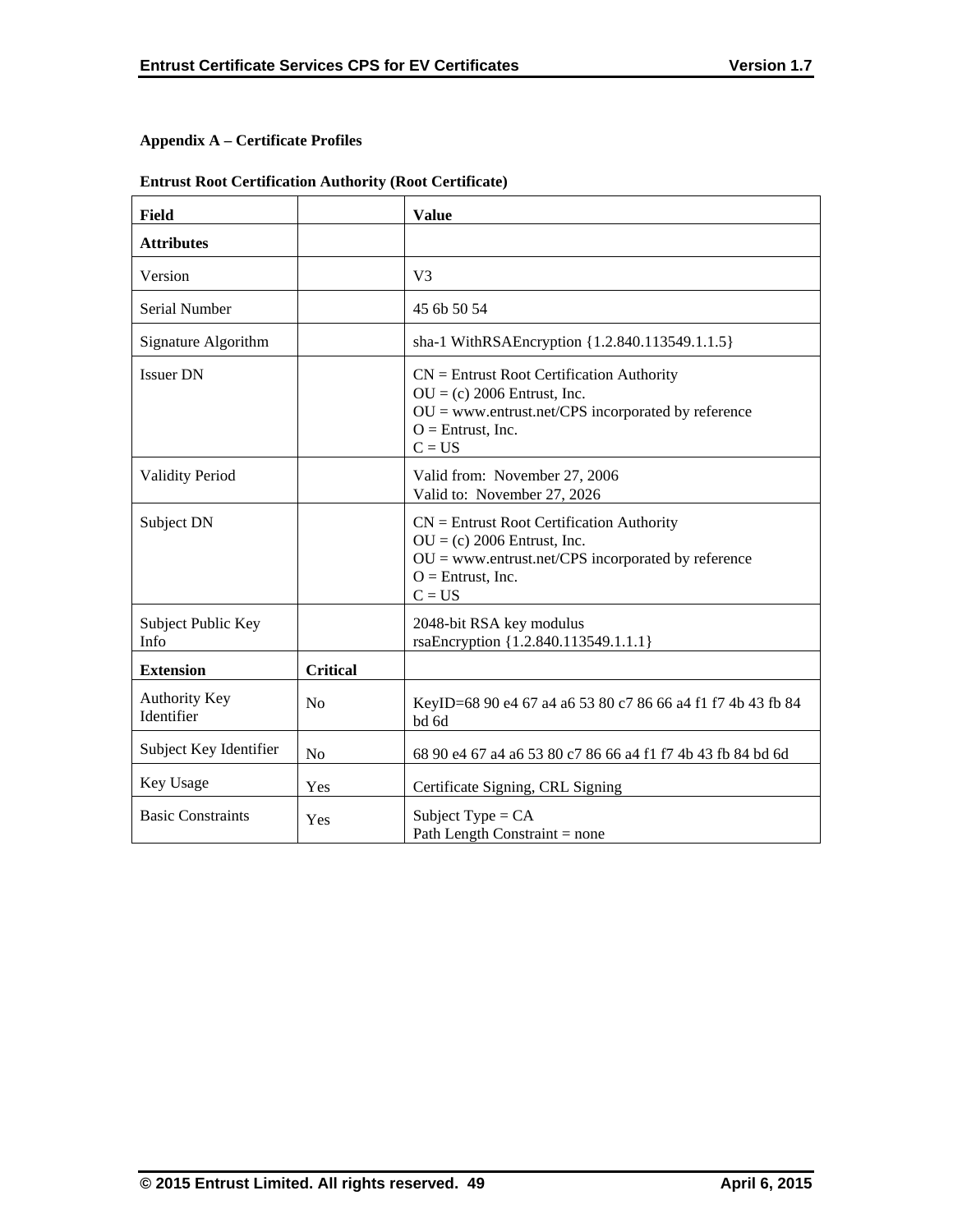| Field                      |                 | <b>Value</b>                                                                                                                                                                             |
|----------------------------|-----------------|------------------------------------------------------------------------------------------------------------------------------------------------------------------------------------------|
| <b>Attributes</b>          |                 |                                                                                                                                                                                          |
| Version                    |                 | V <sub>3</sub>                                                                                                                                                                           |
| Serial Number              |                 | 4a 53 8c 28                                                                                                                                                                              |
| Signature Algorithm        |                 | sha-256 WithRSAEncryption                                                                                                                                                                |
| <b>Issuer DN</b>           |                 | $CN =$ Entrust Root Certification Authority - G2<br>$OU = (c) 2009$ Entrust, Inc. - for authorized use only<br>$OU = See$ www.entrust.net/legal-terms<br>$O =$ Entrust, Inc.<br>$C = US$ |
| <b>Validity Period</b>     |                 | Valid from: July 7, 2009<br>Valid to: December 7, 2030                                                                                                                                   |
| Subject DN                 |                 | $CN =$ Entrust Root Certification Authority - G2<br>$OU = (c) 2009$ Entrust, Inc. - for authorized use only<br>$OU = See$ www.entrust.net/legal-terms<br>$O =$ Entrust, Inc.<br>$C = US$ |
| Subject Public Key<br>Info |                 | 2048-bit RSA key modulus<br>rsaEncryption {1.2.840.113549.1.1.1}                                                                                                                         |
| <b>Extension</b>           | <b>Critical</b> |                                                                                                                                                                                          |
| Subject Key Identifier     | N <sub>0</sub>  | 6a 72 26 7a d0 1e ef 7d e7 3b 69 51 d4 6c 8d 9f 90 12 66 ab                                                                                                                              |
| Key Usage                  | Yes             | Certificate Signing, CRL Signing                                                                                                                                                         |
| <b>Basic Constraints</b>   | Yes             | Subject Type = $CA$<br>Path Length Constraint = none                                                                                                                                     |

# **Entrust Root Certification Authority – G2 (Root Certificate)**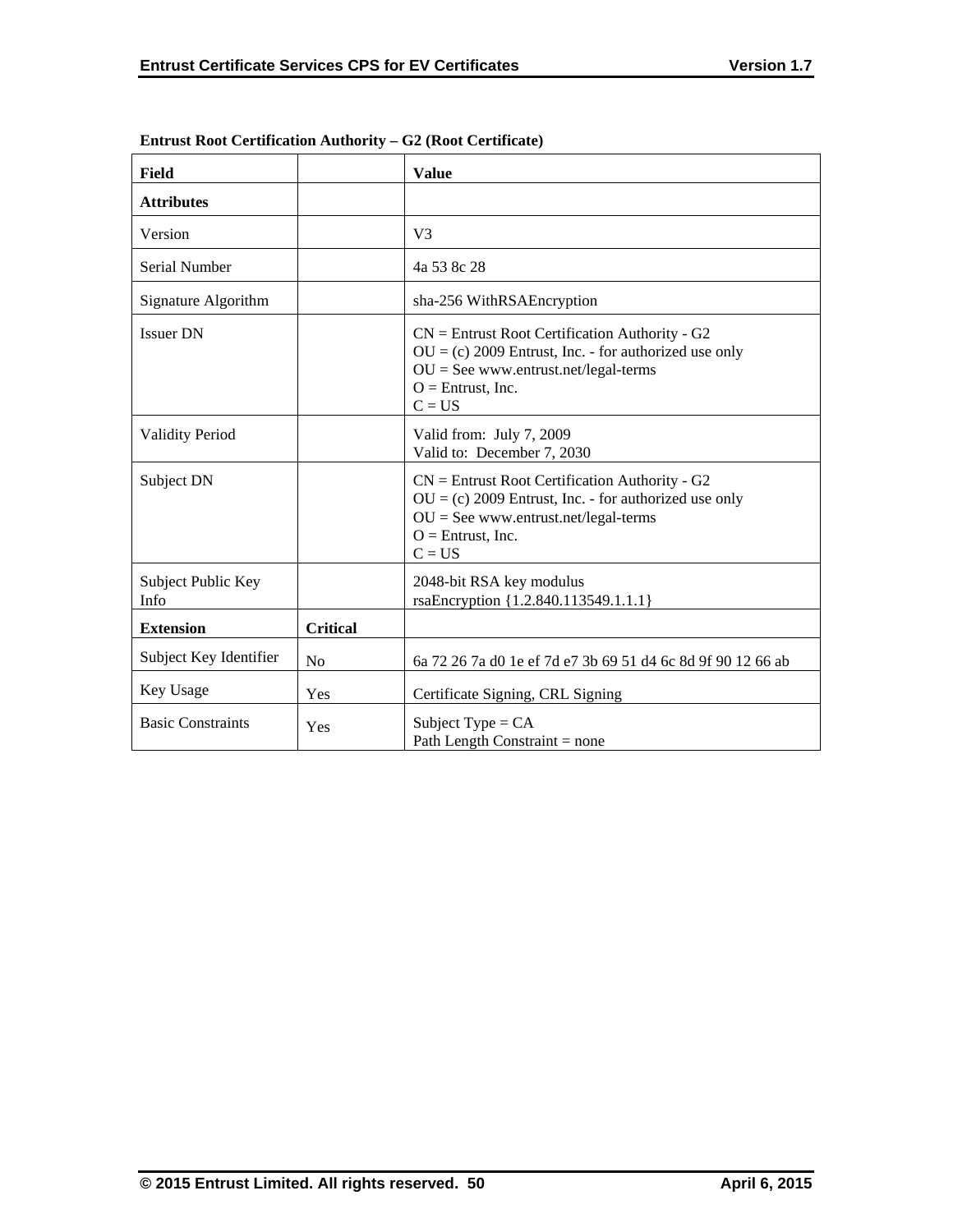| Field                             |                 | <b>Value</b>                                                                                                                                |
|-----------------------------------|-----------------|---------------------------------------------------------------------------------------------------------------------------------------------|
| <b>Attributes</b>                 |                 |                                                                                                                                             |
| Version                           |                 | V <sub>3</sub>                                                                                                                              |
| Serial Number                     |                 | Unique number to PKI domain                                                                                                                 |
| Signature Algorithm               |                 | sha-1 or sha- $256$                                                                                                                         |
| <b>Issuer DN</b>                  |                 | Unique X.500 CA DN                                                                                                                          |
| <b>Validity Period</b>            |                 | No later than 2030<br>notBefore and notAfter are specified                                                                                  |
| Subject DN                        |                 | Unique X.500 CA DN                                                                                                                          |
| Subject Public Key<br>Info        |                 | 2048-bit RSA key modulus<br>rsaEncryption {1.2.840.113549.1.1.1}                                                                            |
| <b>Extension</b>                  | <b>Critical</b> |                                                                                                                                             |
| Authority Key<br>Identifier       | No              | Contains 20 byte SHA-1 hash of the Root CA Public Key                                                                                       |
| Subject Key Identifier            | N <sub>o</sub>  | Contains 20 byte SHA-1 hash of the subjectPublicKey in this<br>certificate                                                                  |
| Key Usage                         | Yes             | Certificate Signing, Off-line CRL Signing, CRL Signing                                                                                      |
| <b>Extended Key Usage</b>         | N <sub>0</sub>  | As applicable from the following:<br>None present<br>Server Authentication (1.3.6.1.5.5.7.3.1)<br>Client Authentication (1.3.6.1.5.5.7.3.2) |
| <b>Certificate Policies</b>       | N <sub>0</sub>  | Policy Identifier = All Issuance Policies<br>uri: set as applicable                                                                         |
| <b>Basic Constraints</b>          | Yes             | Subject Type = $CA$<br>Path Length Constraint $=$ value set as required                                                                     |
| Authority Information<br>Access   | N <sub>0</sub>  | Access Method = On-line Certificate Status Protocol<br>(1.3.6.1.5.5.7.48.1)<br>accessLocation: http://ocsp.entrust.net                      |
| <b>CRL</b> Distribution<br>Points | N <sub>0</sub>  | http://crl.entrust.net/rootca1.crl<br>OR http://crl/entrust.g2ca.cerl                                                                       |

# **Subordinate CA Certificate**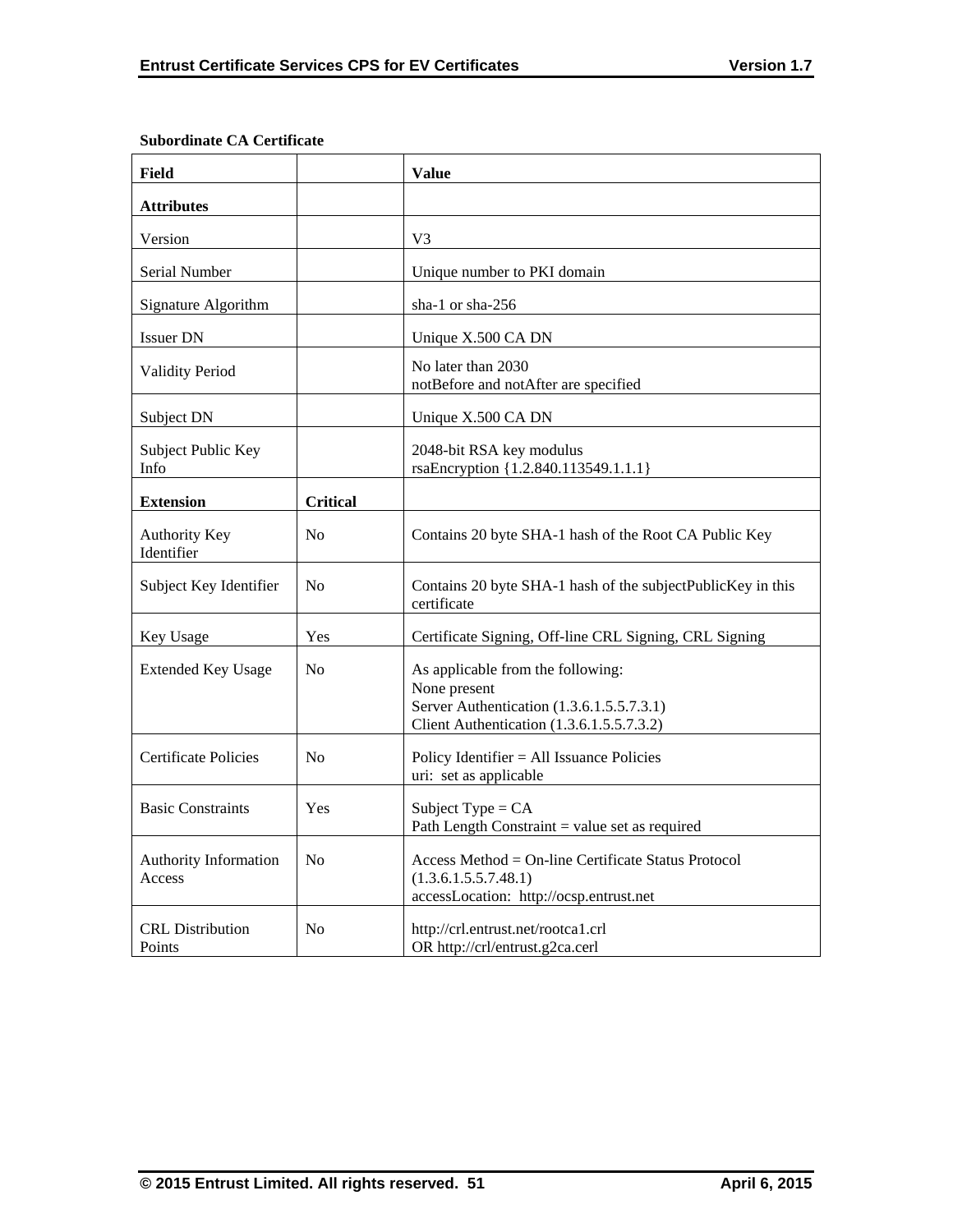| Field                                |                 | <b>Value</b>                                                                                                                                                                                                                                                                                                                                                                                                                                                                                                                                                                                                                                                                                                                                                                                                                                                                                                                                                                                                                                                                                           |
|--------------------------------------|-----------------|--------------------------------------------------------------------------------------------------------------------------------------------------------------------------------------------------------------------------------------------------------------------------------------------------------------------------------------------------------------------------------------------------------------------------------------------------------------------------------------------------------------------------------------------------------------------------------------------------------------------------------------------------------------------------------------------------------------------------------------------------------------------------------------------------------------------------------------------------------------------------------------------------------------------------------------------------------------------------------------------------------------------------------------------------------------------------------------------------------|
| <b>Attributes</b>                    |                 |                                                                                                                                                                                                                                                                                                                                                                                                                                                                                                                                                                                                                                                                                                                                                                                                                                                                                                                                                                                                                                                                                                        |
| Version                              |                 | V <sub>3</sub>                                                                                                                                                                                                                                                                                                                                                                                                                                                                                                                                                                                                                                                                                                                                                                                                                                                                                                                                                                                                                                                                                         |
| Serial Number                        |                 | Unique number to PKI domain                                                                                                                                                                                                                                                                                                                                                                                                                                                                                                                                                                                                                                                                                                                                                                                                                                                                                                                                                                                                                                                                            |
| <b>Issuer Signature</b><br>Algorithm |                 | $sha-256$                                                                                                                                                                                                                                                                                                                                                                                                                                                                                                                                                                                                                                                                                                                                                                                                                                                                                                                                                                                                                                                                                              |
| <b>Issuer DN</b>                     |                 | Unique X.500 CA DN                                                                                                                                                                                                                                                                                                                                                                                                                                                                                                                                                                                                                                                                                                                                                                                                                                                                                                                                                                                                                                                                                     |
| <b>Validity Period</b>               |                 | No greater than 27 months<br>notBefore and notAfter are specified                                                                                                                                                                                                                                                                                                                                                                                                                                                                                                                                                                                                                                                                                                                                                                                                                                                                                                                                                                                                                                      |
| Subject DN                           |                 | $CN = <$ DNS name of secure server $>$ +<br>serialNumber= <registration number="" of="" subscriber=""><br/><math>OU = corganization unit of subscripter &gt; (optional)</math><br/>businessCatergory = <math>\langle</math>applicable clause per the EV Guidelines<math>&gt;</math><br/><math>O = \left\langle \text{full legal name of subscripter} \right\rangle</math><br/>jurisdicationOfIncorporationLocalityName (if applicable) =<br/><jurisdication incorporation="" locality="" of="" of<br="" or="" registration="">subscriber&gt;<br/>jurisdicationOfIncorporationStateOrProvinceName (if<br/><math>applicable) = \langle</math>jurisdication of registration or incorporation<br/>state or province of subscriber&gt;<br/>jurisdicationOfIncorporationCountry = <math>\le</math>jurisdication of<br/>registration or incorporation country of subscriber&gt;<br/><math>L =</math> <locality of="" subscriber=""><br/><math>S = \text{state}</math> or province of subscriber (if applicable)<br/><math>C =</math> &lt; country of subscriber&gt;</locality></jurisdication></registration> |
| Subject Public Key<br>Info           |                 | Minimum 2048 RSA key modulus rsaEncryption<br>${1.2.840.113549.1.1.1}$<br>or ECC keys of NIST P-256 or P-384                                                                                                                                                                                                                                                                                                                                                                                                                                                                                                                                                                                                                                                                                                                                                                                                                                                                                                                                                                                           |
| <b>Extension</b>                     | <b>Critical</b> |                                                                                                                                                                                                                                                                                                                                                                                                                                                                                                                                                                                                                                                                                                                                                                                                                                                                                                                                                                                                                                                                                                        |
| Authority Key<br>Identifier          | N <sub>0</sub>  | Contains 20 byte SHA-1 hash of the CA Public Key                                                                                                                                                                                                                                                                                                                                                                                                                                                                                                                                                                                                                                                                                                                                                                                                                                                                                                                                                                                                                                                       |
| Subject Key Identifier               | N <sub>0</sub>  | Contains 20 byte SHA-1 hash of the subjectPublicKey in this<br>certificate                                                                                                                                                                                                                                                                                                                                                                                                                                                                                                                                                                                                                                                                                                                                                                                                                                                                                                                                                                                                                             |
| Subject Alternative<br>Name          | No              | DNS name(s) of secure server.                                                                                                                                                                                                                                                                                                                                                                                                                                                                                                                                                                                                                                                                                                                                                                                                                                                                                                                                                                                                                                                                          |
| Certificate<br>Transparency          | No              | 1.3.6.1.4.1.11129.2.4.2<br>MAY include two or more Certificate Transparency proofs<br>from approved CT Logs.                                                                                                                                                                                                                                                                                                                                                                                                                                                                                                                                                                                                                                                                                                                                                                                                                                                                                                                                                                                           |

# **EV SSL End Entity Certificate**